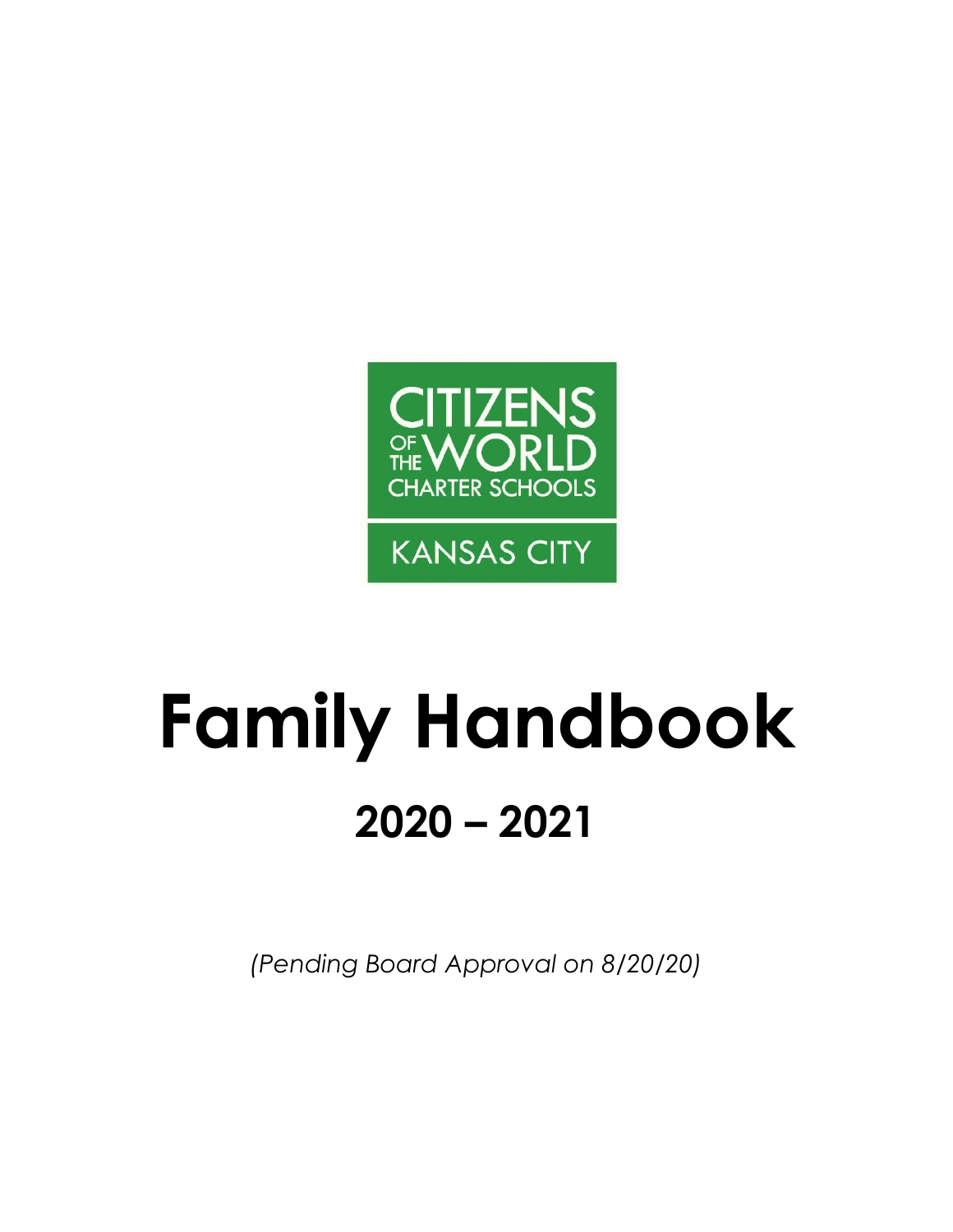# <span id="page-1-0"></span>**Welcome!**

Dear Citizens of the World Kansas City Families,

Citizens of the World Kansas City ("CWCKC") is so happy you are here! As we enter our fifth year of operation, we are focused on improving and enhancing the educational experience of the nearly 550 students in grades K-7 attending CWCKC this academic year.

This Handbook outlines the mission, core values, and policies that define the relationships and goals of our CWCKC community. It is designed to provide you with an overview of our approach to our work and details about our processes and guidelines. We hope that it will serve as a useful reference document for all CWCKC families throughout the year.

Each year, and particularly this year, brings growth and change. We expect to learn and grow in our understanding of what will make our campuses and school processes function best to serve our students. Thus, we recognize that this handbook reflects where we are right now – and will be updated across each step of our growth and development. However, our mission and model are established - - and these key pieces, along with our core values, will drive our decision making along the way. Among those values is a commitment to parent engagement, involvement, input, and participation. We value you and all you have to contribute. We strive to be clear and transparent in all our communications and welcome your ideas at any time.

We look forward to another successful year in 2020-21. We welcome the chance to get to know your child and hope that you will participate in the community with great frequency in whatever way is comfortable for you. Thank you for all you do to help us grow. Our community is stronger because of you.

Sincerely,

Jon Hile Executive Director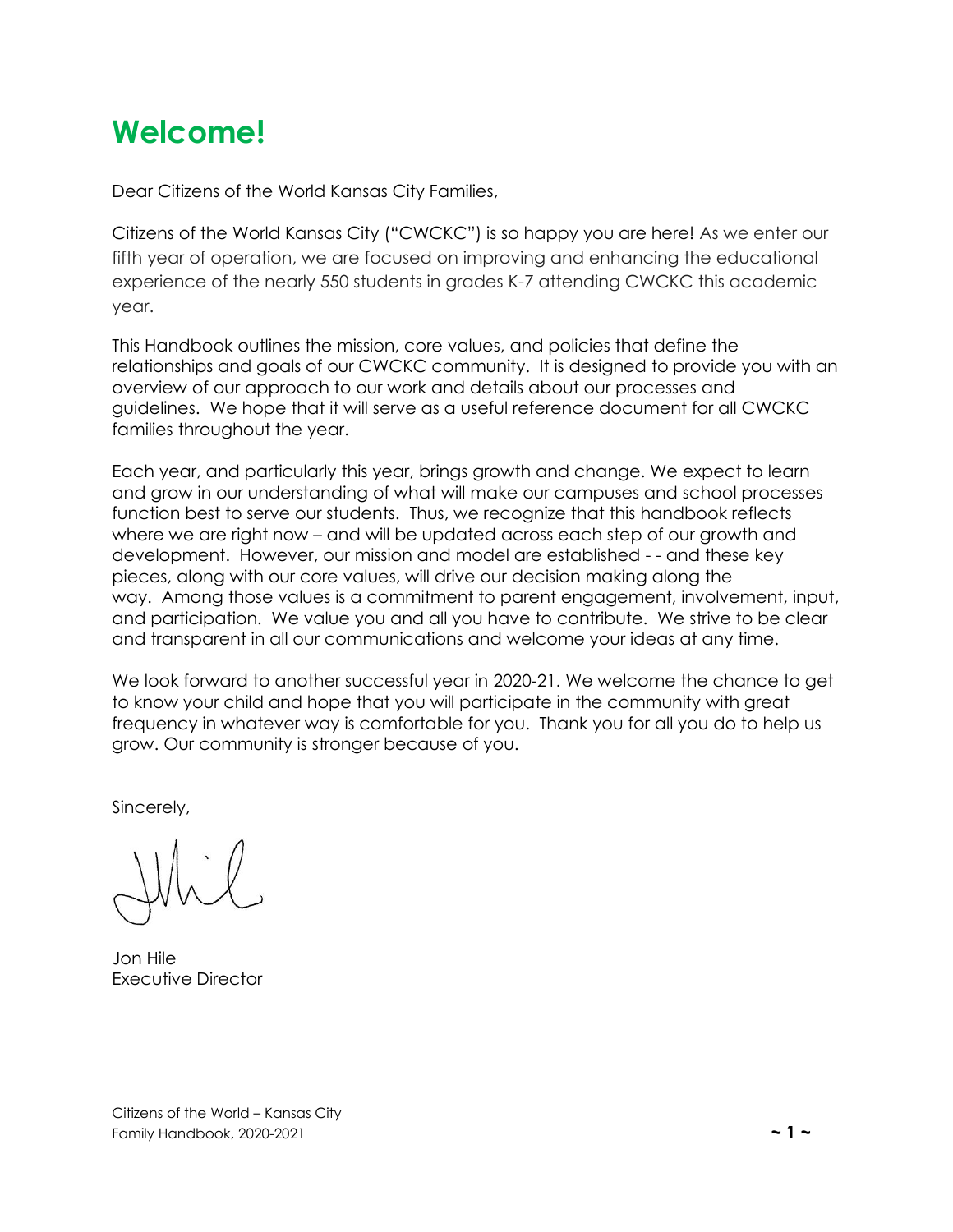### **Table of Contents**

| Welcome!                                   | 1  |
|--------------------------------------------|----|
| Citizens of the World Kansas City Overview | 5  |
| Mission                                    | 5  |
| <b>Philosophical Foundations</b>           | 5  |
| Our Learning Model                         | 5  |
| Diverse Learning Communities               | 6  |
| Data Informed Instruction                  | 7  |
| <b>Building Strong Communities</b>         | 7  |
| <b>Engaged Parent Advocates</b>            | 8  |
| Contact Information                        | 8  |
| <b>School Policies and Procedures</b>      | 9  |
| Enrollment / Admissions                    | 9  |
| Lottery Process                            | 9  |
| Daily Schedule                             | 9  |
| Annual Calendar                            | 10 |
| ACE Before and After School Program        | 11 |
| <b>ACE Care</b>                            | 11 |
| <b>ACE Clubs</b>                           | 11 |
| Arrival and Dismissal                      | 12 |
| Attendance                                 | 12 |
| Daily Attendance                           | 13 |
| Late Arrivals                              | 13 |
| <b>Early Pick-Ups</b>                      | 13 |
| <b>Excessive Absences</b>                  | 14 |
| Excused vs. Unexcused                      | 15 |
| Nutrition                                  | 15 |
| Nutrition at CWC Kansas City               |    |
| Meals: Breakfast, Lunch, and Dinner        | 16 |
|                                            |    |

Citizens of the World – Kansas City Family Handbook, 2020-2021 **~ 2 ~**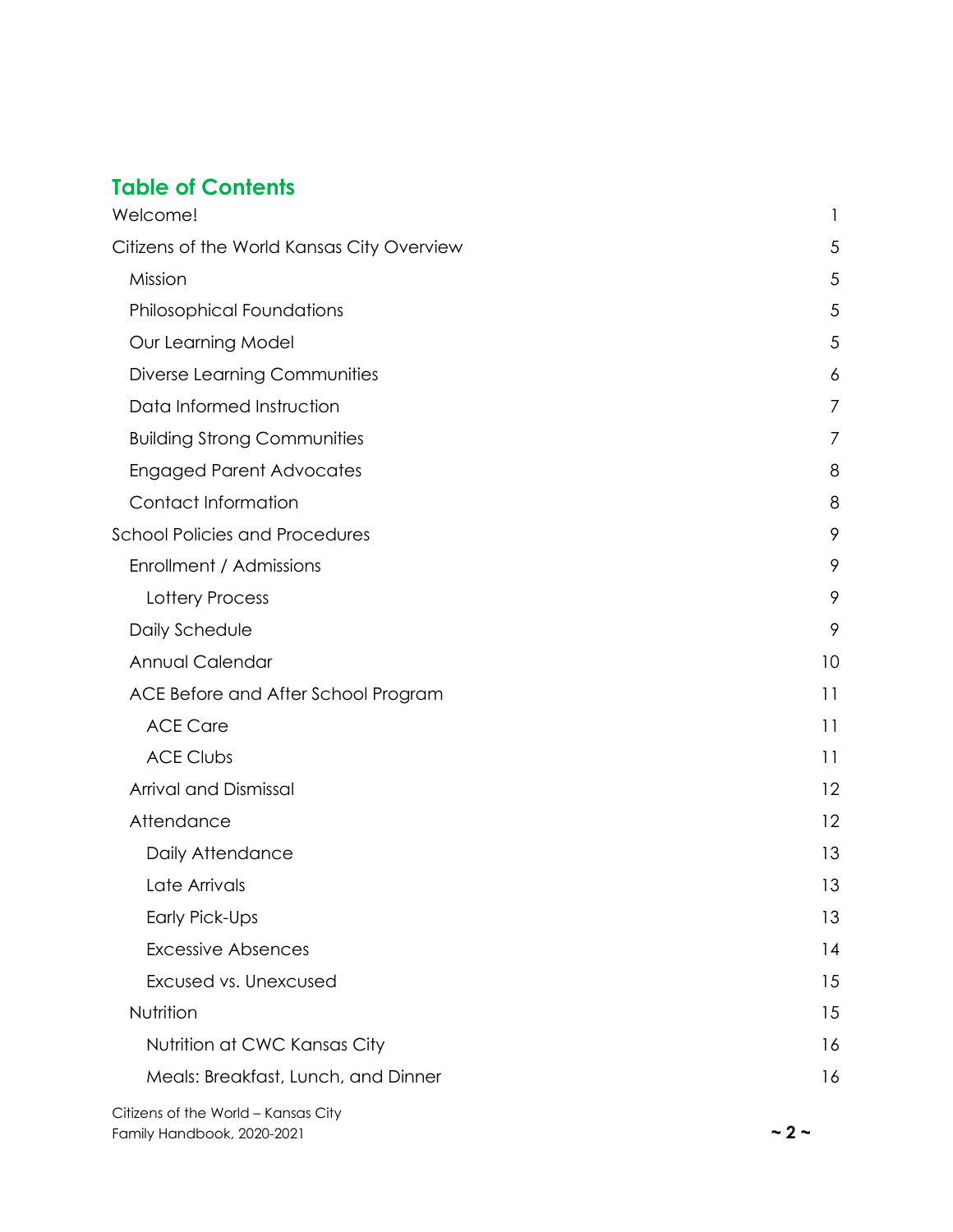| Citizens of the World - Kansas City<br>Family Handbook, 2020-2021 | ~3 ~ |
|-------------------------------------------------------------------|------|
| Resolution of Concerns                                            | 34   |
| <b>Parent and Student Complaints/Grievances</b>                   | 34   |
| Calling the office                                                | 33   |
| <b>Family Council Meetings</b>                                    | 33   |
| Teacher/Head of School or Dean Contact                            | 33   |
| <b>School Communication Strategies</b>                            | 32   |
| <b>Background Clearance and Safety</b>                            | 31   |
| <b>School Visits</b>                                              | 31   |
| <b>Family Involvement</b>                                         | 30   |
| <b>Discipline Policy</b>                                          | 30   |
| <b>Expected Conduct</b>                                           | 29   |
| Commitment to Anti-Racism                                         | 29   |
| Social and Emotional Development and Growth                       | 27   |
| <b>Student Discipline</b>                                         | 27   |
| Student Cell Phones & Personal Electronic Devices                 | 27   |
| Philosophy of Technology Usage in the Primary Grades              | 27   |
| <b>Electronic Devices</b>                                         | 27   |
| <b>Field Trips</b>                                                | 26   |
| Inclusive Special Educational Opportunities                       | 25   |
| Homework                                                          | 25   |
| <b>Standardized Testing</b>                                       | 25   |
| <b>Progress Reports and Parent Conferences</b>                    | 24   |
| <b>Student Assessment</b>                                         | 24   |
| Philosophical Approach and Goal                                   | 23   |
| <b>Classroom Procedures</b>                                       | 23   |
| Spirit Days and Other Dress Days                                  | 23   |
| Consequences for Being Out of Uniform                             | 23   |
| <b>School Uniforms</b>                                            | 20   |
| <b>CWCKC Healthy Snack List</b>                                   | 19   |
| <b>CWCKC Meal Charge Policy</b>                                   | 17   |
| Snacks                                                            | 17   |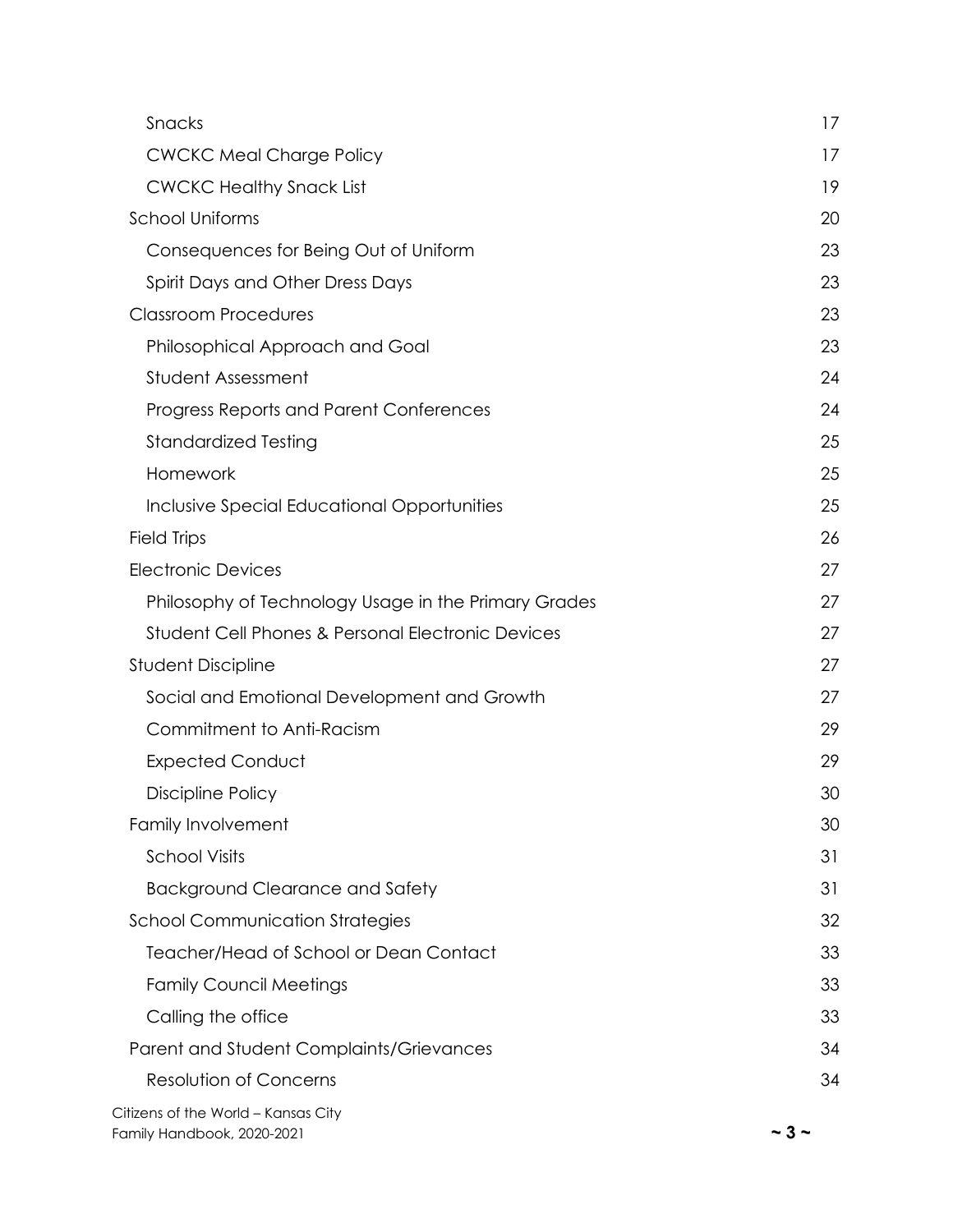| Student Health and Safety                         |    |
|---------------------------------------------------|----|
| Inclement Weather                                 |    |
| Illness                                           | 35 |
| Criteria for Staying Home / Being Sent Home       | 36 |
| <b>Communicable Diseases</b>                      | 36 |
| <b>Student Medications</b>                        | 37 |
| Student Self-Administration of Medicine           | 37 |
| Immunizations                                     | 37 |
| Drug Free School                                  | 38 |
| Mandated Reporting of Suspected Abuse or Neglect  | 38 |
| <b>Emergency Preparedness</b>                     | 38 |
| Additional Information                            | 39 |
| Missouri Course Access & Virtual School Program   | 39 |
| Federal Guidelines Information for Parents - ESSA | 41 |
| Appendix A – Discipline Policy                    | 47 |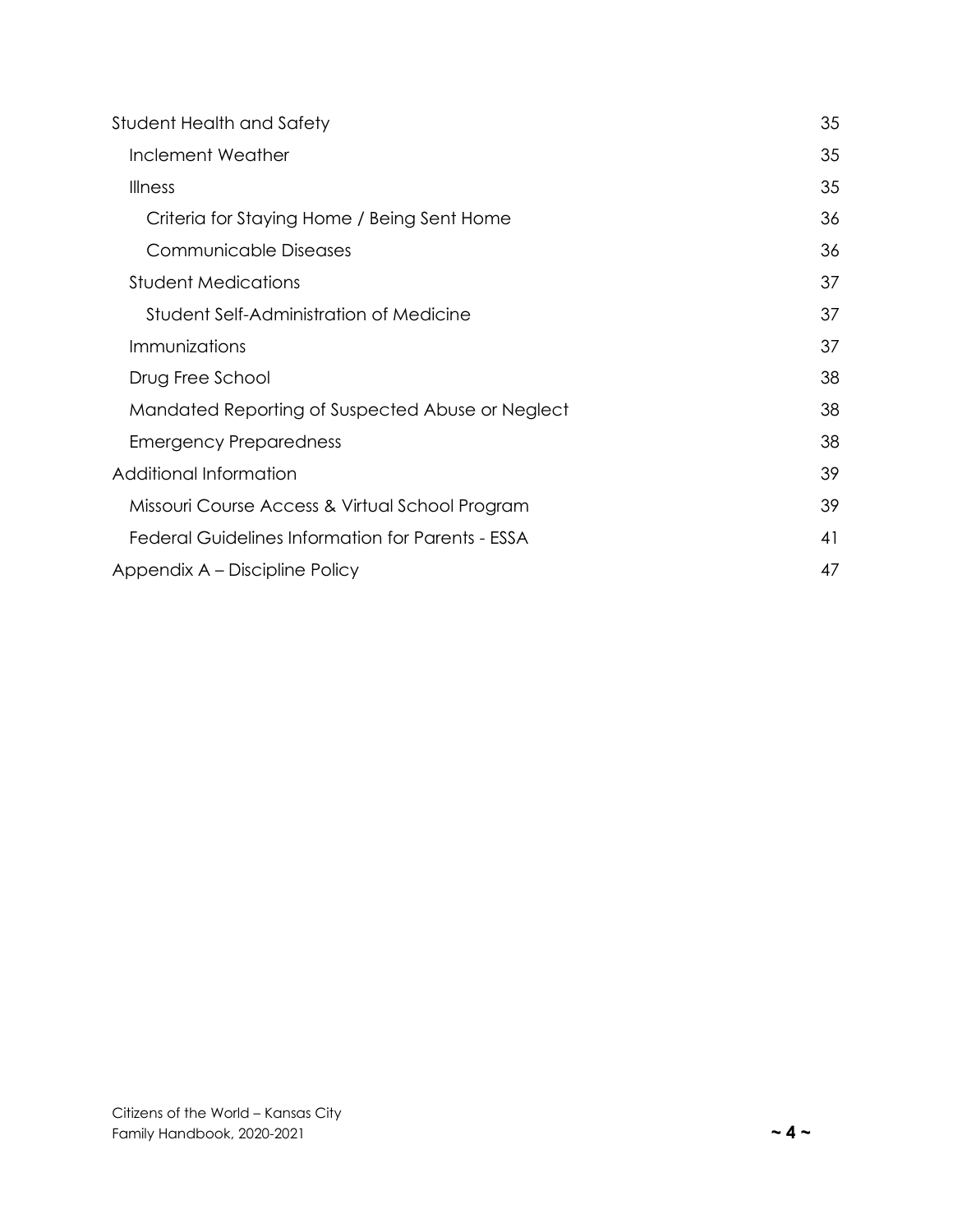# <span id="page-5-0"></span>**Citizens of the World Kansas City Overview**

### <span id="page-5-1"></span>**Mission**

The mission of CWC Kansas City is to provide an excellent public education focused on developing and demonstrating understanding while building connections within a diverse community.

### <span id="page-5-2"></span>**Philosophical Foundations**

CWC's work is undergirded by three philosophical foundations - Understanding, Connection, and Diversity - described below.

**Understanding.** Learning best occurs when students construct their own understandings, under the guidance of a teacher who offers varying levels of support, which are reflective of students' current abilities and needs. Our theory of learning is comprised of three building blocks: constructivism, gradual release of responsibility, and data-driven instruction.

**Connection.** CWC's academic model supports and depends upon connections with self, one's community, and the world. Our model supports this development through social emotional learning (SEL), which we believe to be as integral to an excellent education as traditional academic subjects and, moreover, is necessary for the world that we live in.

**Diversity.** We believe that the diversity of our communities, and of the world at large, is a great strength. Through targeted outreach and recruitment, our schools are intentionally designed to reflect their surrounding communities and the larger society in terms of race, ethnicity and socioeconomic status. By learning, interacting, and growing in a diverse setting, our students are preparing to thrive in the pluralistic society they will soon join.

### <span id="page-5-3"></span>**Our Learning Model**

Our approach recognizes the importance of standardized tests while acknowledging that they reveal only a small part of the picture in determining overall student achievement.

We believe that children must be assessed and educated well beyond the traditional "core" intelligences of reading, writing and computing. Art, music, dance, physical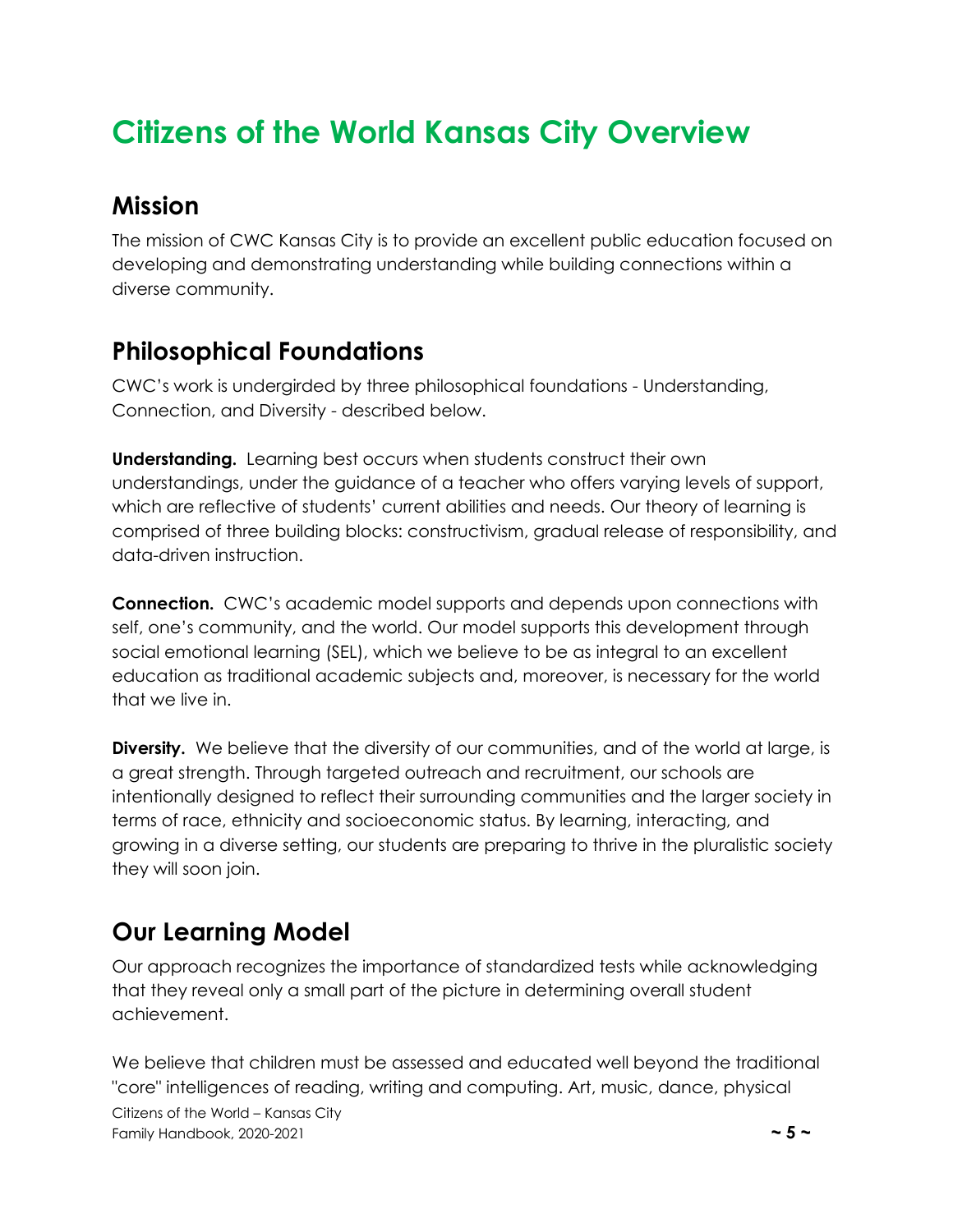education, social-emotional development and other disciplines all have an important place in our schools and in the development of our children. Extending our focus to these pursuits will help develop a lifelong passion for learning and will give students a well-rounded education.

The learning model of Citizens of the World Charter Schools is based on Constructivism, a theory in which knowledge is built (or constructed) on earlier knowledge. We structure learning to build on what students already know and support them in revising and refining their understanding as they work toward mastery. In addition to content knowledge, our students will engage in learning processes that develop conceptual understanding as well as self-knowledge.

The following components help us bring this theory to life in each classroom:

**Project-based learning:** Project-based learning integrates skills and knowledge through meaningful projects that make abstract learning concepts concrete. As reflective learners, children connect what they learn to their own lives. Teachers strive to teach for understanding, ensuring that students internalize deeply what they learn and are, in turn, able to apply what they learn to new and different circumstances and contexts.

**Low student-to-teacher ratios:** In order to meet each child's learning needs and to allow for a variety of instructional methods, CWC Schools' staffing structure ensures a low student-to-teacher ratio. This allows for small-group instructional support from a teacher, while an assistant teacher may monitor independent work, lead partner games, or direct activities throughout the classroom.

**Talent and leadership:** Our students benefit from excellent educators at all levels. Our talented teaching faculty and school leaders enjoy regular professional development and tap into the shared resources and knowledge of sister schools throughout the CWC Schools network. Our teaching and leadership styles have been heavily influenced by the success of other high-performing schools, such as Larchmont Charter Schools in Los Angeles. Visiting schools around the country and speaking with other schools leaders allow us to draw from and build upon best practices no matter where they originate.

### <span id="page-6-0"></span>**Diverse Learning Communities**

Citizens of the World Charter Schools are built on the belief that the diversity of our communities, and of the world at large, is a great strength.

Citizens of the World – Kansas City Family Handbook, 2020-2021 **~ 6 ~** Through targeted outreach and recruitment, our schools are intentionally designed to reflect their surrounding communities and the larger society in terms of race, ethnicity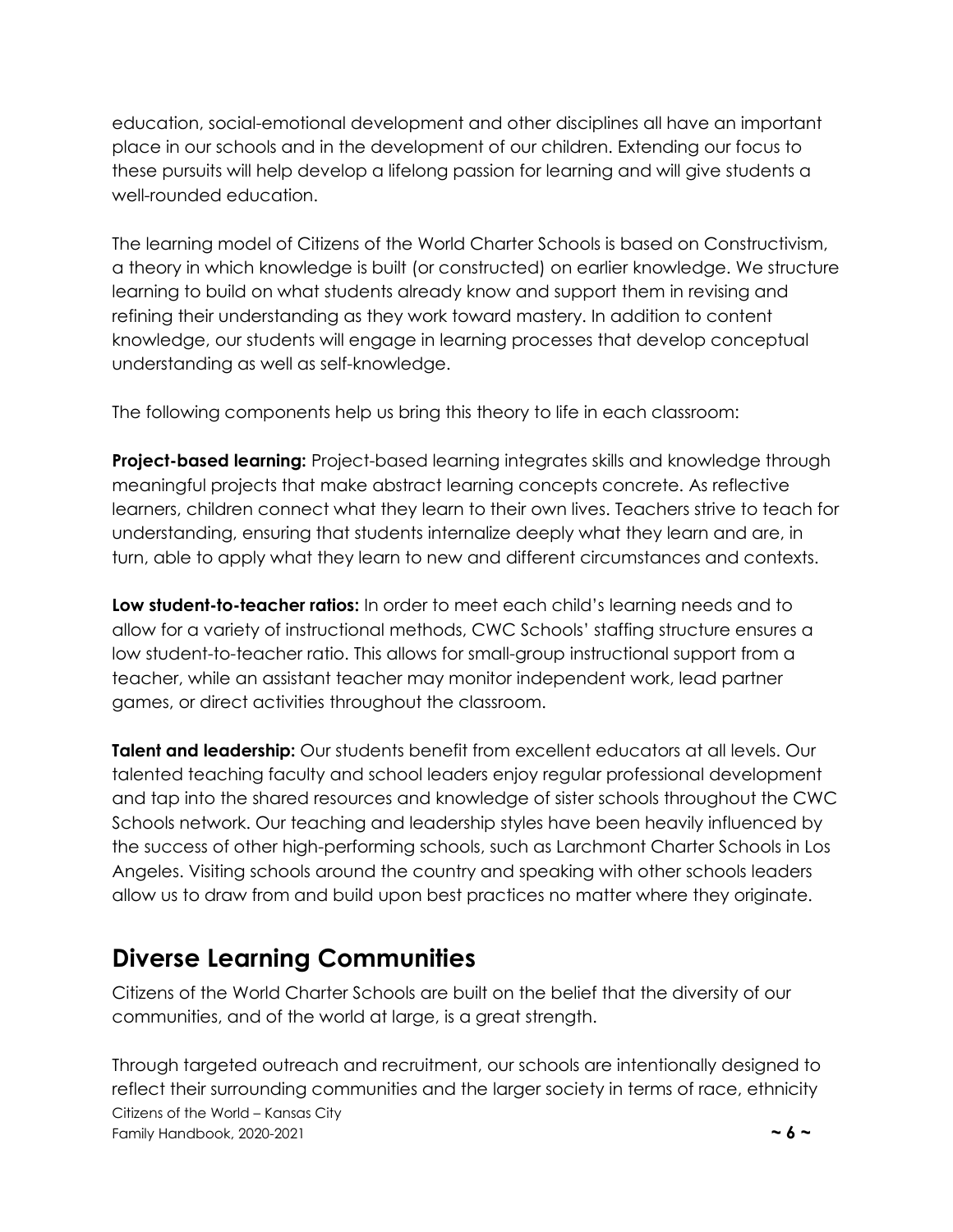and socioeconomic status. By learning, interacting and growing in a diverse setting, our students are preparing to thrive in the pluralistic society they will soon join.

This model allows our students to form meaningful relationships with individuals of other races, cultures, and backgrounds. Studies have shown that students with these experiences are better able to live and work in diverse settings than those from more homogenous schools.

Recognition and appreciation of diverse cultures, perspectives and backgrounds are important themes in our curriculum, as well. A strategic selection of books, materials and lessons helps foster a continued curiosity about other cultures across the globe. Finally, encouraging and modeling positive, inclusive interactions among students and members of the full school community is a paramount priority for CWC Schools. Teachers help establish a respectful tone among all members of the classroom community by teaching students to value differences and resolve conflicts appropriately.

### <span id="page-7-0"></span>**Data Informed Instruction**

CWC Schools does not believe in "one size fits all" instruction.

To ensure our classrooms are challenging learning environments, we collect and analyze data that tells us what each student, class and school needs to reach their full potential.

Through our analysis, we can see whether students, groups of students and entire classes have mastered their coursework or if they are struggling and in what areas. Based on the trends, they will determine whether re-teaching a lesson to an entire classroom, an individual or whether tutoring is the best route.

### <span id="page-7-1"></span>**Building Strong Communities**

Citizens of the World Charter Schools seek to build within each school a true community of learners that values the varied strengths of each member.

Within our school communities, we depend on one another. For example, school leaders pair new parents with parents who have already been in a CWC school for more than a year. This support enables new parents to feel welcomed into the CWC Schools community, culture, and have others with whom to discuss questions and concerns.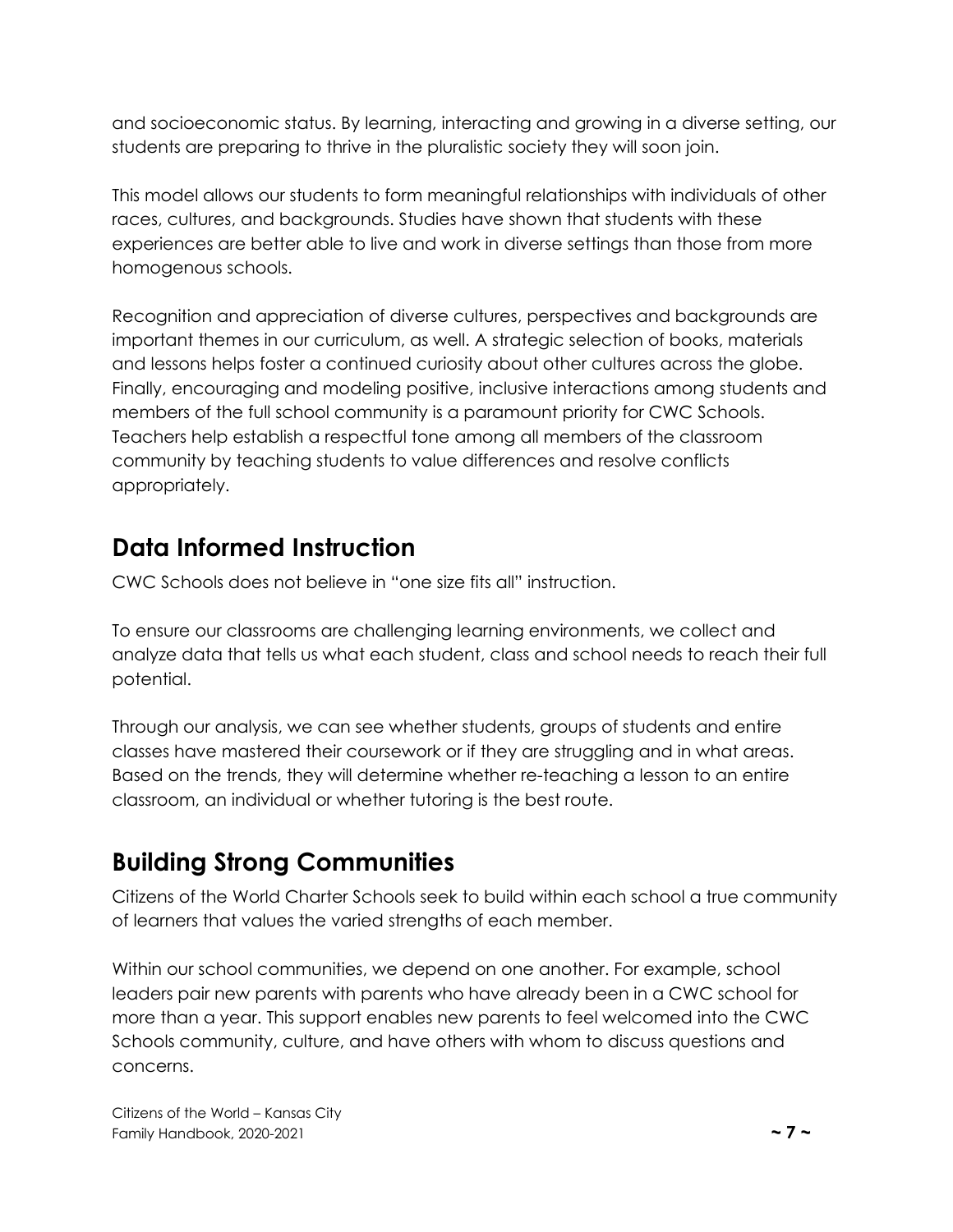Inside the classroom, instruction provides abundant opportunities for students to learn from each other and embrace authentic communication, responsible conflict resolution, and mutual respect. Our teaching faculty also forms an encouraging community of mutual support and talent development.

CWC Schools' community-building objectives are enhanced through service learning and community partnerships. Integrating community service with classroom instruction, service learning ties community projects to academic curriculum with clearly stated learning objectives linked to state standards. It also involves a period of reflection and analysis for students to discuss and share the lessons and experiences they've gained through their community work.

### <span id="page-8-0"></span>**Engaged Parent Advocates**

Citizens of the World Charter Schools consider parents to be essential partners in education, and we believe it's our responsibility to partner with all families within our schools.

Parental involvement is critical to student academic success, including higher grades and test scores, higher personal aspirations, and higher college enrollment. Investing our families in public education, and in each other, is also critical to long-term educational reform and the health of our communities.

We offer many ways for parents to get involved in our schools before they even open; in many ways, parents are our co-creators. Working alongside CWC School leaders, parents in California and Kansas City have volunteered countless hours toward recruitment, community outreach, and school development.

After schools open, families are invited to regular school events, including education workshops, and community-building activities. Teachers communicate frequently with parents about their child's progress, and parents are encouraged to be a regular presence at school locations, whether by attending performances, volunteering in the classroom, or participating in weekend beautification efforts. To maximize the opportunity to keep parents engaged, our school administrators do all they can to schedule parent conferences and community activities during non-work hours.

### <span id="page-8-1"></span>**Contact Information**

Citizens of the World – Kansas City Family Handbook, 2020-2021 **~ 8 ~** The school phone number is (816) 499-8000. School office hours are from 7:00 am to 5:00 pm. Please call this number to reach the school office. Calls cannot be transferred to teachers during instructional time. Parents wishing to speak with a staff member may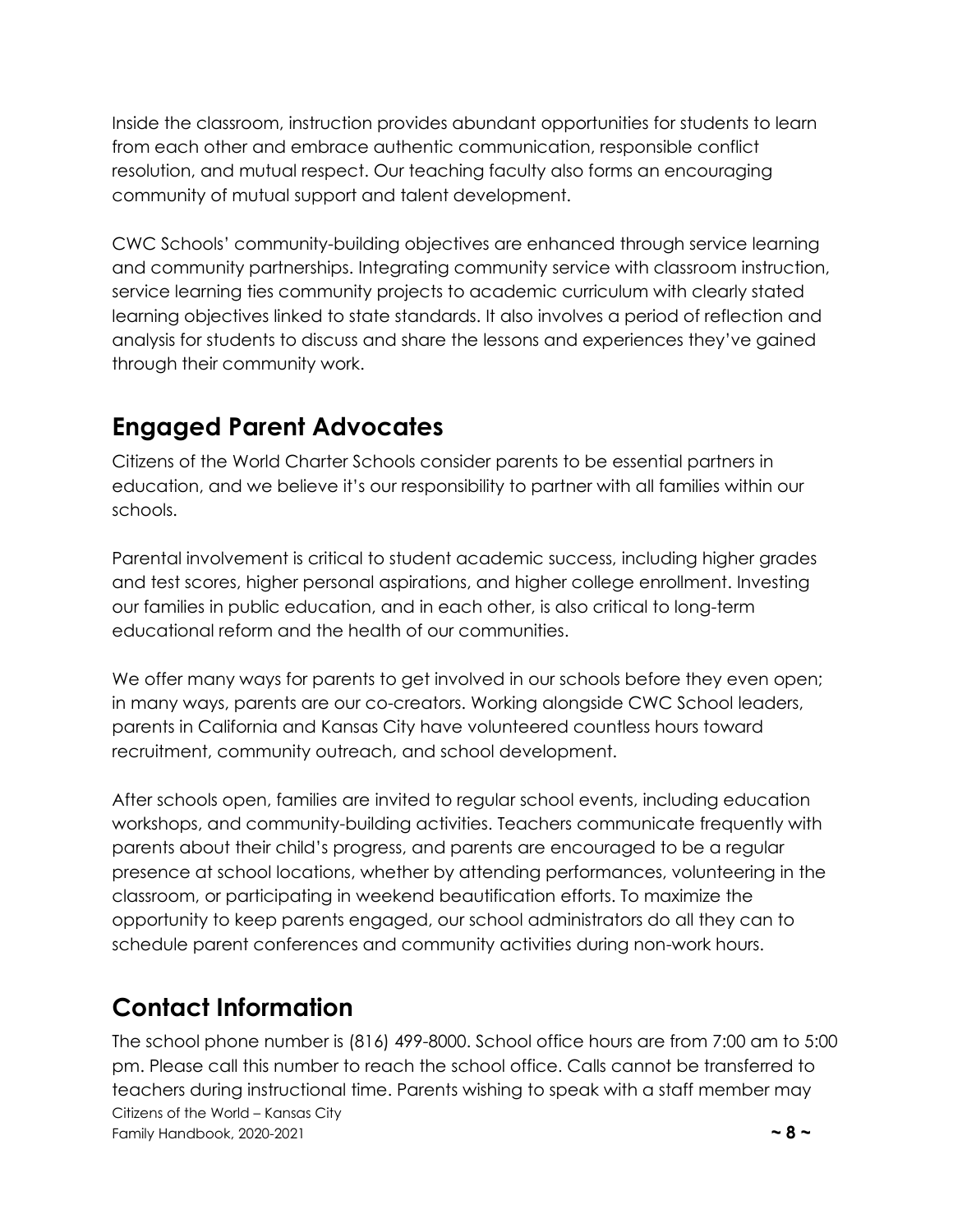leave a voice message. Calls will be returned during the staff member's planning time or after school. Citizens of the World – Kansas City is located at 3435 Broadway in Kansas City, MO 64111.

# <span id="page-9-0"></span>**School Policies and Procedures**

### <span id="page-9-1"></span>**Enrollment / Admissions**

All children who reside within the Kansas City Public School District (KCPS) boundaries are eligible to enroll in CWC Kansas City's schools. CWC Kansas City does not limit admission based on race, ethnicity, national origin, sexual orientation, disability, gender, income level, proficiency in the English language or athletic ability, but may limit admission to students within a given age group or grade level.

Priority for enrollment will be given to currently enrolled students, siblings of students currently enrolled, children of full-time faculty/staff, and all other eligible students within the geographic boundary preference.

#### <span id="page-9-2"></span>**Lottery Process**

If CWC Kansas City Charter Schools receives more applications than there are seats available for any given grade level, we will hold a random lottery as required by law. Once the lottery is held, we will contact all families to notify them of their enrollment status. Requests for Enrollment received after the Lottery Deadline will still be given an enrollment preference and will be slotted into the waitlist at the end of the appropriate preference group. Accepted families will then be required to complete the enrollment paperwork. More information will be sent out via mail to accepted families regarding the enrollment process. Wait-listed applicants will not be carried over, held, or deferred year-to-year; all wait-listed applicants must reapply annually for admission and re-enter the lottery process.

### <span id="page-9-3"></span>**Daily Schedule**

At CWC Kansas City, we strive to create a schedule that works in harmony with children's developmental levels and needs. We seek to provide active learning experiences within longer blocks of time so that children can indulge their natural curiosity, maximize their attention spans through full body and mind engagement, and provide for the integration of experiences across the day and week. Through these strategies, we make understanding possible for all our diverse learners.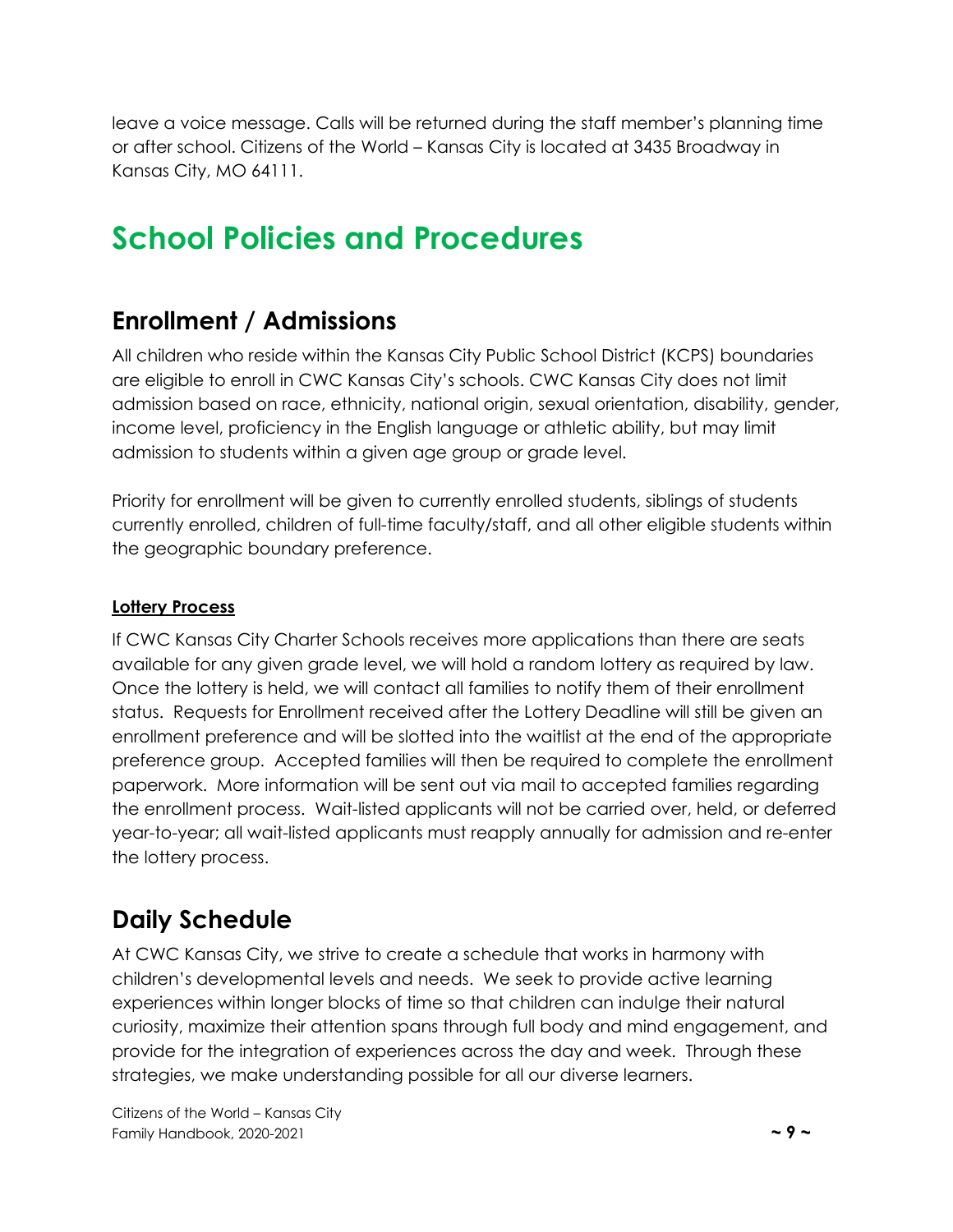This is done through a daily schedule similar to the one shared below. Of course, variations occur based on many variables but the basic framework is reflected here:

|                 | Sample Day in Kindergarten                                        |
|-----------------|-------------------------------------------------------------------|
| $8:00 - 8:30$   | Morning Welcome Meeting                                           |
| $8:30 - 9:45$   | Small Group Reading Instruction (with Read Aloud and Snack Break) |
| $9:45 - 10:15$  | PE/Music/Yard Plan/Library/Centers                                |
| $10:15 - 11:30$ | <b>Math Centers and Activities</b>                                |
| $11:30 - 12:00$ | Recess                                                            |
| $12:00 - 12:30$ | Lunch and Clean Up                                                |
| $12:30 - 1:00$  | Quiet Activities and Rest                                         |
| $1:00 - 3:00$   | Activities vary each day, including:                              |
|                 | Writers Workshop                                                  |
|                 | Science and Social Studies Projects                               |
|                 | Art Class, 1 / week for 1 hour                                    |
|                 | Music Class, 2/week for 40 minutes                                |
|                 | PE, 2/week for 40 minutes                                         |
| $3:00 - 3:15$   | Wrap Up, Reflections, and Dismissal                               |

Please note that the school day begins at 8:00am and ends at 3:15pm. Students must be in their classroom, ready to learn by 8:00am or they will be marked tardy. Children who are not attending the before school program should arrive no earlier than 7:45am. If there is a change in how your child will be getting home from school, please call the office as early as you can to ensure that the message gets to your child's teacher before dismissal.

### <span id="page-10-0"></span>**Annual Calendar**

Citizens of the World – Kansas City Family Handbook, 2020-2021 **~ 10 ~** The annual calendar can be found on our website at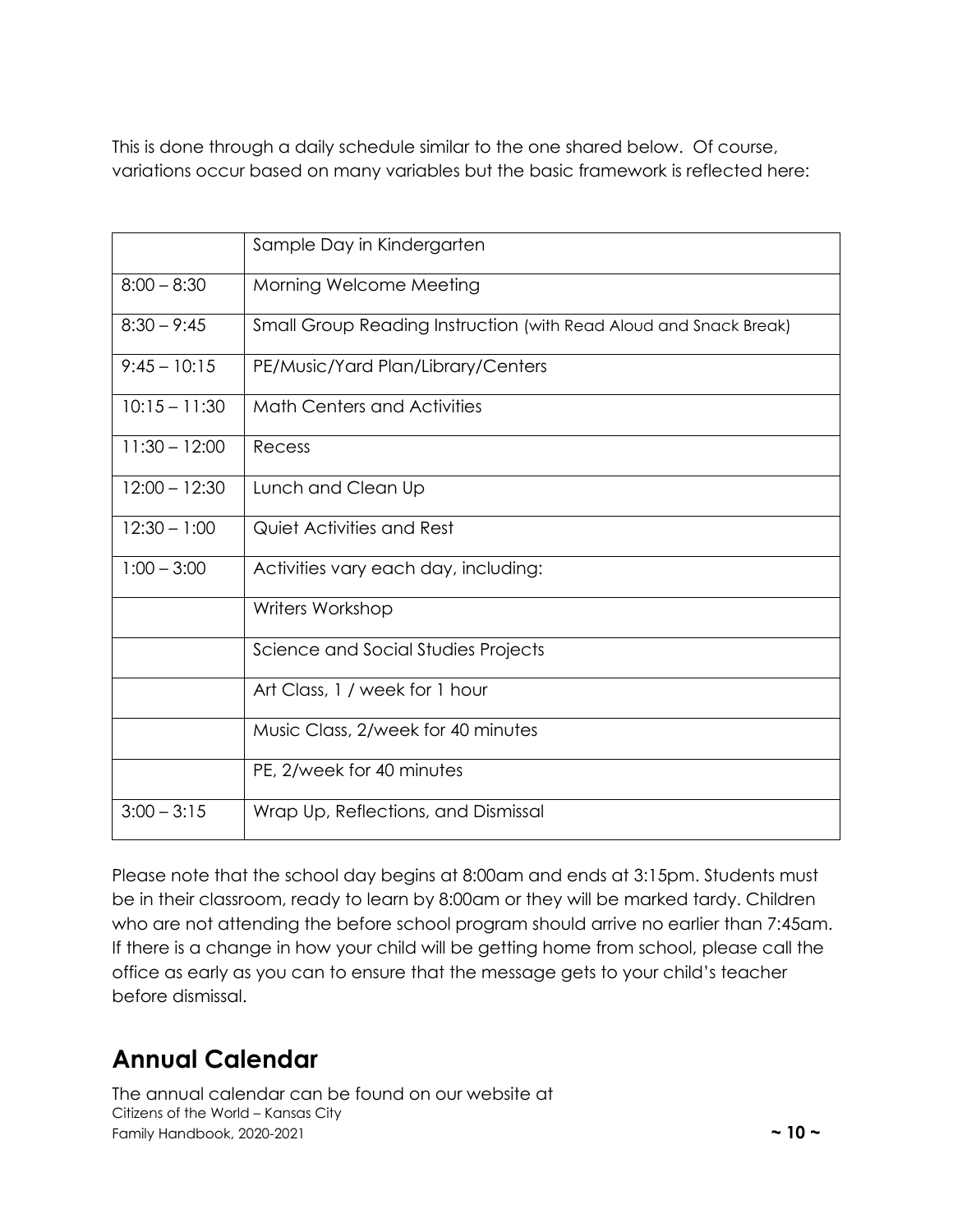[www.cwckansascity.org/School-Calendar](http://www.cwckansascity.org/School-Calendar) and is also available on the protected Family Connections website at [www.cwckcfamily.org.](http://www.cwckcfamily.org/)

### <span id="page-11-0"></span>**ACE Before and After School Program**

CWC Kansas City offers and manages its own program to care for our students before and after school hours. "ACE" - our After Class Enrichment program - is open on both the Broadway and the Armour campuses from:

 7:00 – 7:45am, at which time children can proceed to their classrooms; And immediately following the 3:15 dismissal, until 6:00pm.

Students may only attend the ACE program on the campus at which they are enrolled.

On the Broadway Campus, the ACE program offers three components of programming to serve children and families:

#### <span id="page-11-1"></span>**ACE Care**

This includes time for open play, snack time, homework help, and engaging, active, creative units and lessons linked to the themes and activities of the school program. Children might write and perform a play, design and build a city out of cardboard, or explore a new arts and crafts activity. All ACE Care activities are taught and supervised by our own ACE staff members who participate in training and professional development to ensure the ACE program operates with the same mission and core values as our outstanding school program.

#### <span id="page-11-2"></span>**ACE Clubs**

Clubs provide a low-cost opportunity to extend learning from the school day for children seeking a little more. K-4th grade clubs might include Chorus, Computer Programming, Dance, Book Club, Fitness, Karate, Spanish Language and Culture, and more. Offerings are based upon family input and interest. ACE Club offerings are taught by CWC faculty, staff, and community members.

#### ACE Supper

All students in attendance at ACE at 4:30pm will be served a free supper.

Middle School ACE On the Armour Campus, our middle school ACE program operates similarly but is structured around the ACE Clubs and ACE Supper format only. Students who sign up

Citizens of the World – Kansas City Family Handbook, 2020-2021 **~ 11 ~**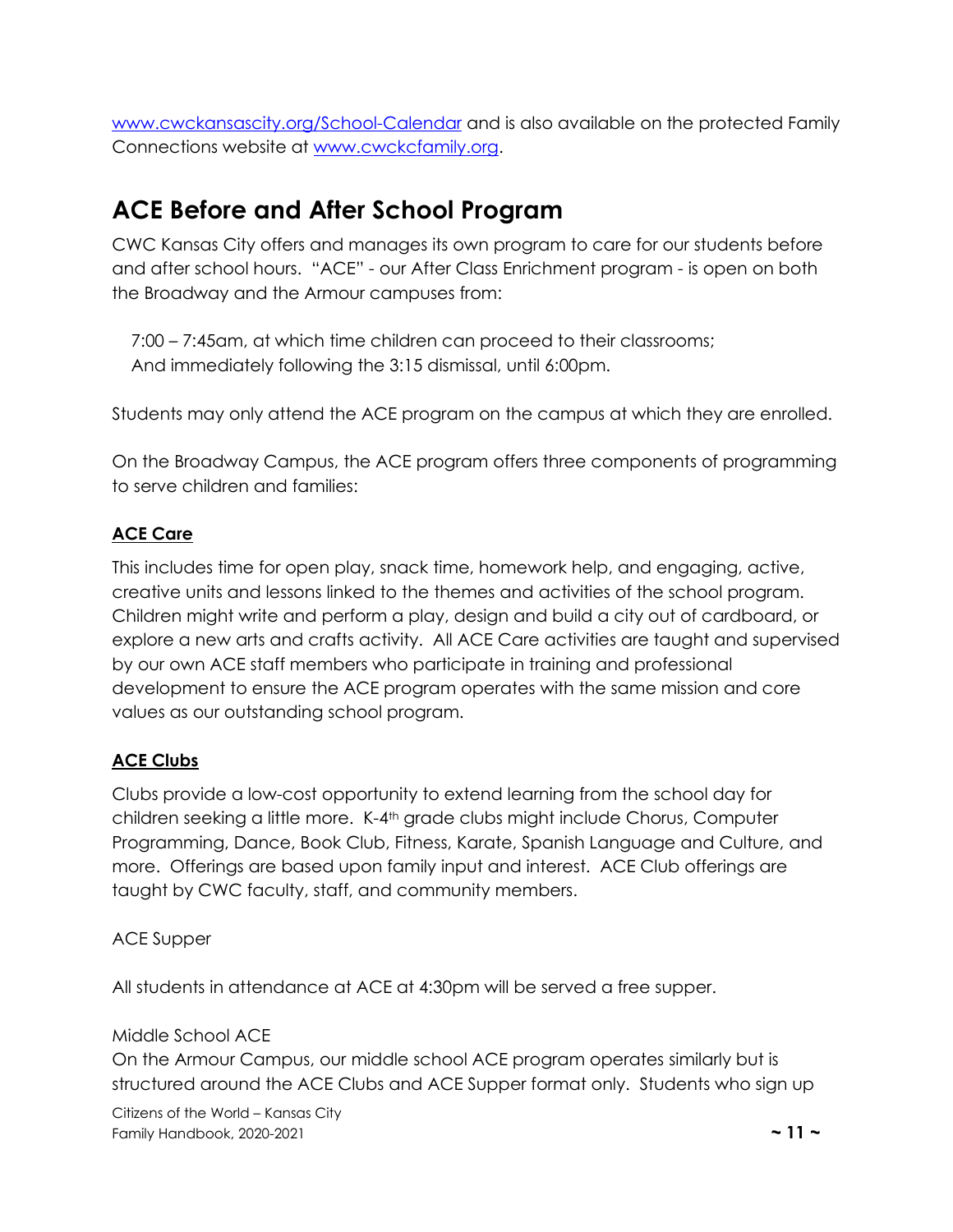for ACE will participate in Clubs from 3:30 – 4:30. All students will elect to participate in a club and/or will be assigned to Homework Club to work on individual homework, silent reading, or group projects as approved by a teacher. Middle school clubs will include a breadth of sports, arts, music, and academic focused clubs.

All programs and services are offered on a sliding fee scale to ensure access to all families. Complete details and program policies are posted on the ACE portion of the cwckansascity.org website.

### <span id="page-12-0"></span>**Arrival and Dismissal**

At CWC Kansas City, maintaining a safe environment for the children is our top priority. To ensure our students and campus are safe during arrival and dismissal, we ask parents to assist us by following the procedures discussed in the Arrival and Dismissal communication which will be distributed prior to the first day of school.

### <span id="page-12-1"></span>**Attendance**

At CWCKC, we view every day as an essential learning opportunity. Therefore, we expect excellent attendance from all students. Students are most successful when they come to school every day. These students are more able to learn, integrate effectively with their peers, and to settle comfortably into the rhythm and flow of the day. As a parent, your commitment to school attendance will send a message to your child that education is important to your family and that school is the key to learning and doing your best. By making school a priority you will take a critical step in supporting your child's education.

**CWCKC has an individual student goal of 95% attendance. To be most successful, academically, socially, and emotionally, children need to attend school 95% of the time.** This allows for the reality that across the school year, a child might have 8-9 days of excused absences – such as getting sick, a necessary appointment, or an emergency in the family. All remaining days the child can participate in the full breadth of the school day – from morning meeting to closing circle – in order to be immersed deeply in the educational and social/emotional experiences.

Citizens of the World – Kansas City Family Handbook, 2020-2021 **~ 12 ~ CWCKC has a school-wide attendance goal of 90/90, which means 90% of students are in attendance at least 90% of the time.** Our progress toward this goal is reported monthly to the Board of Directors. In addition, our attendance rate – which is calculated by including both late arrivals and absences – is used to determine our annual school-wide performance scores and funding from the state of Missouri. Higher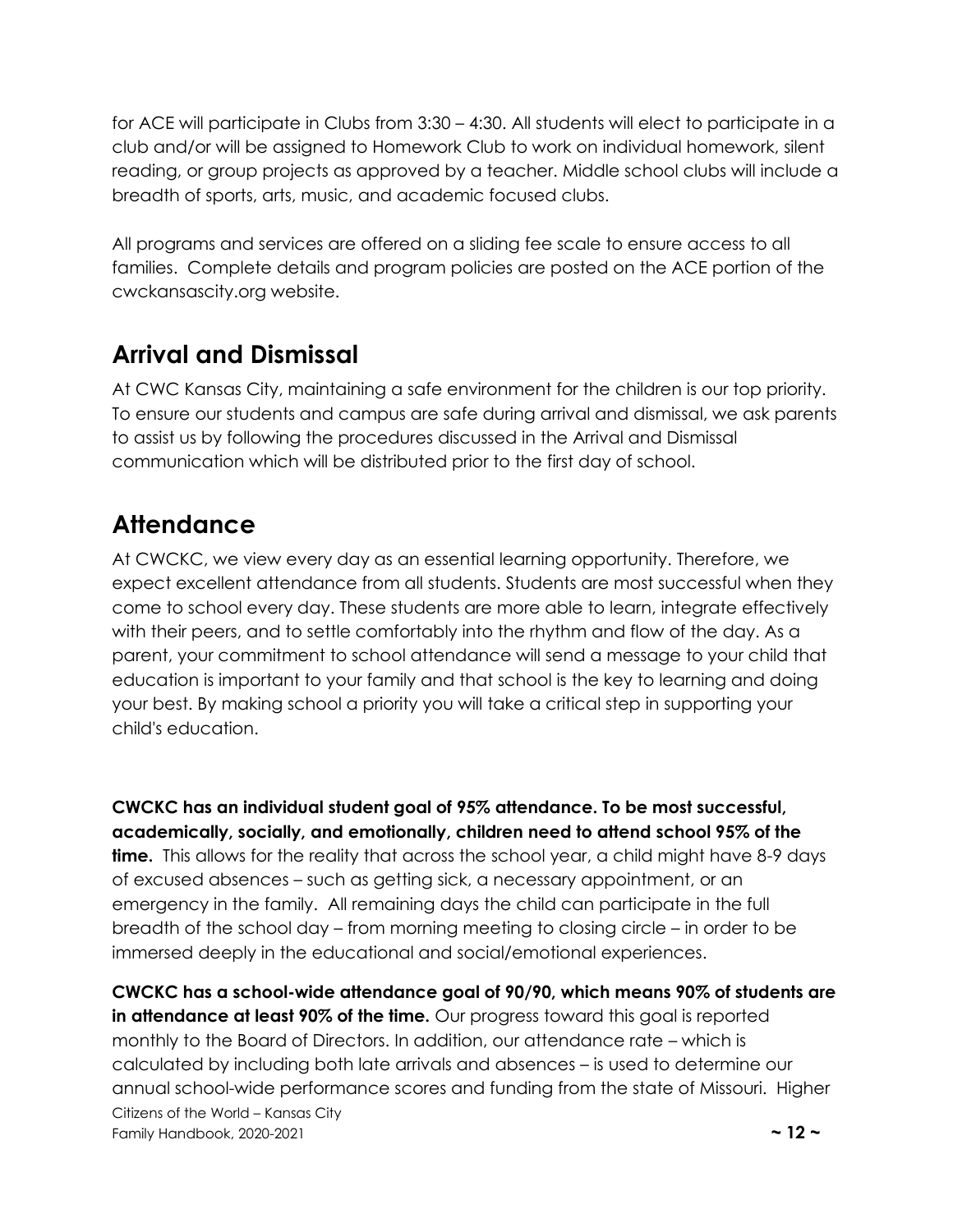attendance school-wide means higher scores for the school and more funds for important resources. It also means a more stable learning environment for all of our students and more opportunities to achieve.

#### <span id="page-13-0"></span>**Daily Attendance**

**Attendance at CWC KC is measured by the number of minutes per day a child is at school.** Much of CWCKC's state funding is based on the number of minutes each day students are in school. The school loses funding for every absence – even if the absence is excused. For these reasons, it is imperative that families take attendance seriously. Each student's trimester progress report will report the total minutes of school missed as a result of late arrival, early dismissal and absences, and the resulting attendance rate.

When a student will miss a day of school, a parent or guardian must inform the school, either by calling the front desk or contacting the student's teacher. Students who are absent more than three (3) consecutive days because of illness must provide a doctor's note upon return to school.

*NOTE: CWCKC understands that sometimes life interferes with the best-laid plans to get students to school. We encourage parents or guardians who are struggling to get their students to school to contact the Recruitment and Attendance Manager for support. There are families who have offered to assist with transportation and other resources to provide help.* 

*(Director of Family Engagement, Andrew Johnson). andrew.johnson@cwckansascity.org)*

#### <span id="page-13-1"></span>**Late Arrivals**

**The school day begins at 8 a.m.** Students arriving after 8 a.m. must be signed into school at the front desk by a parent or guardian before going to class. Minutes of lost learning are documented and considered into the student's and school's overall attendance rate. Students arriving late miss important announcements at the start of the day and their entrance into the classroom can create a distraction to the learning environment.

#### <span id="page-13-2"></span>**Early Pick-Ups**

Citizens of the World – Kansas City Family Handbook, 2020-2021 **~ 13 ~ The school day ends at 3:15 p.m.** Families are reminded to schedule any appointments or other scheduled activities after school. Students who must be picked up early must be signed out at the front desk. Early pick-ups are recorded and tracked by the school's attendance system and incorporated into the student and school's overall attendance rate. Please refrain from scheduling appointments or picking children up early from school for family convenience. Early pick-ups disrupt the class and interfere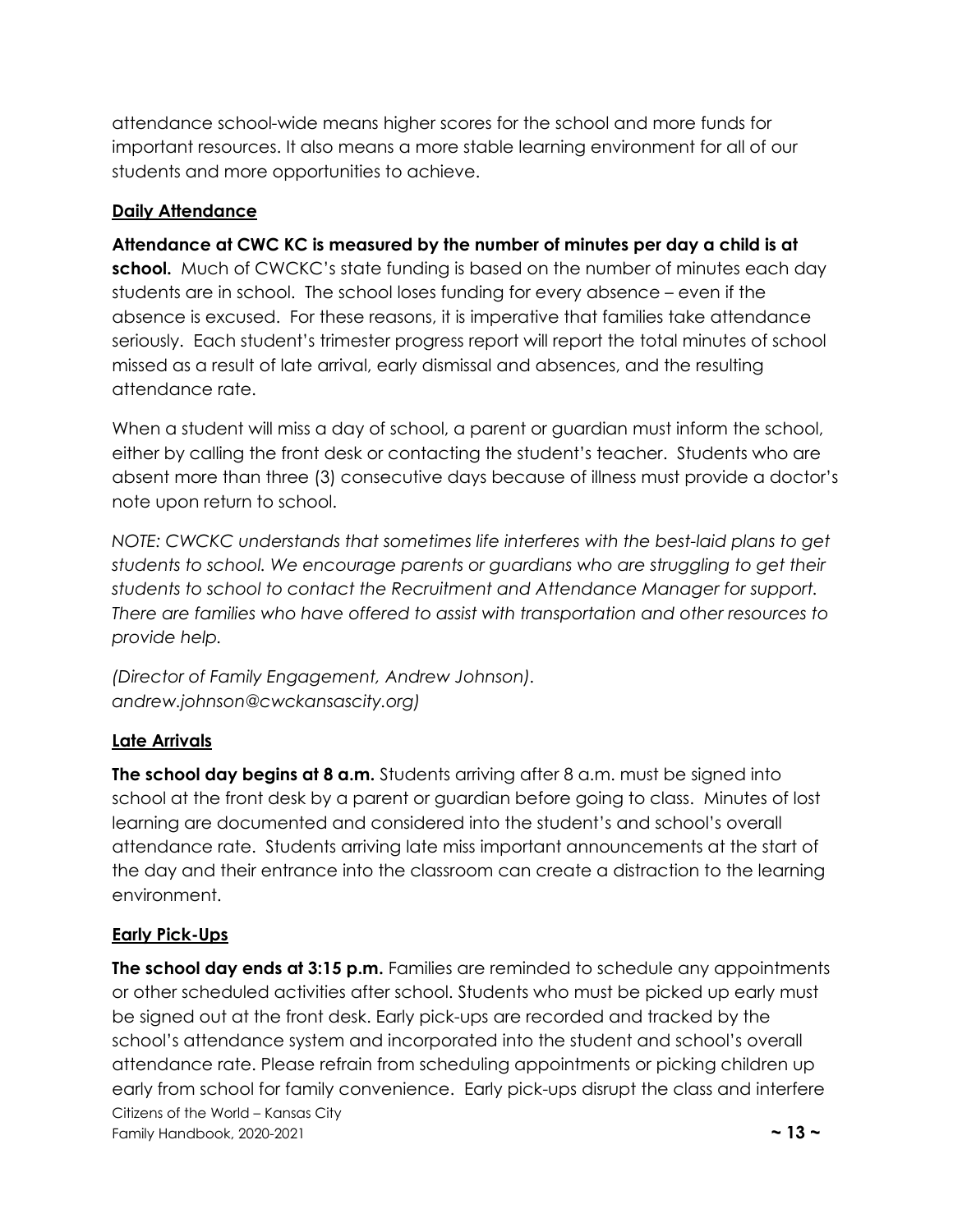with the learning of all students. Chronic early pick-ups will be addressed by the Recruitment and Attendance Manager and/or the Head of School.

#### <span id="page-14-0"></span>**Excessive Absences**

School attendance is measured by the amount of time a student is in school. An average school week includes 2175 minutes, so a student with excellent attendance would be present for at least 2066 minutes (95%). This student would be meeting and exceeding our goal of 90% attendance. Students who fall below a 90% attendance rate are missing important learning and opportunities for critical skills development.

When a student's attendance rate falls below 90%, school staff begin engaging families to improve daily attendance. Our goal is to work with families to make it possible for students to be on time and at school every day. For students below a 90% attendance rate, we will take the following actions:

Below 90% attendance A letter is automatically sent to the home explaining the school's attendance policy and outlining the student's attendance rate to date. A phone call with the Head of School, Dean, and/or the Director of Community Engagement is required. The family is informed of various support mechanisms in place to support families in getting students to school such as bus passes or opportunities to car pool. **Improvement in the attendance rate is expected within one month's time or further steps will be taken, as outlined below.**

Below 80% attendance Parents or guardians are required to attend an in-person meeting with school staff to discuss attendance challenges. Weekly attendance reports will be sent home until improvement is seen.

> Students whose attendance rate falls into either of the above categories and **does not show improvement within one month's time** are missing significant portions of learning and holding a seat that another student could fill. If attendance is not improved, CWCKC will consider reporting a concern of educational neglect.

For any student whose attendance creates disruption to the classroom (arriving late or leaving early) or who is unable to keep up with their grade-level work, CWCKC reserves the right to take additional action to ensure a positive learning environment for all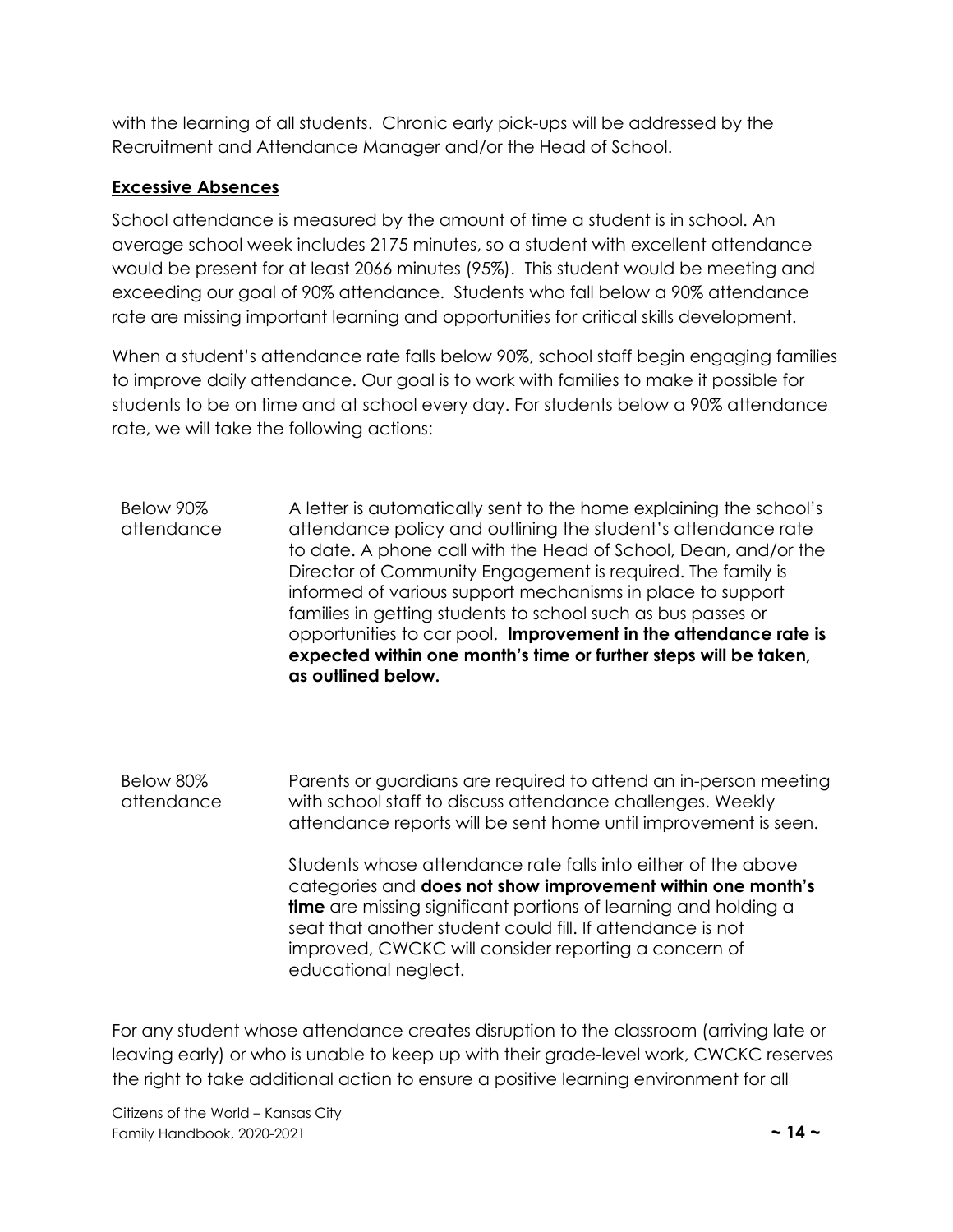students.

#### <span id="page-15-0"></span>**Excused vs. Unexcused**

Even though every absence is calculated into the overall attendance rate, they must still be reported to the state as "Excused" or "Unexcused." Every absence is recorded in the school attendance system as Excused or Unexcused.

*What is Excused?* 

- Illness and/or hospitalization, parent/guardian verified
- Medically documented illness (documentation from a doctor is required after 3 consecutive days of absence)
- Documented dental, mental health, or medical appointment
- Religious observance
- School-related activities in which the student is participating
- Serious illness or death of immediate family member (mother, father, sibling, grandparent)
- Mandatory court date
- Other circumstances with prior approval of administrator

#### **The parent or guardian MUST contact the school by phone, and in some cases in writing, in order for these absences to be recorded as "Excused". Any other absence is considered "Unexcused".**

All work missed due to absence should be made up by the student within a reasonable time or the student risks not receiving credit for the missed work. It is the family's responsibility to make arrangements with the teacher for make-up work.

To participate in an extracurricular or after school activity, a student must be in attendance on the school day of the activity. This includes but is not limited to specials, clubs, team sports, school performances, school events, and student-led conferences.

### <span id="page-15-1"></span>**Nutrition**

Good nutrition helps students show up at school prepared to learn. Because improvements in nutrition make students healthier, students are likely to have fewer absences and attend class more frequently. This means students will have more time in class, and students will have fewer interruptions in learning over the course of the school year. Additionally, students' behavior may improve and cause fewer disruptions in the classroom, creating a better learning environment for each student in the class. Studies find that improving the quality of students' diets leads to students being on task more often and in general that a higher quality diet is associated with healthier growth and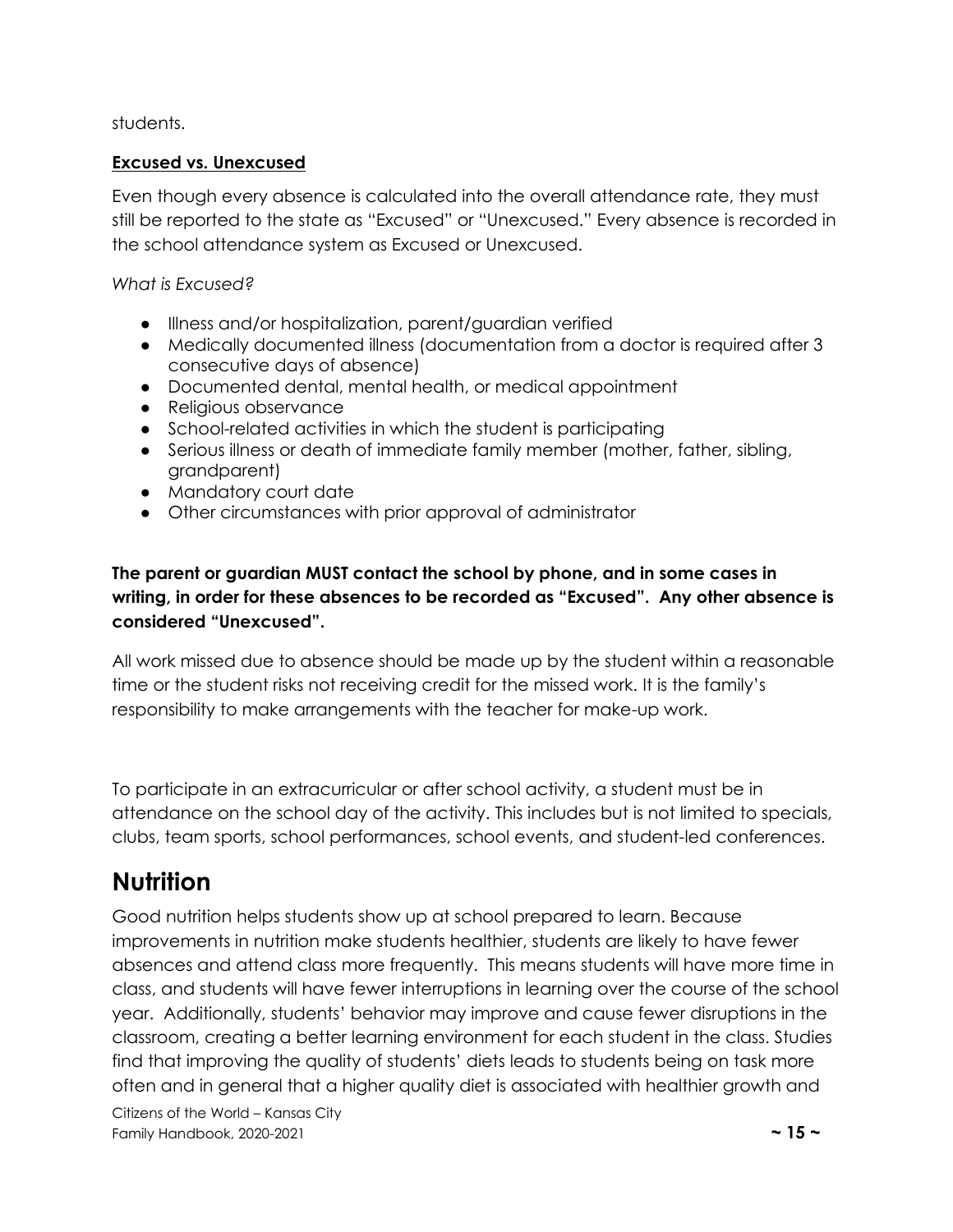cognitive development.

#### <span id="page-16-0"></span>**Nutrition at CWC Kansas City**

Physical health is not only important in its own right, but a critical component of a child's healthy cognitive, social and emotional growth and development. Therefore, at CWCKC we focus on ensuring that children are well fed with nutritious and balanced meals and snacks throughout the day.

- Every child has access to our breakfast program.
- Every child will take part in a snack break during the morning reading period. Children will relax, enjoy a snack, and listen to a read-aloud story from their teacher.
- Every child will have lunch in our multi-purpose room. Children have the option of eating our hot lunch or bringing a lunch from home.
- Children who stay after school in our ACE program will receive a sack dinner at 4:30; which must be served and eaten on site.

Please read this section carefully so that you understand the needs, opportunities, and requirements of each daily experience.

#### <span id="page-16-1"></span>**Meals: Breakfast, Lunch, and Dinner**

Families may purchase breakfast or lunch for their child. All children whose family qualifies based on their income will receive a free or reduced price meal through the National School Lunch Program. Applications for the NSLP are available on our website and can be completed and turned in to the office.

Our healthy breakfast and lunch is prepared by Joe Joe's Catering in Westport. Food is delivered to the school and served to children on a plate. Monthly menus will be posted on our CWCKC website.

**Lunch** costs \$3.80/meal and must be ordered by the week for \$19.00 total.

**Breakfast** costs \$3.00/meal and must be ordered by the week for \$15.00 total.

**Milk** is included in the price of a meal OR can be purchased separately for \$0.50/carton.

(*We will offer milk purchases on a daily basis. We will sell milk to students who have not ordered lunch until we run out, so please do your best to inform us in advance if you*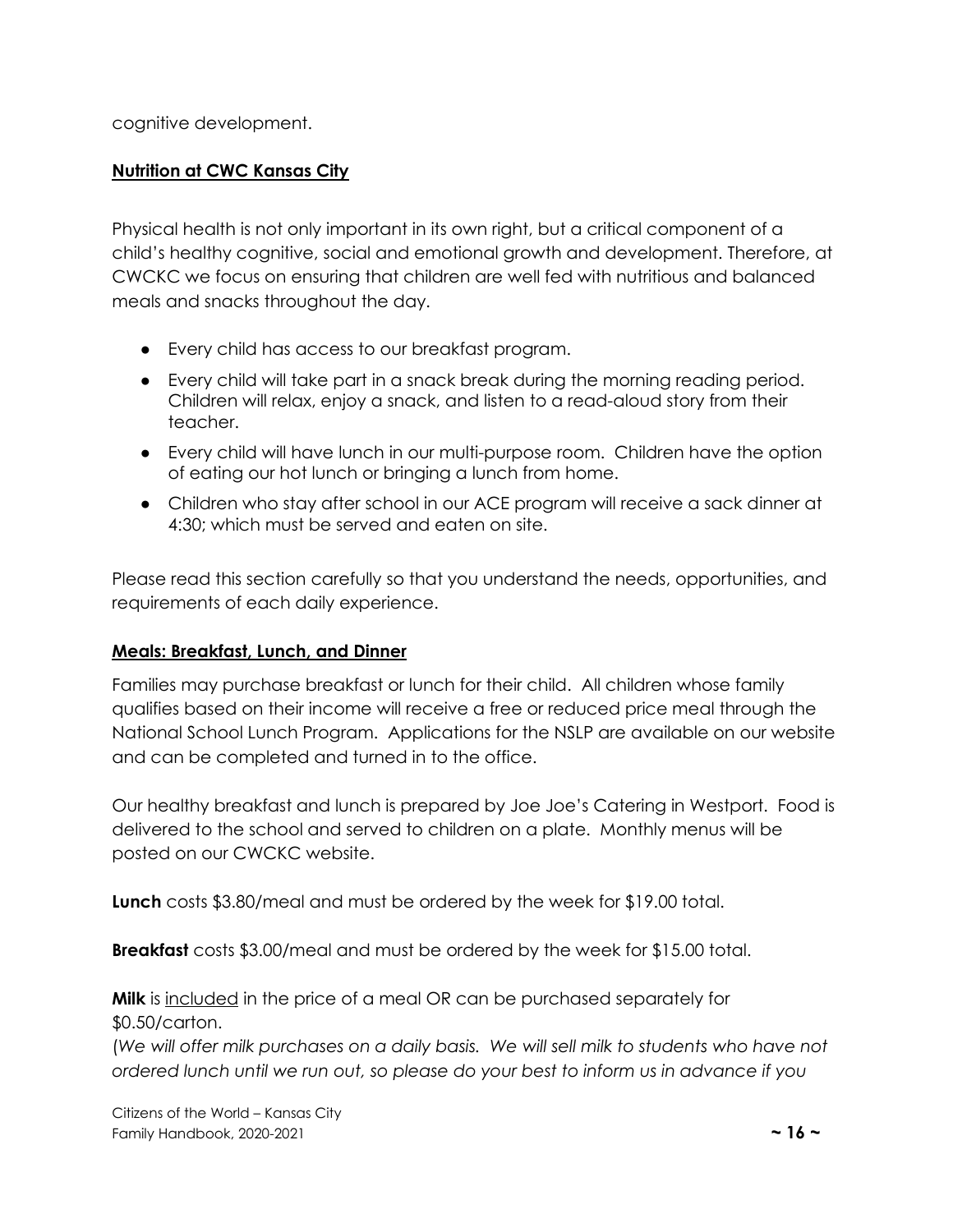*plan to purchase milk regularly*.)

**Dinner** will be served daily to all students who are still in attendance at the ACE after school program at 4:30pm. Supper is provided to all students free of charge by the Child and Adult Care Food Program for At-Risk After School Programs and this program requires the dinner to be eaten on site instead of taken home.

#### <span id="page-17-0"></span>**Snacks**

Children will eat snacks in the morning. Snacks packed and brought from home should be packed separately from all other items, in a bag or small lunch box, so it can be carried by the child to his/her reading area. A morning snack should be a small, healthy serving of one item and some water to drink. Please do not pack a full meal for snack time. There is not adequate time or space to eat it, and lunchtime follows within 2 hours.

We are a healthy school and as such ask that children bring healthy foods if they bring lunch or snack. A list of nutritious, tasty, and easy to manage food ideas is below - - but we know there are many more! These are just some ideas to help get you thinking!

We discourage foods that contain high levels of sugar, salt, MSG, food coloring, and other additives. If a food is considered "dessert", please save it at home for after school or dinner. Candy, cookies, cake, pudding, and chocolate covered bars get eaten instead of the healthy foods you pack that are needed to nourish the mind and body for learning and playing!

Only water should be sent for a snack drink. Do not send juice or carbonated beverages. In addition, snacks are eaten in the classroom and spills sometimes happen.

**For health reasons, such as allergic conditions, DO NOT SEND ANY ITEMS CONTAINING PEANUTS. In addition, we will teach the children that food items may never be shared. This lesson will come within our curriculum to reinforce that this is an issue of kindness and consideration for others' well-being.**

#### <span id="page-17-1"></span>**CWCKC Meal Charge Policy**

#### **I. PURPOSE OF POLICY:**

The purpose of this policy is to establish consistent meal account procedures throughout the district. Unpaid charges place a financial strain on the food service department. The goals of this standard of practice are:

• To treat all students with dignity in the serving line regarding meal accounts

Citizens of the World – Kansas City Family Handbook, 2020-2021 **~ 17 ~**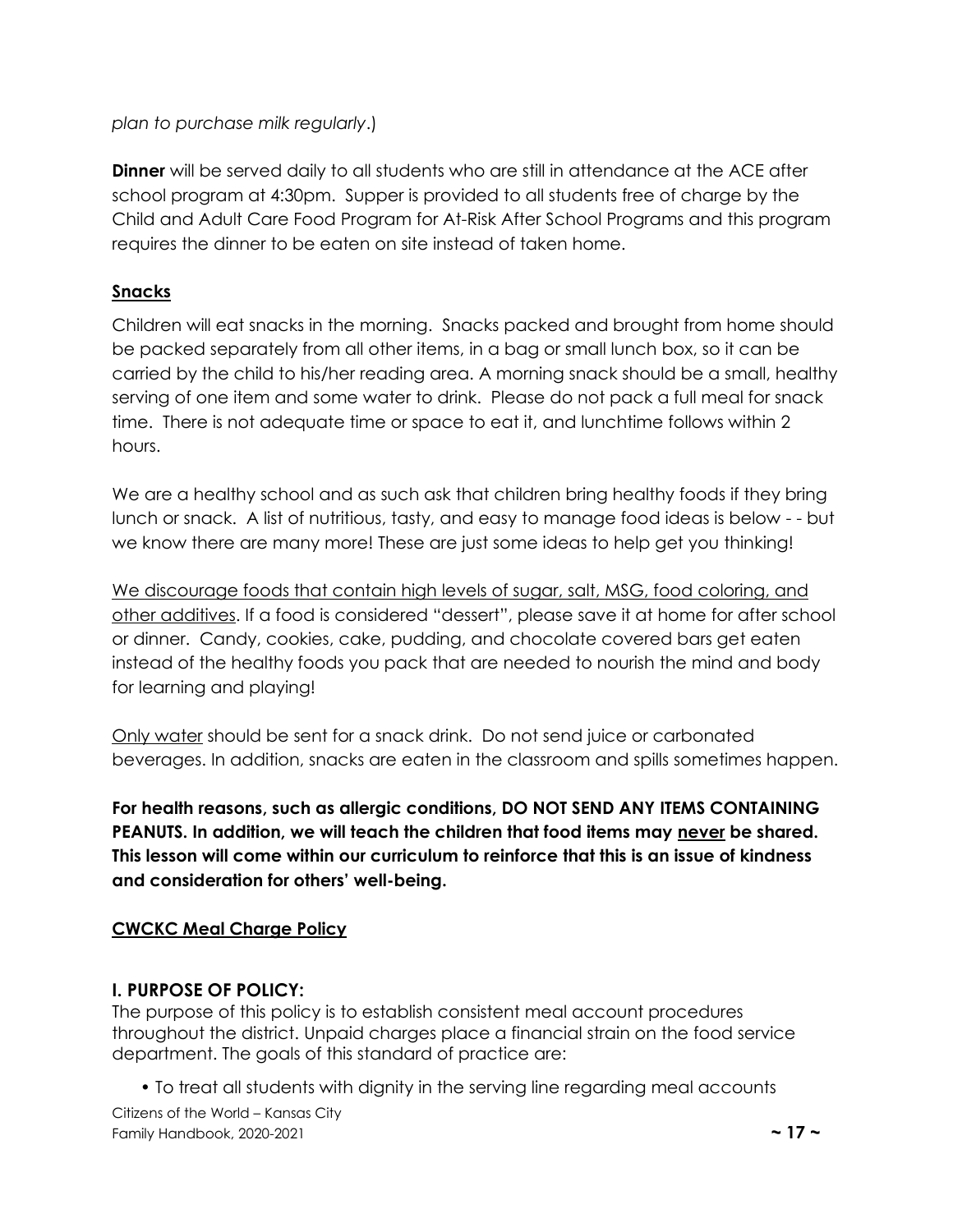- To support positive situations with district staff, district business policies, student and parent/guardian to the maximum extent possible
- To encourage parent/guardian to assume the responsibility of meal payments and to promote self-responsibility of the student
- To establish a consistent district policy regarding charges and collection of charges

#### **II. SCOPE OF RESPONSIBILITY:**

- The food service department, Operations Manager: Responsible for maintaining charge records and notifying the student's parent/guardian.
- The Parent/Guardian: Immediate payment

#### **III. ADMINISTRATION**

- 1. Families are encouraged to apply for free and reduced price meal benefit. Any family that falls into a negative balance will receive a written notification to encourage them to apply for free or reduced price meal benefits.
- 2. Families are encouraged to pre-pay for meals and money is accepted in the school office daily for payments. Payments are also accepted online in the family portal. Written notification of prepayment options occurs at the beginning of each school year, is given to each new transfer student, is posted on the Food Service website, and is included in the student handbook.
- 3. Families will be notified of the school Unpaid Meal Charge Policy in writing before the school year begins and with each new transfer student. This policy will also be posted on the Food Service Website.
- 4. **All students:** Monthly email notices will be sent to parent/guardian. These notices will include total amount due or account balance, itemized charges for Breakfast, Lunch and/or ACE and any payment received and recorded on the student's account.
	- a. Calls on delinquent accounts will be made to try to collect payment.
	- b. All delinquent accounts at the beginning of May of the current school year will be subject to collections for payment.
	- c. A child will never be denied a meal, or provided with alternate meals, regardless of their account balance.
- 5. Households struggling to pay back a negative balance will be put on a long-term payment plan. Unpaid meal charges may be carried over at the end of the school year (i.e., beyond June 30) as a delinquent debt and collection efforts may continue into the new school year. This allows CWCKC to work with individual families to establish longer repayment plans and to continue pursuing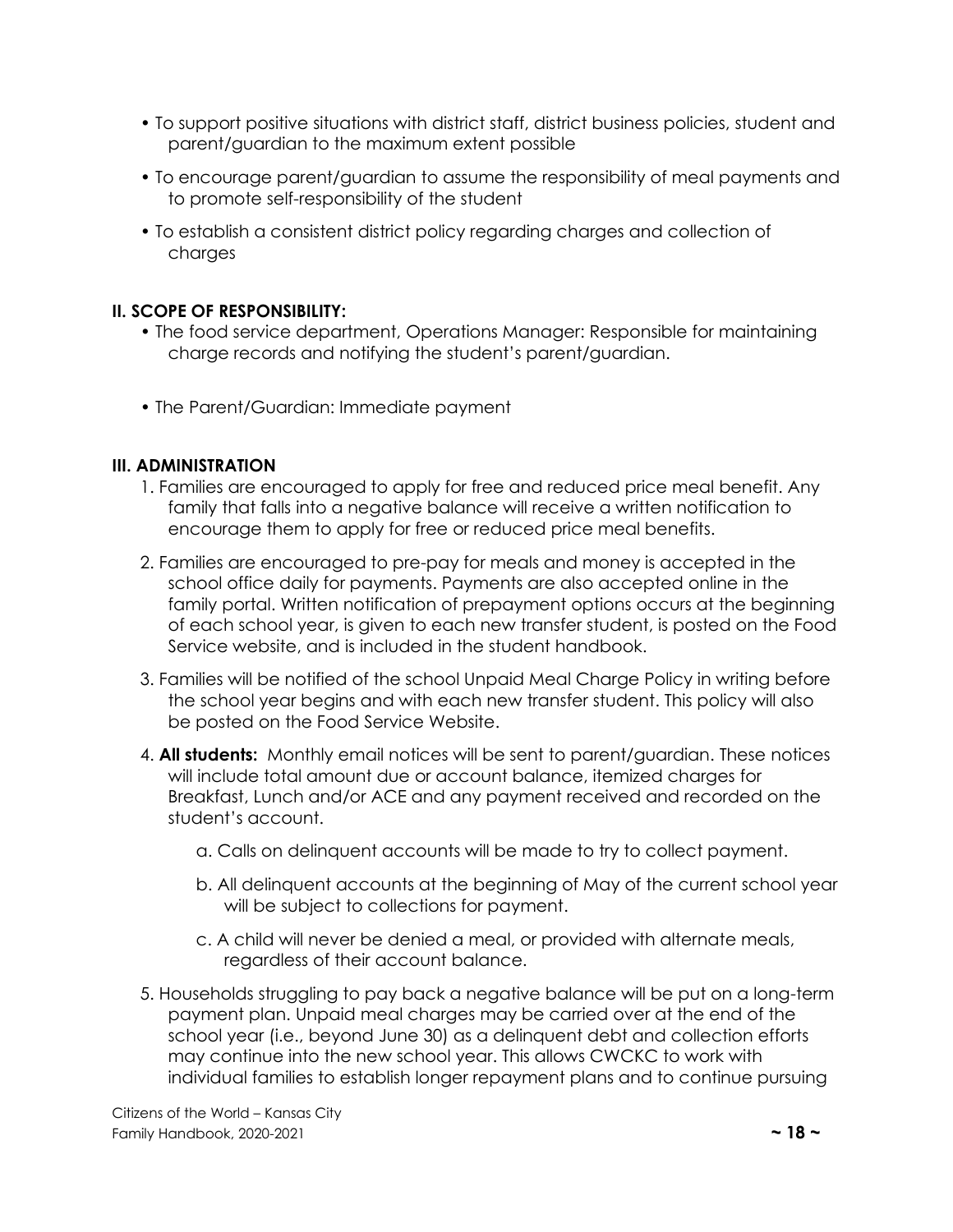collection efforts when children change schools. When local officials determine further collection efforts for delinquent debt are useless or too costly, the debt must be reclassified as "bad debt."

6. Uncollected Meals debt is covered by the School General Fund.

#### <span id="page-19-0"></span>**CWCKC Healthy Snack List**





#### **Fruits**

apples – slices

bananas

blueberries

cantaloupe cubes

cherries

clementines

grapes- cut in half

kiwis - sliced

orange wedges

pomegranate seeds

strawberries

raspberries

watermelon cubes

raisins

dried fruit

**Vegetables** baby carrots cucumber slices/sticks grape tomatoes red and yellow bell peppers – slices sugar snap peas edamame guacamole hummus baba ganoush white bean dip salsa avocado sliced celery and dip

Citizens of the World – Kansas City Family Handbook, 2020-2021 **~ 19 ~**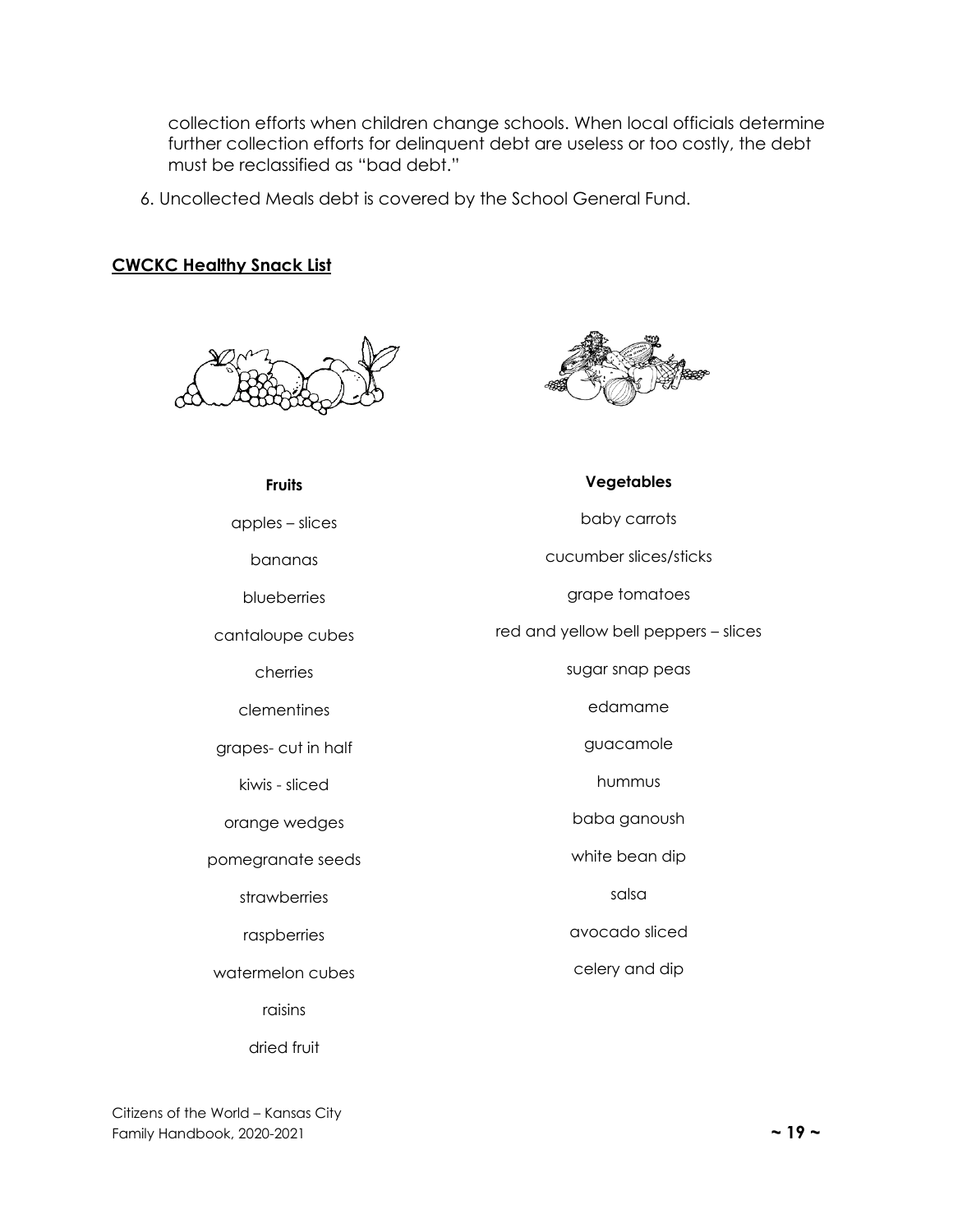

**Grains**

whole grain crackers

tortillas

corn chips

homemade popcorn

cereal bars

pretzels

honey wheat pretzels

snap-pea crisps

fruit/nut mix bars

granola bars

rice cakes

crisp flat breads



#### **Proteins**

yogurt – low sugar variety turkey, ham, chicken - cubes/slices cheese – slices/stick almond butter and crackers/celery tuna salad with crackers/celery

### <span id="page-20-0"></span>**School Uniforms**

At CWC Kansas City, we recognize that students need to come to school comfortable and ready for a day of learning. We believe that a school uniform assists in meeting that goal for all children. School uniforms can:

- Eliminate family struggles in the morning around 'what to wear',
- Ensure children are comfortable and able to focus on learning throughout the day,
- Create a simple and cost-effective clothing option for families,
- Reduce disparities in an economically diverse community,

Citizens of the World – Kansas City Family Handbook, 2020-2021 **~ 20 ~**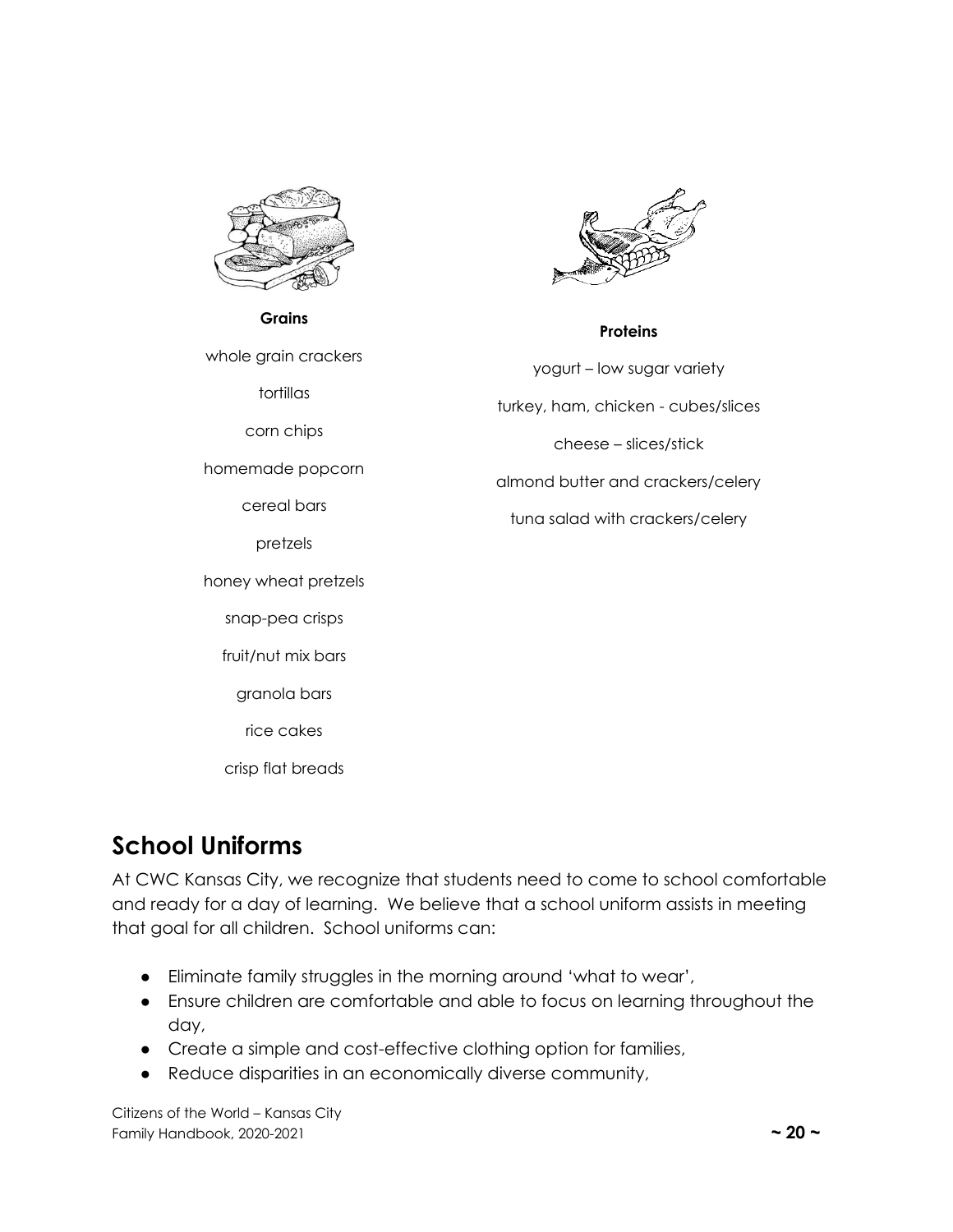● Encourage children to focus on more meaningful avenues for self-expression

As we begin our new school here in Kansas City, we were committed to ensuring parent feedback and voice in this important decision. At our first Family Council meeting in April 2016, we received parent input on the benefits, challenges, and specific preferences around school uniforms. We are grateful to the many families that took the time to share their thoughts and believe our final choice reflects parent opinions very closely.

Below is a visual description of the uniform for our school. The focus is on comfort throughout the day, options for warmer or colder weather, and ease of access/affordability for families. To ensure your child's comfort throughout the day, please make sure they are easily able to operate zippers, buttons, snaps, etc. on clothing. Different garments can be purchased at most major retail outlets – both department stores and discount stores.

Shirts

- Yellow, White, or Kelly Green solid colored polo shirt
- Long- or short-sleeved
- No logo or stitching
- Collar must be worn folded down
- Shirts may be tucked in or left out, but should fit appropriately and not be too tight or too long.
- Undershirts or t-shirts worn under the polo must be solid white.



#### Pants / Skirts

- Solid tan colored Khaki Pants, Shorts, Skirt, or Jumper
	- o Worn at the waist
	- o No low-rise, bagging, sagging, or dragging

Citizens of the World – Kansas City Family Handbook, 2020-2021 **~ 21 ~**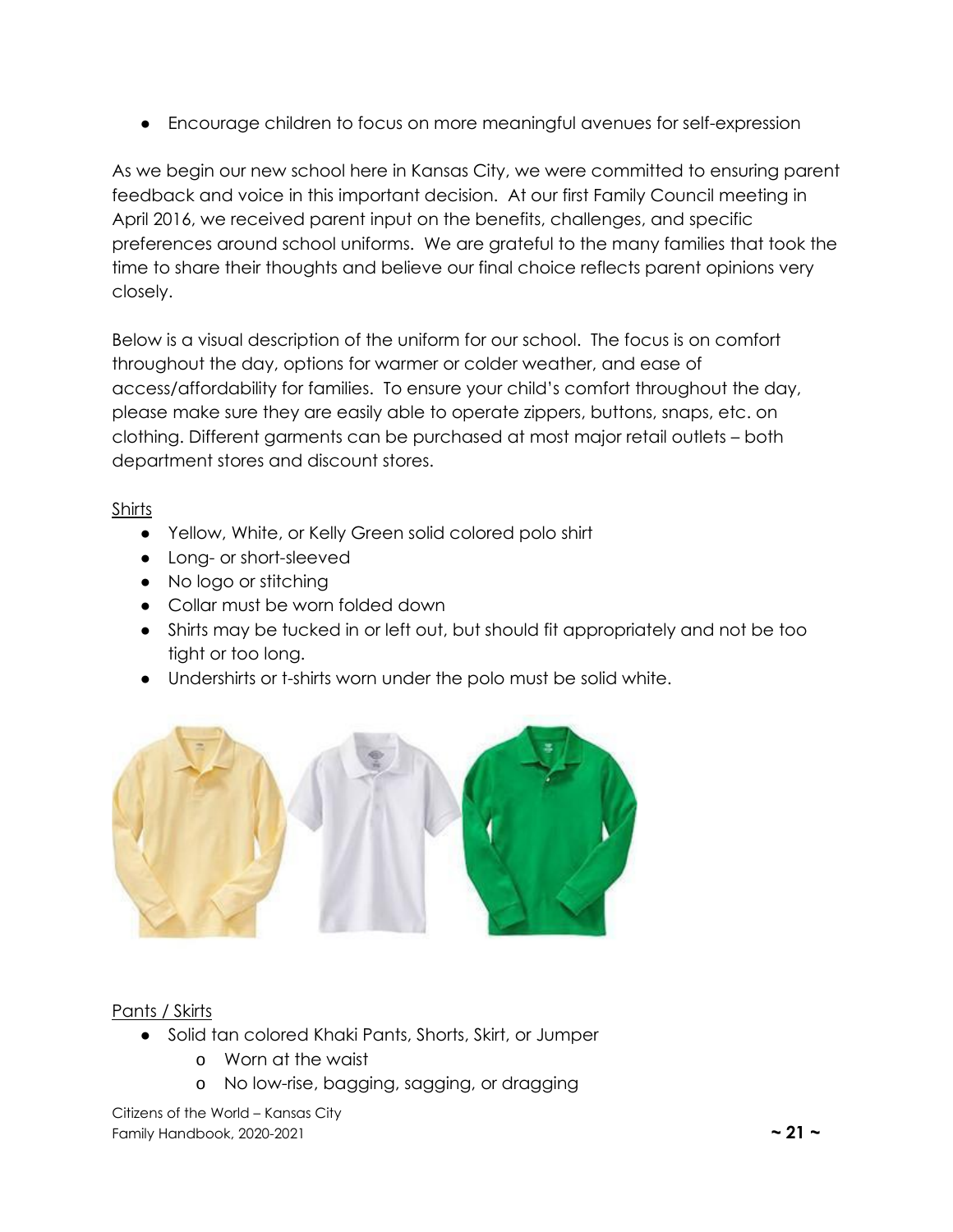- o Students opting to wear shorts underneath a skirt or jumper may do so if the shorts are khaki or white, and their length is shorter than the skirt.
- o "Skorts" that are khaki are an acceptable alternative to shorts or skirts.









#### Sweater/Sweatshirt

- Yellow, White, or Kelly Green solid color sweater or sweatshirt.
- V-neck, crew neck, or button down.
- No hoodies; No logos or stitching.



#### Shoes & Socks

- Closed toe, athletic shoes that are appropriate for recess, PE, and other safe movement
- No light-up or wheeled shoes
- White athletic socks, knee socks, tights, anklets, or running socks must be worn with shoes
- Boots may be worn to and from school as needed for weather related purposes, but students must wear athletic/tennis shoes during the school day

Citizens of the World – Kansas City Family Handbook, 2020-2021 **~ 22 ~**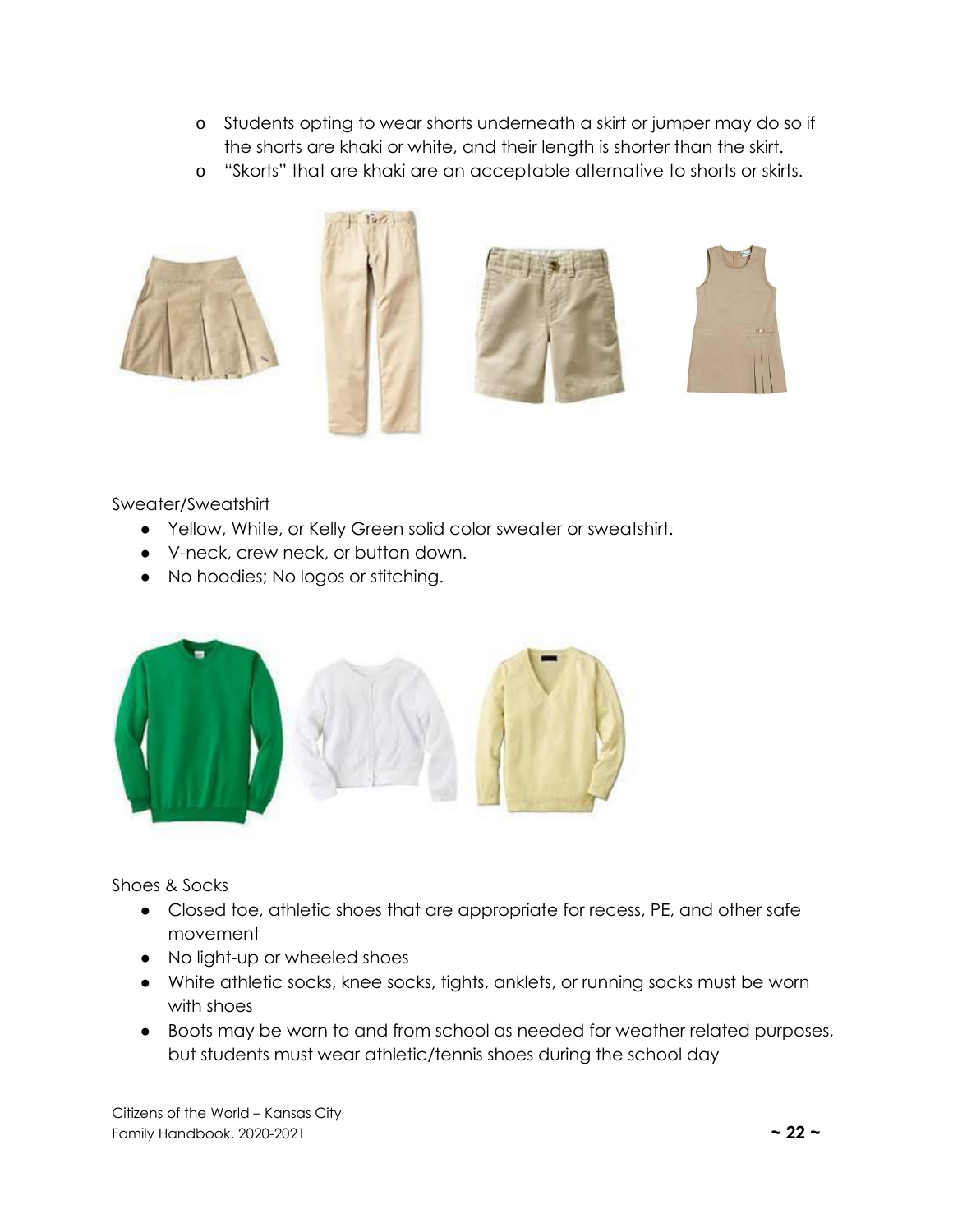#### <span id="page-23-0"></span>**Consequences for Being Out of Uniform**

We ask all CWC Kansas City students to participate by wearing the school uniform described each school day. Particularly in the primary years, it's important for family members to be supportive of the student in remaining consistent with expectations. In the event a student arrives at school out of uniform, school staff will support the child whenever possible by providing a temporary uniform item for the day. The family will be notified to ensure this won't become a repeat occurrence. If the problem persists, a meeting will be convened to address the problem and find a solution.

#### <span id="page-23-1"></span>**Spirit Days and Other Dress Days**

On occasion, the school or student council will offer the special opportunity to be part of a school or community event. These "out of uniform" days will always be preceded with written information sent home to families. Parents who aren't certain about the scheduling of these events are welcome to contact the office with any questions.

### <span id="page-23-2"></span>**Classroom Procedures**

#### <span id="page-23-3"></span>**Philosophical Approach and Goal**

In support of our mission, CWC Kansas City employs the following instructional approaches and practices, drawing on our philosophical foundations. These approaches and practices do not stand alone, but rather influence each other, and teachers will draw on multiple strategies in planning, delivering and adjusting their instruction.

- **Project-Based Learning** integrates skills and knowledge through meaningful and fun projects that make abstract learning concepts concrete. In integrated projects, science and social studies concepts are brought to light through lifebased activities that engage students in thinking, acting, and interacting with the real world.
- **Teaching for Understanding** is a framework developed by Project Zero at Harvard University. It is a process for teachers in developing curriculum that ensures connection between learning goals, learning activities, and assessments of understanding. These strategies help teachers take students beyond the mere mastery of facts to the ability to apply learning in new and unfamiliar contexts.
- **Differentiated/Personalized Learning** ensures that instruction is tailored and appropriate for students' current understandings, needs and personal experiences. Our teachers take the time to get to know each child as an individual and receive the support, data, and resources they need to adapt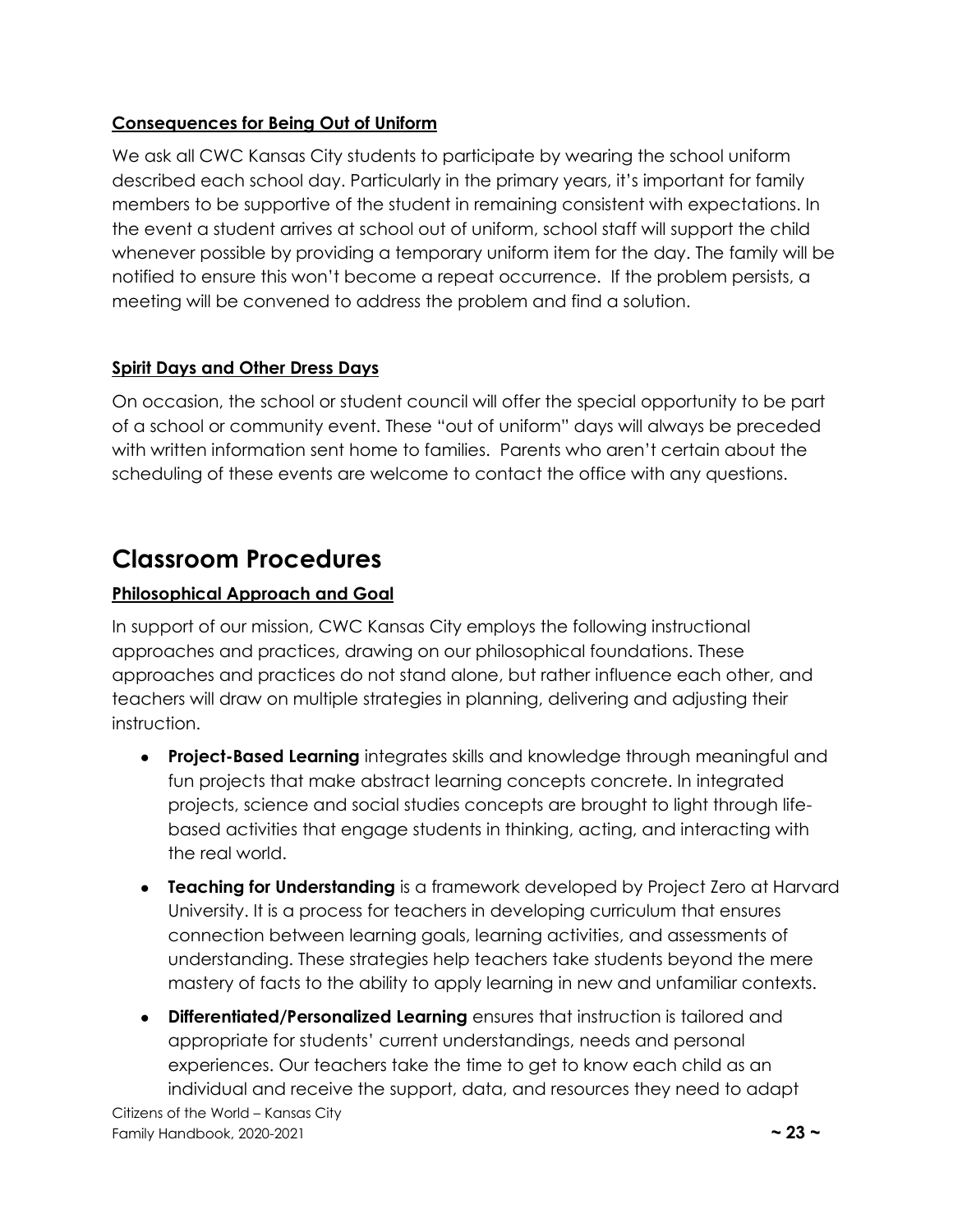instruction and lessons to the needs of diverse learners so that students can connect what they learn to their own lives, making learning meaningful for all.

- **Gradual Release of Responsibility** presents a process in which the responsibility for learning is released from the teacher to the student. The gradual release of responsibility provides a process to help students become more independent.
- **Service Learning** is curriculum-based community service that integrates service with classroom instruction so that students can develop both a sense of responsibility and stronger connection with and for their surrounding community. Service‐learning allows students to put to use what they are learning through the academic curriculum. Even the youngest students can offer service to their classrooms and schools.

Ultimately, our goal is for student "success" to include mastery of both content and emotions, so that students can meaningfully connect with each other, be part of any community, and courageously decide who they are in the world and how they want the world to be.

#### <span id="page-24-0"></span>**Student Assessment**

Students are assessed regularly at CWC Kansas City utilizing measures that are efficient and effective and take little away from instructional time. Multiple measures are used at the beginning of the year and at the end of each trimester to determine a student's progress. Teachers utilize the results of assessments so that instruction can be individualized and differentiated to meet each child's needs.

Ongoing assessment is a crucial aspect to the running of an effective workshop-based classroom. CWC Kansas City values different forms of assessment, including: performance-based/rubric driven assessment, individualized assessment (1:1 interviews), whole group assessments, as well as more formal tests. Aligned to our educational philosophy, assessment should not only be comprised of "paper and pencil" traditional tests but should also encompass opportunities for students to exhibit what they know and be assessed in different creative manners as well.

#### <span id="page-24-1"></span>**Progress Reports and Parent Conferences**

Citizens of the World – Kansas City Family Handbook, 2020-2021 **~ 24 ~** Students in the primary grades at CWC Kansas City will receive formal progress reports every trimester (3 times per school year). The progress report is designed to share information about student growth and learning across multiple areas of academic, social, and emotional development. In addition, families are asked to participate in student led conferences at the end of the first and second trimesters. Student led conferences provide an opportunity to support student growth and learning in the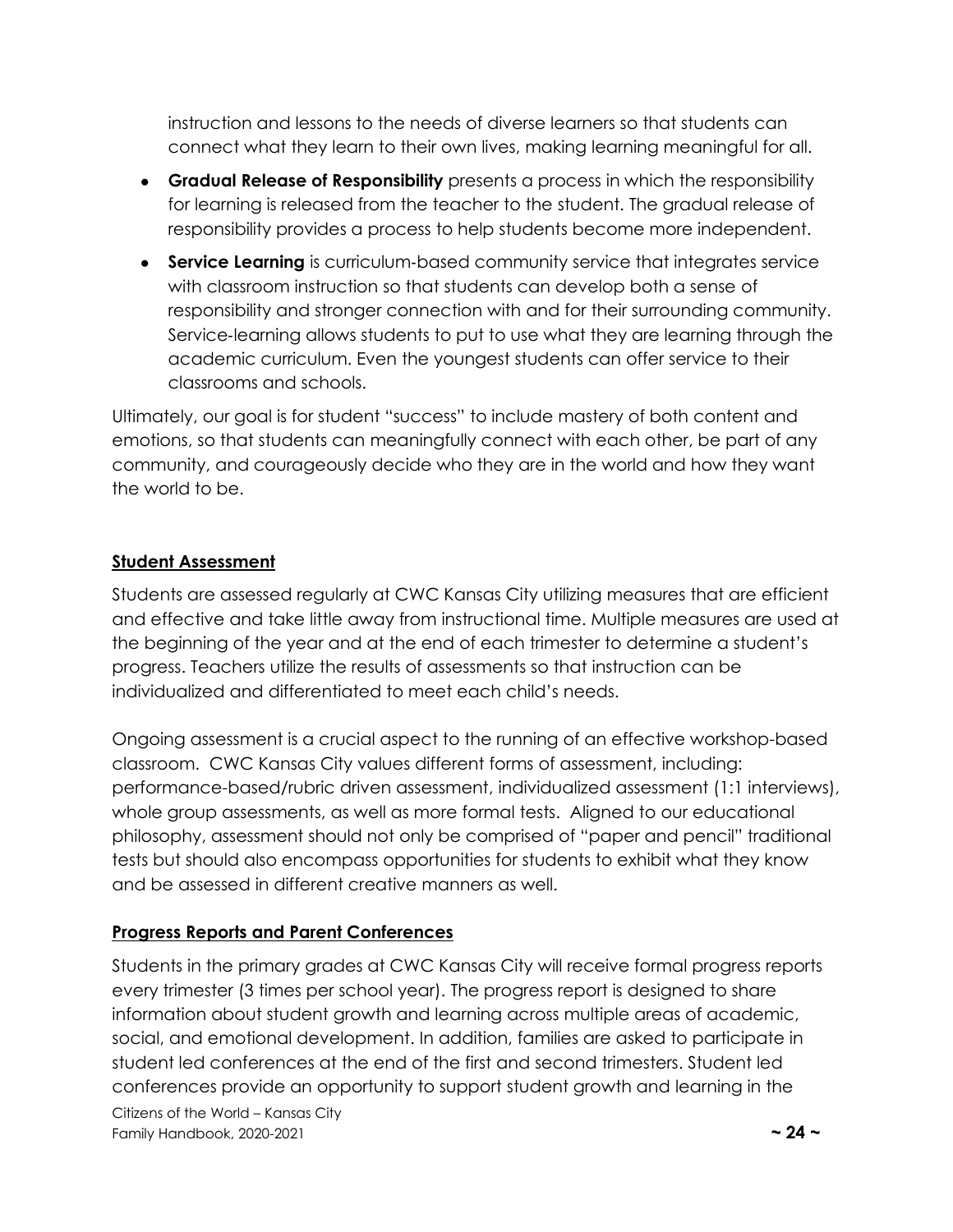areas of goal setting, reflection, and developing a partnership between the student, the teacher and family to support ongoing growth. Further details about student led conferences will be shared at the beginning of the year. CWC Kansas City considers this a powerful piece of your child's school experience and we expect 100% participation from all families.

#### <span id="page-25-0"></span>**Standardized Testing**

CWC Kansas City believes that standardized tests provide one small part of a complex picture that clarifies student understanding. While the school's educational strategy does not focus on testing, our students will take all standardized tests required by the state of Missouri. CWC Kansas City considers standardized test scores to provide a small, but important window into the achievement levels of students. CWC Kansas City intends to demonstrate progress on the aggregate results of a standards-based report for each grade level.

The Missouri Assessment Program (MAP) assesses students' progress toward mastery of the Show-Me Standards which are the educational standards in Missouri. The Grade-Level Assessment is a yearly standards-based test that measures specific skills defined for each grade by the state of Missouri. Grade level assessments begin at Grade 3.

All Citizens of the World schools also utilize the NWEA test for Math and English/Language Arts beginning in Kindergarten, to assist in determining student understanding and next steps for instruction. Fountas & Pinnell assessments are also utilized throughout the primary grades for internal evaluation and measurements.

#### <span id="page-25-1"></span>**Homework**

At CWC Kansas City we believe homework builds a bridge between home and school to support student understanding, family awareness, and teacher insight into student needs. We believe homework should mirror the philosophies and strategies of our instructional program by offering meaningful and engaging learning and reinforcement of skills. In the primary grades, homework is offered as a weekly packet to accommodate family schedules. On average, we expect that primary grade children will spend 10-15 minutes on homework per night. In addition, we encourage every family to spend 15-20 minutes on family reading activities every evening. Further details about the expectations and requirements will come from teachers, and we encourage parents to share questions or concerns with the teachers throughout the year.

#### <span id="page-25-2"></span>**Inclusive Special Educational Opportunities**

Citizens of the World – Kansas City Family Handbook, 2020-2021 **~ 25 ~** CWC Kansas City strives to meet the needs of all students, including those with disabilities. The school does not have a general curriculum for students with disabilities.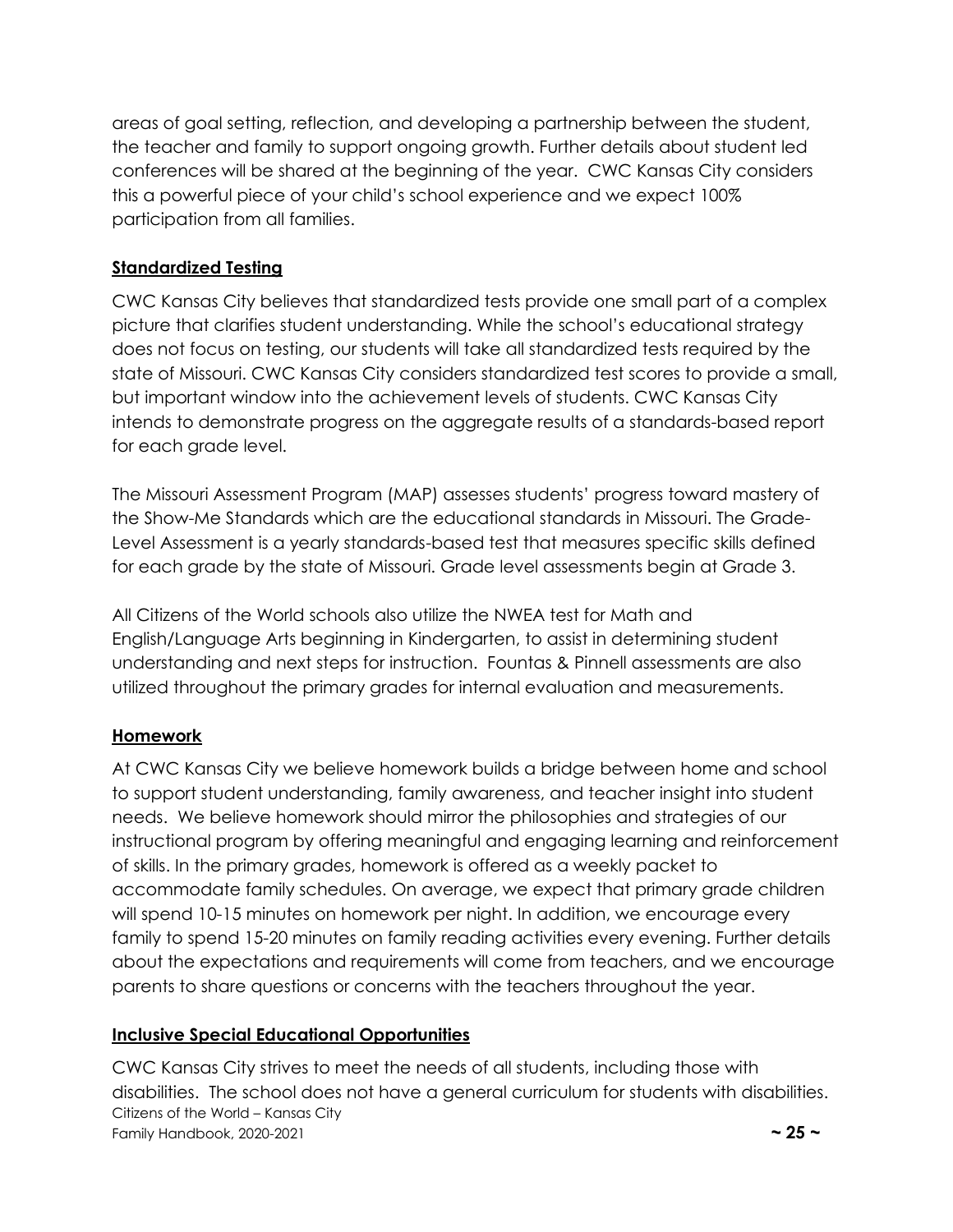Instead, it is the policy of CWC Kansas City to develop an individualized educational program (IEP) for each public school student with a disability who needs special educational services pursuant to the Individuals with Disabilities Education Act (IDEA) and an accommodation plan for students who are qualified only pursuant to Section 504 of the Rehabilitation Act.

Each IEP is designed to meet the unique needs of the student. In addition, IEPs will address the extent to which each student's disability affects his/her ability to access CWC Kansas City's general curriculum and what modifications, accommodations, and supplementary aids and services, if appropriate, are necessary to provide for such access. Each public school student with a disability will be educated to the maximum extent appropriate with children who are non-disabled. However, students with disabilities may be educated separately from their general education peers when the nature or severity of the student's disability is such that adequate progress on the student's IEP goals require that they receive specialized instruction in a small group, individually, and/or in a uniquely structured environment that cannot be achieved satisfactorily in a regular educational environment with the use of supplementary aids and services.

CWC Kansas City will provide special education and/or other services to students with disabilities in accordance with applicable law, including the IDEA, and its amendments, Section 504 of Rehabilitation Act of 1973, 162.670-.995, RSMo., and Missouri's State Plan for Part B.

If a student has had his/her curriculum substantially altered or modified pursuant to an IEP, 504 Plan, and/or in connection with a plan of homebound instruction so that the academic requirements (including but not limited to the requirements for achieving a specific letter or numerical grade) for one or more courses have been significantly reduced as compared to the regular course or courses, the IEP team or 504 team (or in the case of a student receiving homebound instruction who is not covered by an IEP or 504 Plan), the Head of School/Dean, or other administrator, and classroom teacher(s) for such course(s) shall determine whether the student shall be included in the computation of class rank. Students who are not included in the class ranking shall still receive a cumulative grade point average (G.P.A.) and shall be eligible for the honor roll.

### <span id="page-26-0"></span>**Field Trips**

Field trips are an important component of the CWC Kansas City academic program and connect students' learning to authentic experiences off campus. Coupled with meaningful and relevant lesson objectives, a field trip experience can engage students in learning and leave a lasting imprint. Students gain meaningful, hands-on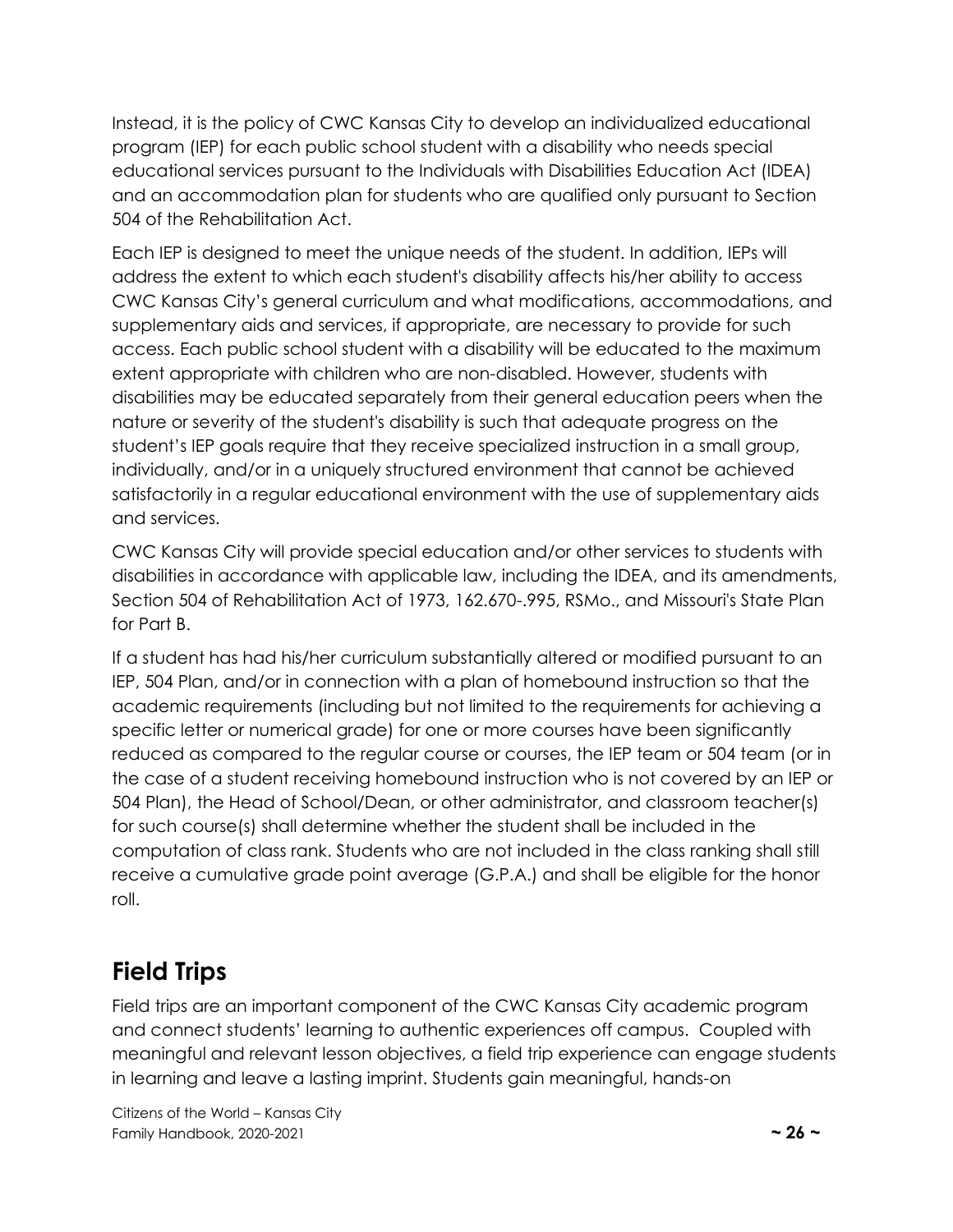experiences, and tend to remember the "what" and "why" even after the class or subject matter has come to a close. Often, students are visual learners and a field trip lets them touch, feel, and listen to what they're learning about, helping them build on classroom instruction. They will gain a better understanding, and build cultural understanding and open-mindedness by being exposed to experiences outside of what they're used to.

Each year, CWC Kansas City teachers will plan several field trips that complement the curriculum. A permission slip must be signed by a parent in order for students to participate in each field trip. For each field trip scheduled, the teacher will send home a note requesting your permission and providing specific information pertaining to the trip, especially for those where traveling by bus is necessary.

### <span id="page-27-0"></span>**Electronic Devices**

#### <span id="page-27-1"></span>**Philosophy of Technology Usage in the Primary Grades**

In the primary grades we believe there is benefit to the use of technology to support learning. Students at CWC Kansas City will be provided with educational opportunities to utilize electronic devices under the supervision of a teacher. Use will always be guided by the Internet Use Policy. However, we also believe that in the primary years, student learning is more dependent on active, engaging activities involving manipulatives and movement and peer interaction, so we will purposefully limit time on electronic devices.

#### <span id="page-27-2"></span>**Student Cell Phones & Personal Electronic Devices**

We place our highest priority on personal safety and the ability to focus on learning while students are in our care at school. In order to ensure this for every child, the school will function as the liaison for all communication needed between students and families during the school day. Therefore, we request that no child bring personal technology or cell phones (including smart watches) to school. In the event a family believes it's necessary to bring an electronic device to school, it must be checked in at the office so it can be kept secure, and it must be checked out prior to the close of the office, or it will be securely kept until the next school day. Should any device be found in a student's possession during their time at school, it will be taken and stored securely in the office and the family will be contacted.

### <span id="page-27-3"></span>**Student Discipline**

#### <span id="page-27-4"></span>**Social and Emotional Development and Growth**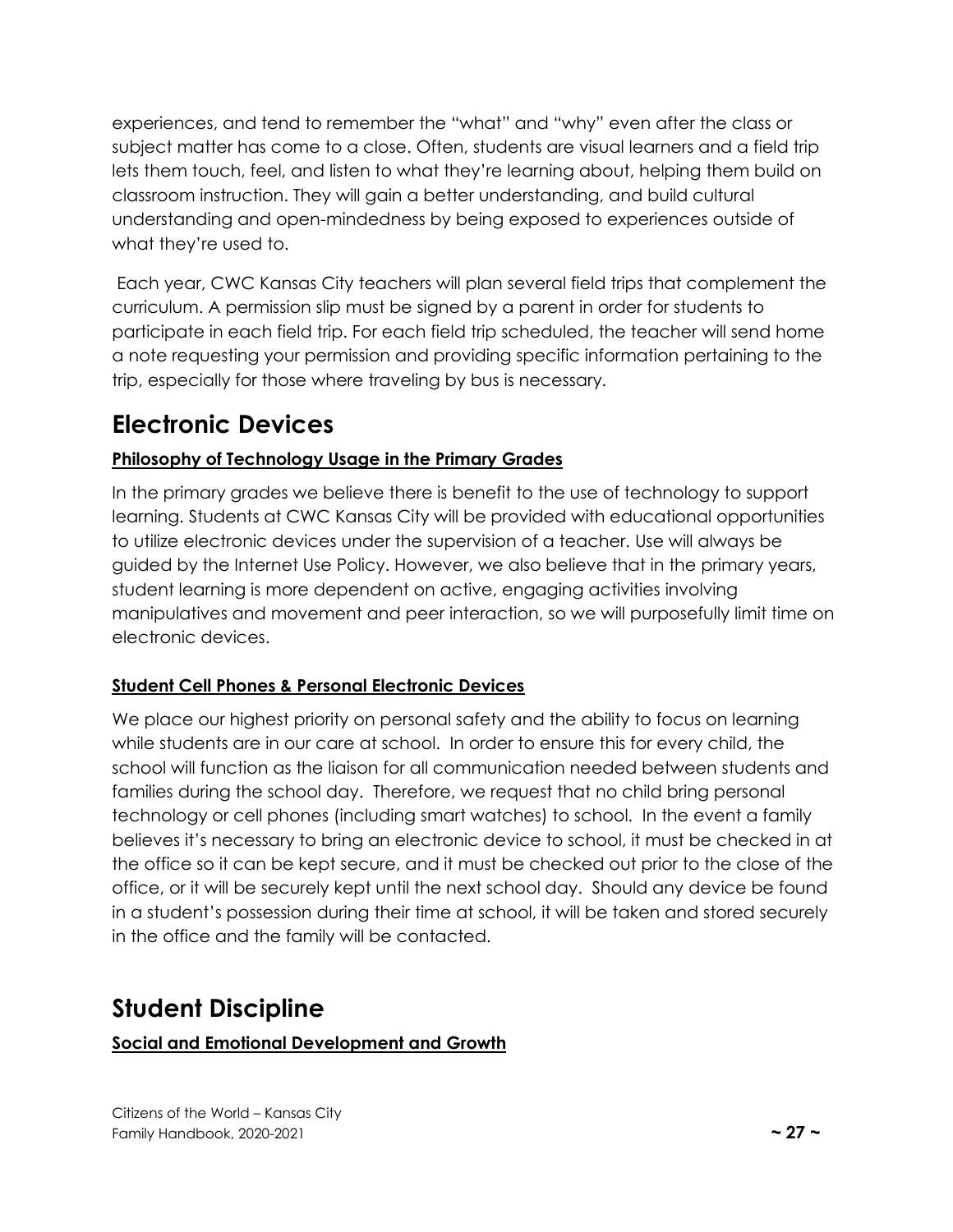CWC Kansas City is committed to the building of a safe and nurturing environment for every child. It is the development of this mutually respectful and caring community that we know to be the crucial foundation for developing connected, capable and courageous people who believe they really count. We do this work to not only cultivate students who can succeed academically but to create a new generation of world citizens that have invaluable leadership, problem-solving and peacemaking skills. With our focus on the social emotional aspects of learning, CWC Kansas City is fostering students to become aware of their role as essential members of our learning community. As part of this, CWC Kansas City's approach to social-emotional learning and our discipline framework and policies, as outlined below, are the crucial ingredients to the development of our larger positive culture. This describes all of the ways in which we proactively build this culture and engage students in this work as well as how CWC Kansas City approaches misbehavior, discipline and consequences.

With workshop-based classrooms and a positive approach to discipline, our goal is to encourage students to take charge of their lives and manage their own learning. As part of this, we expect that all students behave in a respectful way toward their teachers, any adults, their classmates, and the property of others. Additionally, students will be treated and spoken to respectfully and with care. With a great focus on community, it is our goal that every student possesses a clear understanding of how their actions impact others. When a child acts in thoughtless or harmful ways, the entire Citizens of the World community is impacted. While our larger goal is to discourage misbehavior preemptively, when it occurs, we use missteps as opportunities for reflection and growth. Our philosophy towards social-emotional education and discipline focuses on responses to misbehavior that are educative, logical, and that emphasize restoring disruptions in relationships while always maintaining the emotional and physical safety for our whole community. CWC Kansas City utilizes site selected tools and curriculum to support social emotional development and is committed to creating an environment that is Trauma Invested and that uses discipline to build skills within students rather than use punishment as an external means for control over behavior. CWCKC uses the Response to Intervention approach to guide the implementation of supports for students with behavioral and/or social and emotional needs. Our primary SEL curriculum is Conscious Discipline, however other aligned practices may also be used.

Citizens of the World – Kansas City Family Handbook, 2020-2021 **~ 28 ~** Because of these beliefs and philosophies, specific time within our weekly schedule will be devoted to cultivating our school-wide social emotional development skills and positive culture and teaching a curriculum that develops the vocabulary, skills, and qualities of character within our students. Through a mixture of conversation, scaffolded instruction and activities, role-playing, direct instruction and other authentic experiences, students will be given the opportunity to use and practice skills to support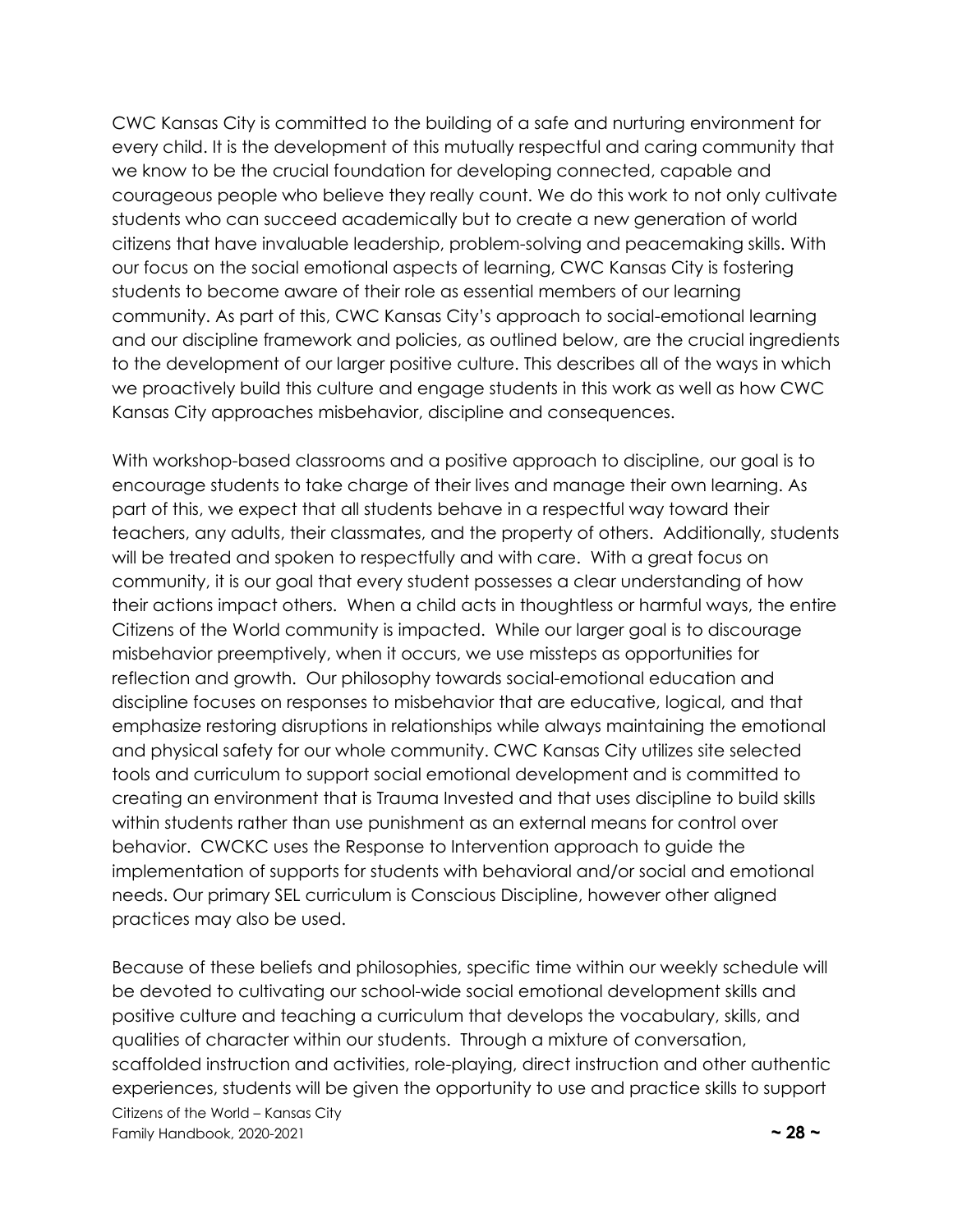emotional regulation, conflict management, and anti-bullying strategies as they build community in their classroom and in the school.

#### <span id="page-29-0"></span>**Commitment to Anti-Racism**

We believe that all children have a right to access the high quality education provided at CWCKC. We are committed to eliminating practices that perpetuate the disproportionate discipline of students of color and students with disabilities. Through ongoing anti-racist work that will include but not be limited to data collection, ongoing examination of our disciplinary practices, and a commitment to learning and growing as a staff around issues of cultural competency and racial bias, we will actively work toward closing the exclusionary discipline gap in our school.

#### <span id="page-29-1"></span>**Expected Conduct**

Every member of our school community, including staff, students, and families, contributes to the creation of a safe, joyful learning environment. The following conduct is expected of all students and staff in the classrooms, buildings, school campuses, on transportation provided by the school and at any school‐sponsored event or at after‐school functions:

- 1. All students, teachers, administrators, school personnel and parents/caregivers will treat every person with respect and compassion, regardless of race, ethnicity, class, gender, ability, medical condition, status or performance.
- 2. All students, teachers, administrators, school personnel, and parents/caregivers shall work to guarantee and protect the health, safety and welfare of every person regardless of race, ethnicity, class, gender, ability or status.
- 3. All students, teachers, administrators, school personnel, and parents/caregivers shall take responsibility for recognizing, resisting, preventing and reporting the bullying of any student by other students, teachers, administrators, and school personnel. The school shall provide a safe place where students can report bullying. In addition, students shall have the right to file this report with a person of the student's choice, such as an educator, guidance counselor, nurse or administrator.
- 4. The privacy of every person shall be respected and protected.
- 5. Teachers and administrators will be committed to ongoing learning through professional development opportunities to deepen their knowledge and skills in order to better serve students educational, social, and emotional needs, build strong relationships with the students and their families, and to deliver high quality education that each student is entitled to.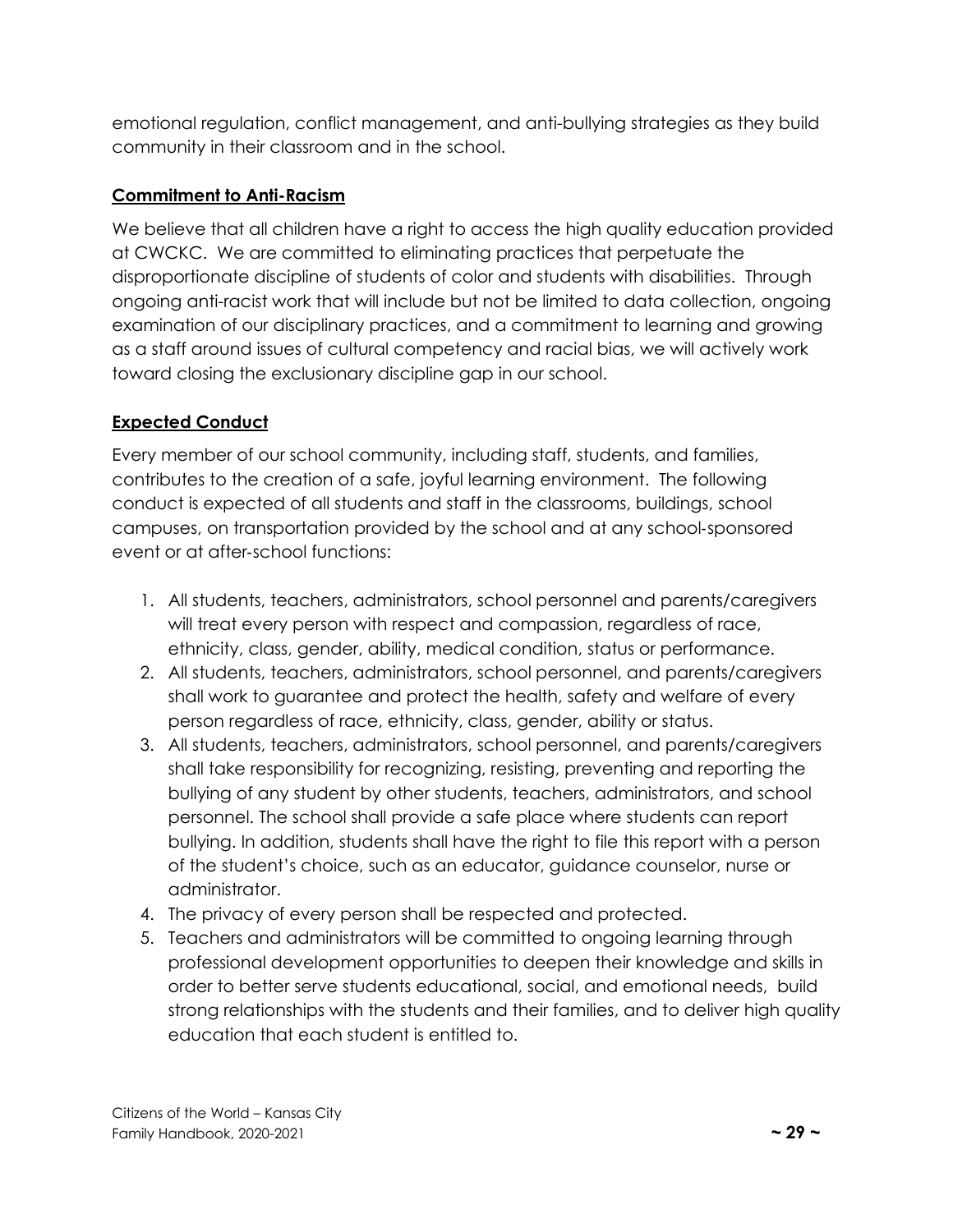- 6. Students, teachers, and school personnel shall come to school and to class on time and ready, willing and able to engage effectively in the educational process.
- 7. When a student does not understand what the teacher is doing or is asking students to do, the student shall in an appropriate manner ask the teacher to explain or clarify what the teacher is doing or is asking students to do. The teacher shall respect this inquiry and in an appropriate manner seek to explain or clarify what the teacher is doing or is asking students. to do. Teachers shall ensure that the classroom is a safe space for students to inquire as a foundation for the learning process.
- 8. When a student behaves in an inappropriate manner on school grounds or at a school event the teachers and administrators shall provide intervention and supports to assist the student to address the behavior rather than focusing on separation and exclusion from school.
- 9. Students and or parents shall have the right to reach out for support from appropriate school personnel to assist them in dealing with what may be the causes of their behavior or academic issues. The school shall have the corresponding duty to provide appropriate personnel and locations on the campus where students can obtain the support and assistance needed.

#### <span id="page-30-0"></span>**Discipline Policy**

The vast majority of discipline issues that arise in the primary grades will be addressed using emotional regulation strategies such as using the "safe place", conflict resolution and mediation with the support of an adult, and when appropriate, students will have the opportunity to repair relationships with those who were affected by the behavior. When a consequence is deemed necessary, consequences will be natural and logical. When circumstances require more than what is described above, the following guidelines have been put into place. Please see Appendix A at for the detailed discipline policy and Appendix B for the most up-to-date behavior support policy.

### <span id="page-30-1"></span>**Family Involvement**

Parent volunteerism is key to the success of any school, and is an important part of the CWC Kansas City school philosophy and vision. We are very committed to equitably engaging all of our families and finding a multitude of ways in which a student's family can engage in the school setting. We firmly believe that this will not only strengthen our school but have an invaluable positive impact on the children as well. In addition, participating in any number of our volunteer opportunities allows CWC Kansas City parents to connect to other members of our community.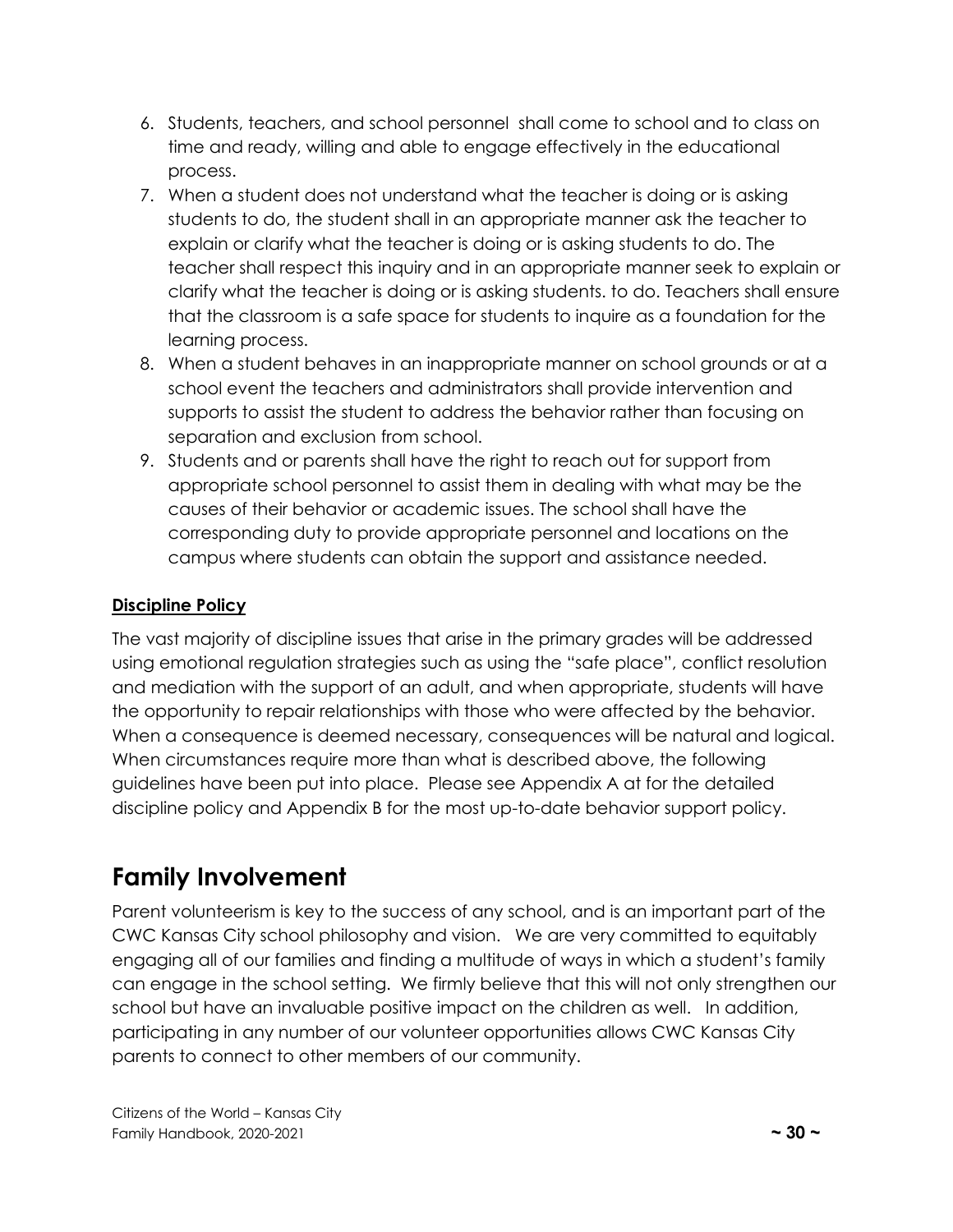At CWC Kansas City, we ask that all families contribute 40 hours per school year. Through this tremendous force of manpower we are able to extend the services we are able to offer students, support our teachers in ways that allow them to go above and beyond in their classroom instruction, and extend the curriculum opportunities for our students. We are tremendously grateful for everything that is made possible by the commitment made by our volunteers and families.

While parent engagement opportunities might change from year to year, we offer a wide range of classroom-based volunteer openings on a consistent or drop-in basis, such as working on committees or volunteer squads. Parent and family volunteers assist us to:

- 1. Successfully plan events that raise money to support our school
- 2. Ensure our school's day-to-day routines function smoothly
- 3. Create a sense of community among the students and families at our school

CWC Kansas City welcomes parent involvement in the classroom, however we respect each individual teacher in determining and managing how best to utilize parent volunteers in his/her classroom. Volunteering in the classroom requires prior scheduling with the teacher in advance to both minimize disruption to class and ensure preparation of tasks for volunteers.

#### <span id="page-31-0"></span>**School Visits**

CWC Kansas City welcomes the opportunity to have parents/guardians and community members visit the school. All appointments with school personnel must be made through the Main Office and approved by a school administrator at least 24 hours prior to the proposed visitation time. Our teachers' number one priority during the school day is to facilitate student learning. Visitors will not be allowed to interrupt the learning process. Parents are welcome to observe in classrooms at any time as long as their presence does not create a disruption in teaching and learning. Upon entering the building, all visitors must report to the Main Office, sign in, wear the provided visitor pass while in the building, and sign out upon departure. Visitors may not possess weapons, including concealed weapons, on school property, on school transportation, or at any school function or activity sponsored or sanctioned by the school unless the visitor is an authorized law enforcement official or is otherwise authorized by school policy. CWC Kansas City reserves the right to deny school tours or school visits based on the best interests of students.

#### <span id="page-31-1"></span>**Background Clearance and Safety**

CWC Kansas City encourages participation of parents and community members to volunteer in the school in order to serve as additional resources to the teachers and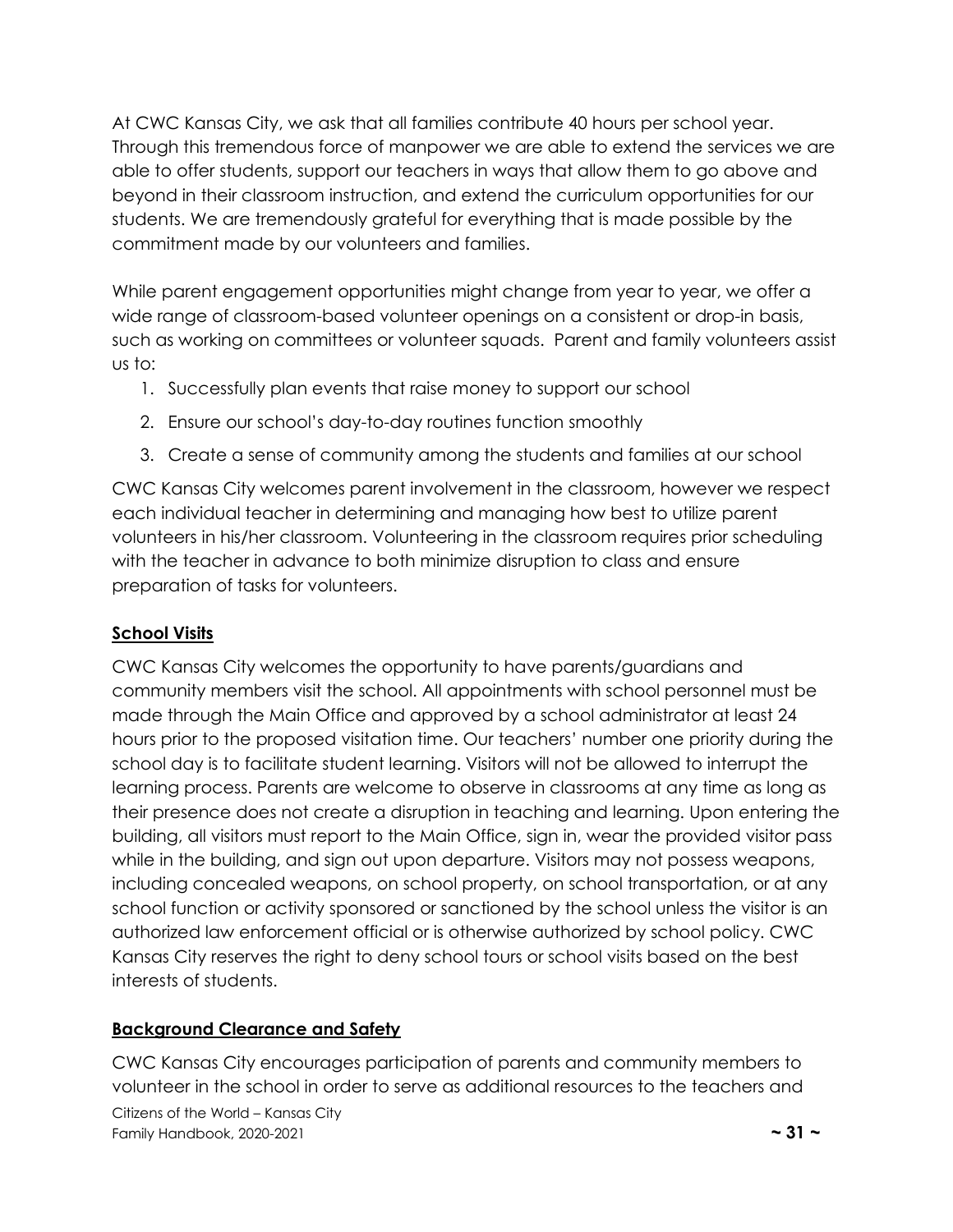students. To ensure the safety of our students, prior to serving as a volunteer, each individual must satisfactorily pass a background check through the Missouri Family Care & Safety Registry.

To register for the FCSR, please complete the following steps:

- Visit: <https://webapp02.dhss.mo.gov/bsees/Main.aspx>
- Click "Registration" -> "Register Online"
- Click "Is A Person Registered?"
- Complete the fields shown and click "Search"
- If the number exists in the database, instructions will be shown to get that result to CWC Kansas City.
- If the number does not exist in the database, click "Continue"
- Search for "Citizens of the World Charter School Kansas City." Click the checkbox, then "Continue."
- Check "Voluntary," then fill out the remaining fields, click "Continue."
- Fill out the payment screen (\$13.25 total), click "Continue." *Note: If your family qualifies for the National School Lunch Program, contact the School Office for an alternative method of no-cost registration with FCSR.*

Any parent desiring to volunteer in a capacity that will be unsupervised with students (such as teaching an ACE Club alone) will also be required to complete a fingerprintbased background check through the MACHS system; more information on that process will be provided upon request.

### <span id="page-32-0"></span>**School Communication Strategies**

Ongoing communication with families who are a part of the CWC Kansas City community is important and valued. In particular, ongoing two-way communication and partnership between teachers and parents is essential in providing a supportive learning environment for each child. Our team is committed to fostering multiple ways to connect and share information.

During the first week of school, each teacher will clarify and set expectations on frequency and method(s) of communication (newsletters, class website, emails, text, and/or calls) they plan to utilize for their class.

Citizens of the World – Kansas City Family Handbook, 2020-2021 **~ 32 ~** Additionally, CWC Kansas City will send out 1-2 school-wide newsletter communications – both in the student's classroom folder and digitally via email. Any communication that needs to be sent out urgently (i.e. a school closure, student safety issue) will be sent through our Student Information System via email and text to the email addresses and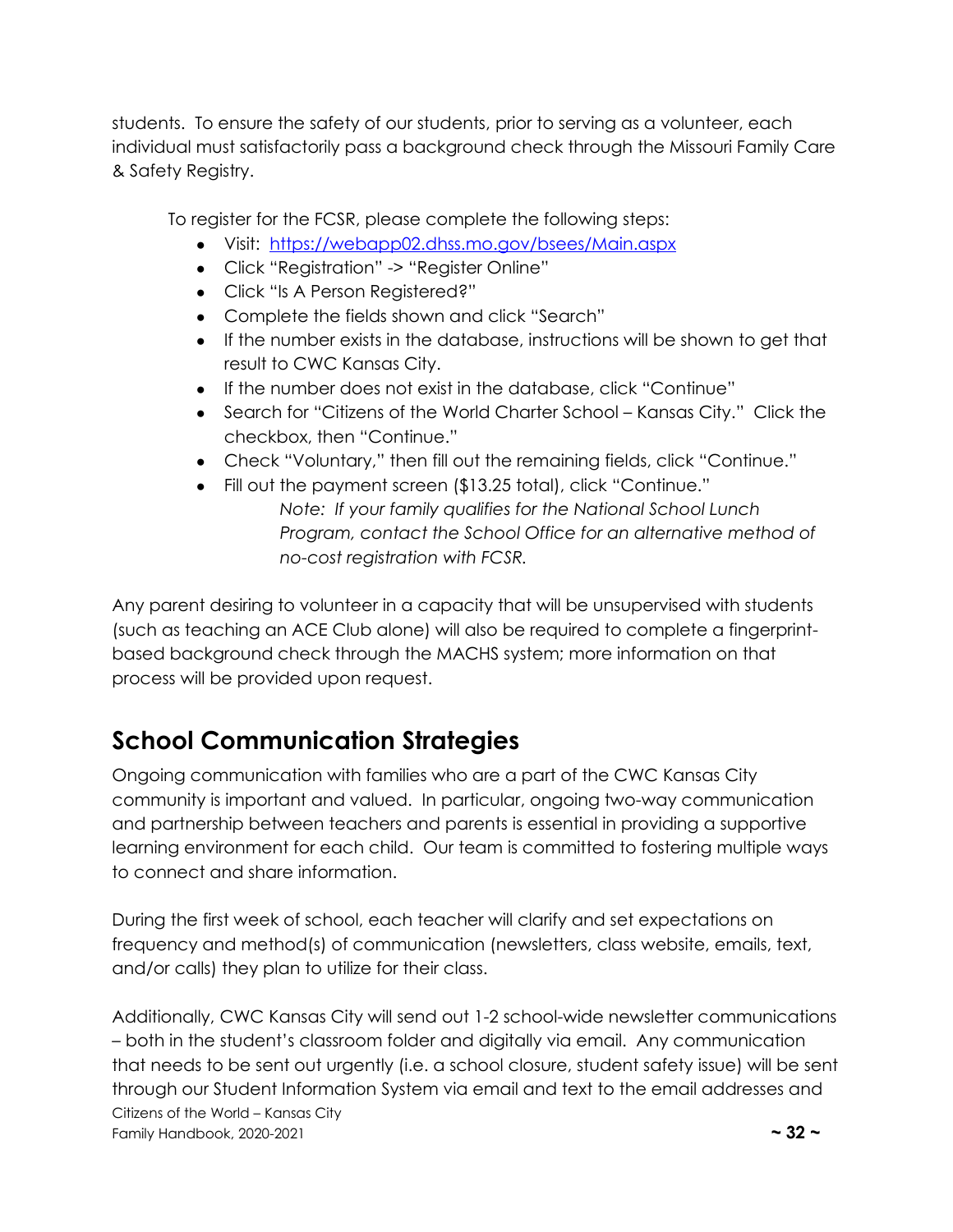phone numbers the school has on file. Please be sure the school always has your most up-to-date contact information.

#### <span id="page-33-0"></span>**Teacher/Head of School or Dean Contact**

Weekly homework and communications are sent home with students and include important notices from grade level teachers. Parents are encouraged to use this folder to communicate with teachers in order to ensure consistent, two-way communication.

To discuss formal concerns, parents should schedule a meeting with a teacher or the Dean/Head of School outside of the instructional school day. Meetings can be scheduled directly with the individual, or by contacting the Main Office.

#### <span id="page-33-1"></span>**Family Council Meetings**

The Family Council will be composed of all the parents/guardians of enrolled students and will be led by two Co-Chairs. The Family Council creates a bridge between home and school. Family Council meetings have multiple purposes:

- 1. Engage families in topics that will help them to support their child's learning at home and at school
- 2. Discuss issues affecting the school, fundraising, and other school support activities,
- 3. Allow committees the opportunity to report on activities and make announcements to the larger community,
- 4. Build community among parents / guardians.

All parents will be encouraged to participate in the meetings and activities. The Family Council Co-Chairs and the Head of School/Dean may work together to form other committees based on the needs of the school.

Family Council meetings will be open to all enrolled students' parents / guardians, with committees meeting outside of this structure, as needed, to perform their functions. The Council meetings will be held monthly at a time and location which allows maximum parent participation. Language support and translation will be provided as needed and childcare will be provided whenever possible.

#### <span id="page-33-2"></span>**Calling the office**

CWC Kansas City's Main Office will function as the central communication hub for the school. Families are welcome to contact the office (816-499-8000) regarding the following: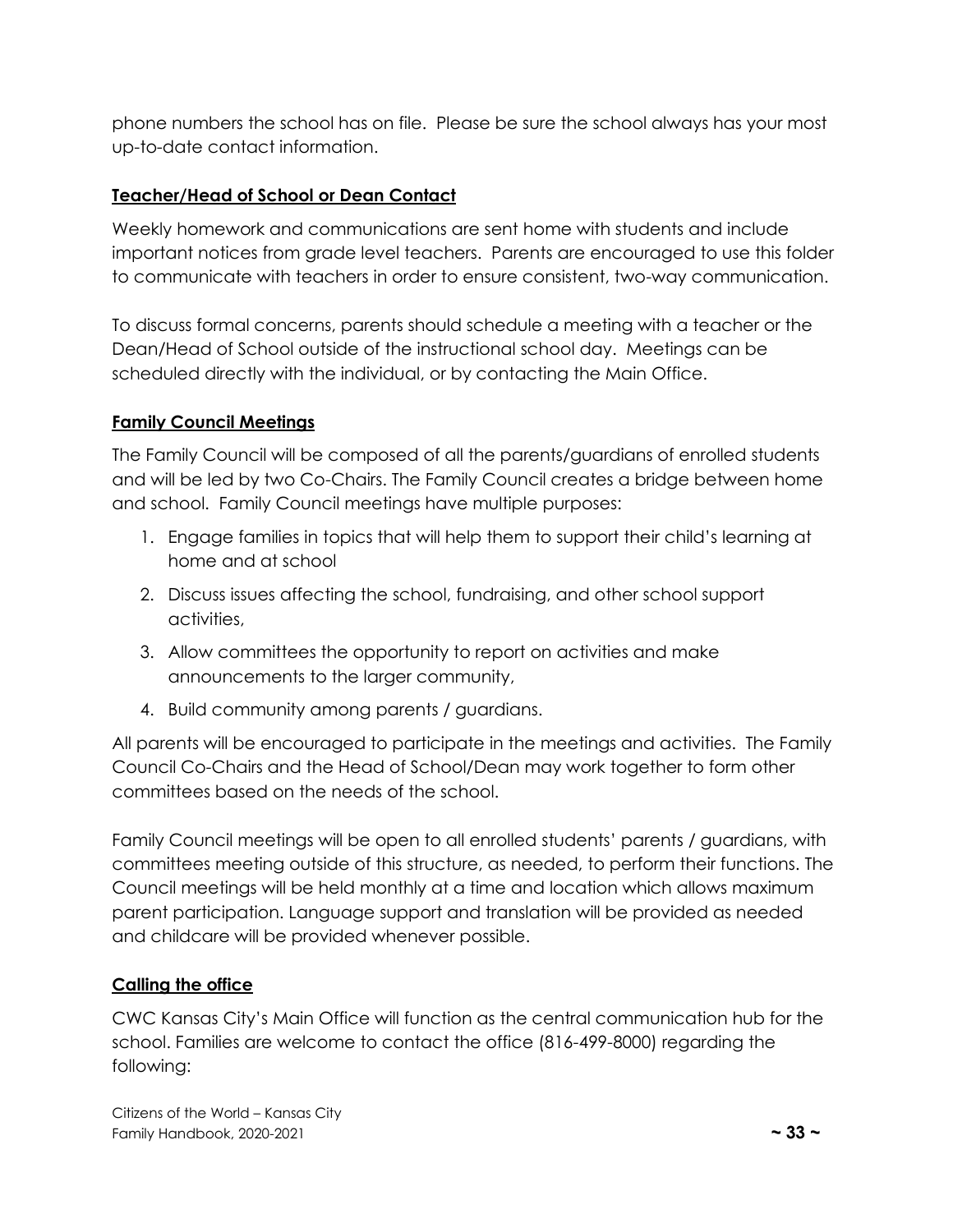- Attendance
- Dismissal
- Before and After School Program
- Hot Lunch Program
- School Calendar
- Other questions or ideas

### <span id="page-34-0"></span>**Parent and Student Complaints/Grievances**

#### <span id="page-34-1"></span>**Resolution of Concerns**

CWC Kansas City is committed to resolving concerns and complaints in a manner in which all parties feel respectfully heard and understood. Parents and students are encouraged to first contact the staff member directly involved in a situation to discuss concerns and provide the opportunity for open communication and resolution of the issue. In-person communication is encouraged for these discussions to allow the best opportunity for understanding and a timely resolution. General concerns, not involving a specific person, may be addressed to the Office Manager.

If your concern is unresolved following direct communication and discussion, please contact the Head of School/Dean or his/her designee to set up a meeting to further discuss and resolve the concern. If, after speaking with the Head of School/Dean, your concern remains unresolved, the following process may be followed to submit a complaint in writing.

In all cases, CWC Kansas City prohibits retaliation against complainants. CWC Kansas City will make all reasonable attempts to keep information regarding written complaints, or appeals, confidential, except when necessary or appropriate to disclose information in order to investigate a situation that has occurred.

Written complaints will be directed to the Executive Director. The Executive Director will then determine if the matter can be handled at the school level, or if the issue will be taken to the Governing Board. If needed, either the Executive Director or the Board will meet with the complainant to discuss the facts and circumstances of which the complaint is based to help solve the issue. The determinations of the CWC Kansas City Board of Directors are final.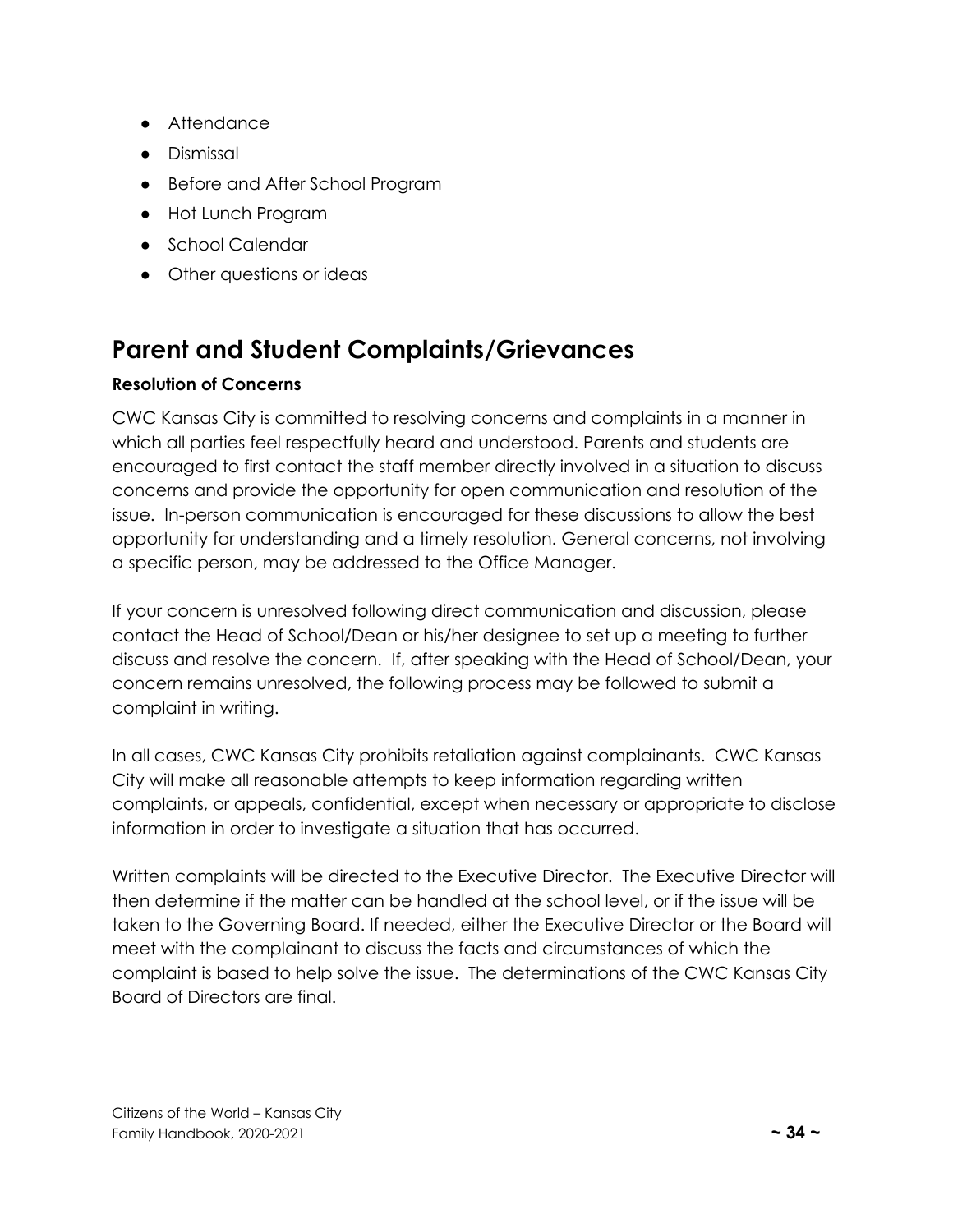# <span id="page-35-0"></span>**Student Health and Safety**

### <span id="page-35-1"></span>**Inclement Weather**

When deciding to close school for inclement weather, CWC Kansas City will generally follow the lead of the Kansas City Public School District. However, CWC Kansas City reserves the right to still make our own decision.

When KCPS announces their decision, CWC Kansas City will announce and communicate our decision as well. We will post on our website and Facebook page, report to ABC-CBS-NBC, and send email/texts to our staff and parents. We will use the most updated contact list, please ensure the school always has the correct email/phone number(s) on file.

Generally speaking, we will wait for the decision from KCPS before making a decision for CWC.

- If KCPS is closed and we follow suit, we will communicate as soon as we are aware of their decision and confirm our own.
- If KCPS is closed and we will still stay open, we will communicate as soon as we are aware of their decision and confirm our own.
- If KCPS is on a delayed start schedule, we will communicate our open/close status as soon as we are aware of their decision and confirm our own.
- If KCPS is either open, or is very late (in our opinion) to announce a closure, we may still decide to close regardless, and we will communicate that decision as soon as we have made it.

These decisions are almost always made outside of normal school hours; therefore, please do not call, email, or message the school or specific employees and expect an immediate response – we will communicate a decision utilizing all of the above methods as soon as the decision is made.

### <span id="page-35-2"></span>**Illness**

We wish to keep all children at CWC Kansas City as healthy as possible. Please help us keep your child healthy by encouraging a full night of sleep and a healthy diet. Please keep your child at home if he/she shows signs of illness. The school will send a student home when it appears necessary. Children who have run a fever should be fever-free for 24 hours before returning to school.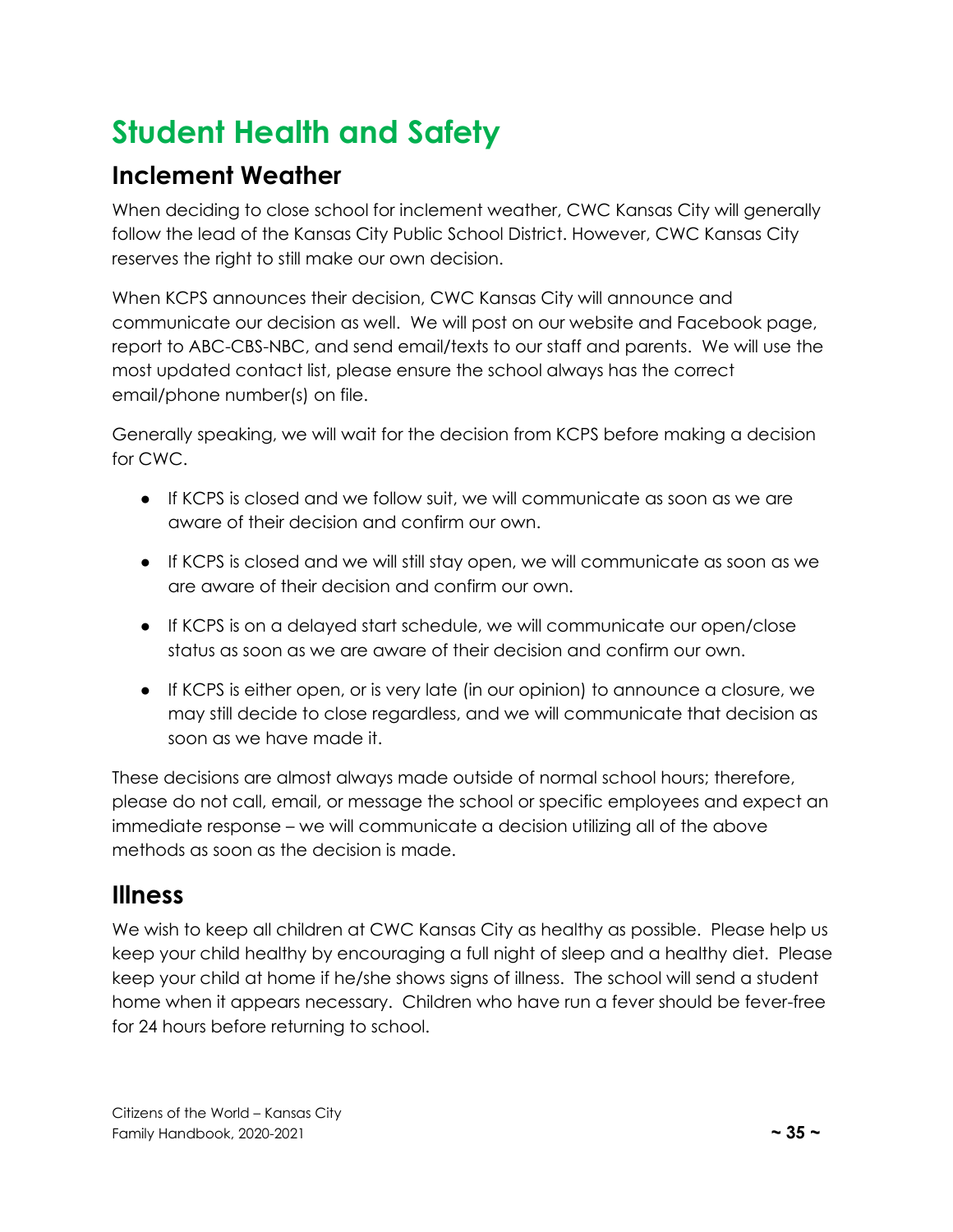#### <span id="page-36-0"></span>**Criteria for Staying Home / Being Sent Home**

We ask that parents keep children home when they show signs of illness and follow the policies below before returning to school.

When your child becomes ill at school the office staff will contact you by phone. You need to come for your child as soon as possible or make arrangements with relatives or neighbors to take your child home.

Fever – Children will be excluded from school when there is fever of 99 degrees or greater. They may return after 24 hours at home and if free of fever without use of medication to control fever.

Vomiting/Diarrhea – Children will be excluded from school when there is vomiting or diarrhea. Students may return to school once no vomiting or diarrhea has occurred for at least 24 hours.

Pink Eye – Children will be excluded from school when they exhibit symptoms of Pink Eye (Conjunctivitis). They may return when the eye(s) are clear or when on medication for 24 hours.

Rashes – Children with rashes will be excluded from school. They may return when the rash is gone, or when a doctor's note with a diagnosis of the rash is returned to the school office, informing the school staff that the child is not contagious.

Head Lice – Children must be treated (parents must provide proof of treatment product) and nit free before returning to the classroom. Children found to have head lice while at school will be sent home.

Students prescribed an antibiotic for any reason must take the antibiotic for a full 24 hours before returning to school.

#### <span id="page-36-1"></span>**Communicable Diseases**

CWC Kansas City recognizes its shared responsibility with families and the community to promote appropriate disease prevention procedures that are developmentally appropriate for the student's age. Accordingly, infectious disease prevention such as teaching about germs and hand washing will be the norm. Appropriate notices of any health risks will be shared with the school community when necessary.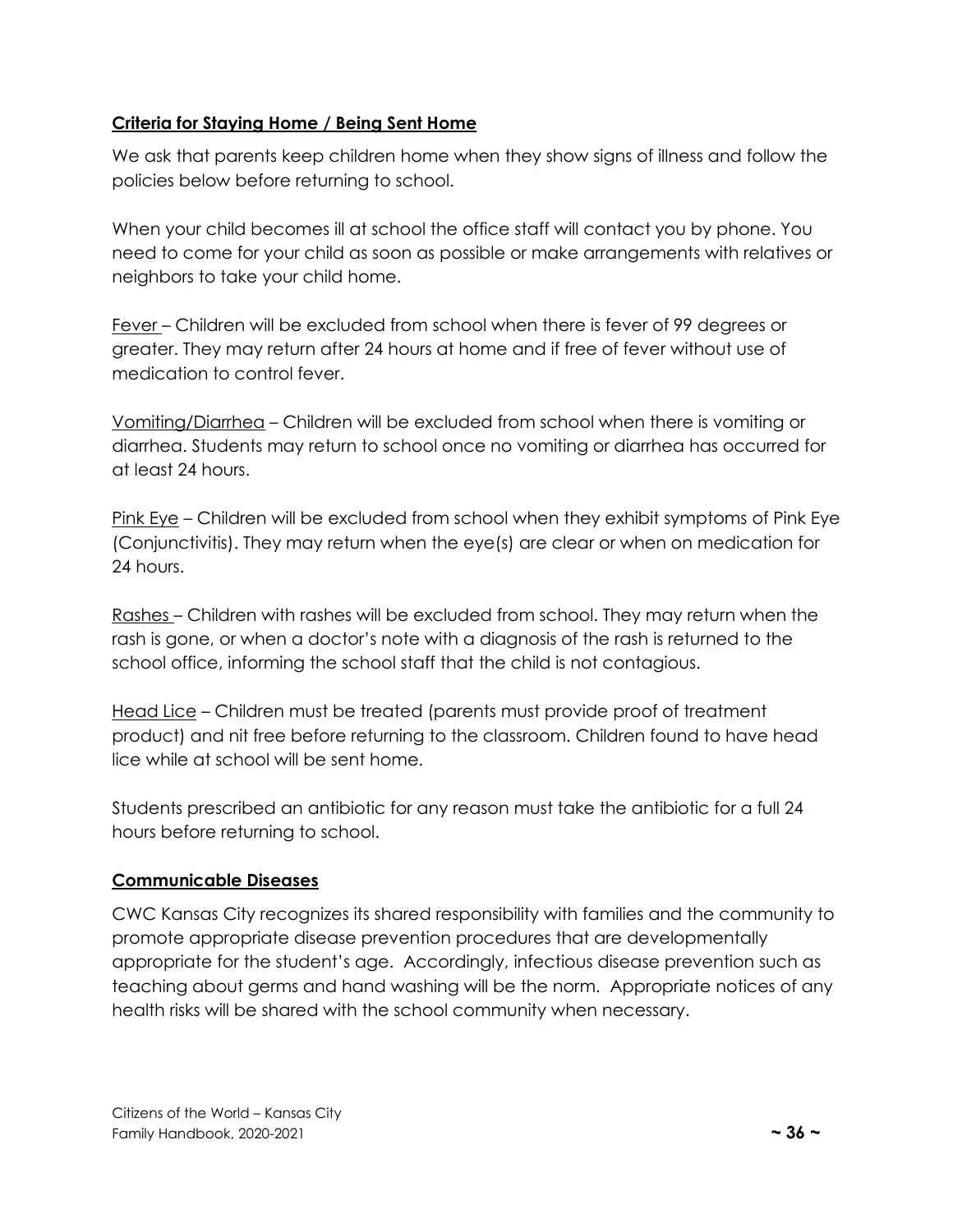### <span id="page-37-0"></span>**Student Medications**

The CWC Kansas City Main Office is responsible for overseeing the administration of medication to students attending the school during regular school hours. The office staff, Health Coordinator, or employee designated by the Head of School may provide assistance with medication (this includes prescription or over-the-counter medication) only if all of the following requirements are met:

- 1. Prescription drugs must be in the original container, bear the name of the student, the name of the physician and the name of the pharmacy filing the prescription. Over-the-counter drugs must be maintained in the original container.
- 2. The appropriate approval form for medication must have been completed and signed by the parent or guardian for each medication.
- 3. The school nurse or other designated employee shall keep a written report of medication taken by the student.

CWC Kansas City reserves the right to refuse to administer certain types of medication (at the discretion of the Health Coordinator or other employee authorized by the Head of School or other authorized school leader) when such administration could prove harmful to staff or student without proper training or direction of a doctor.

#### <span id="page-37-1"></span>**Student Self-Administration of Medicine**

If a student is required to take medication prescribed by a physician or surgeon, during the regular school day, a detailed doctor's note with proper instructions is necessary. Designated staff will keep records of medication administered at school. CWC Kansas City will also return any surplus of medication upon completion of the regimen or prior to extended holidays/vacations.

For additional information, please see state requirement regarding student selfadministration of medicine: http://www.moga.mo.gov/mostatutes/stathtml/16700006271.html

### <span id="page-37-2"></span>**Immunizations**

All students attending CWC Kansas City are required to be in compliance with state programs mandating immunization against specific diseases. Failure to comply with the state of Missouri immunization requirements will result in exclusion from school until proof of compliance is provided. Homeless children will be granted a temporary twenty-four (24) hour grace period within which to submit proof of compliance.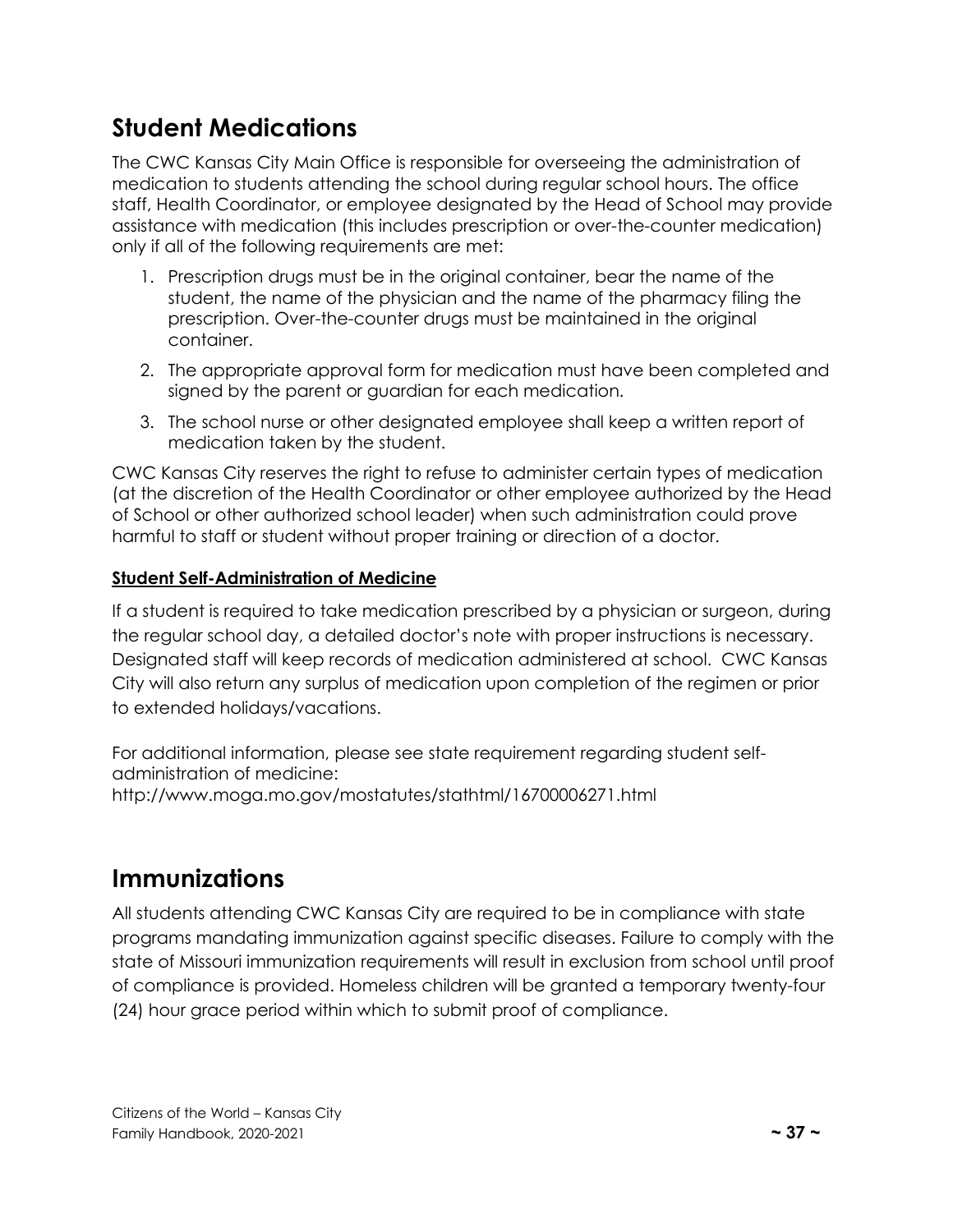### <span id="page-38-0"></span>**Drug Free School**

CWCKC is committed to providing a healthy and positive learning environment. The use of drugs and alcohol by those on school grounds (staff, students, parents or guardians, visitors, etc.) is prohibited. Additionally, all CWCKC properties are smokefree. Smoking of any kind, including electronic cigarettes, is also prohibited.

### <span id="page-38-1"></span>**Mandated Reporting of Suspected Abuse or Neglect**

In accordance with Missouri law, educators are legally obligated to report suspected truancy, child abuse, and neglect to the Missouri Children's Division.

Any CWC Kansas City official or employee who knows or has reasonable cause to suspect that a student is being subjected to home conditions or circumstances which would reasonably result in truancy will immediately make a report via the Student Abuse Hotline to the Children's Division. The employee shall inform the Head of School, whom shall inform the Executive Director that a report has been made and the Executive Director will keep the Board apprised of the status of the case.

An oral report shall be made immediately, but in no case later than 24 hours from the time there is reasonable cause to believe a child has been abused, by telephone or otherwise and followed by a report in writing, if requested, to a child welfare agency providing protective services, as designated by the Missouri Children's Division, or, in the absence of such agency, to an appropriate police authority or LEA attorney.

### <span id="page-38-2"></span>**Emergency Preparedness**

CWC Kansas City will cooperate fully with local emergency management preparedness authorities to develop and implement an emergency management preparedness program addressing man-made and natural disasters. Emergency drills will be practiced monthly with students and faculty for all potential emergencies, such as fire, tornado, earthquake, lock down, etc. **Specific details of the campus and communications system (including parent communication, emergency pick-up, and campus evacuation) will be provided to all families in writing.**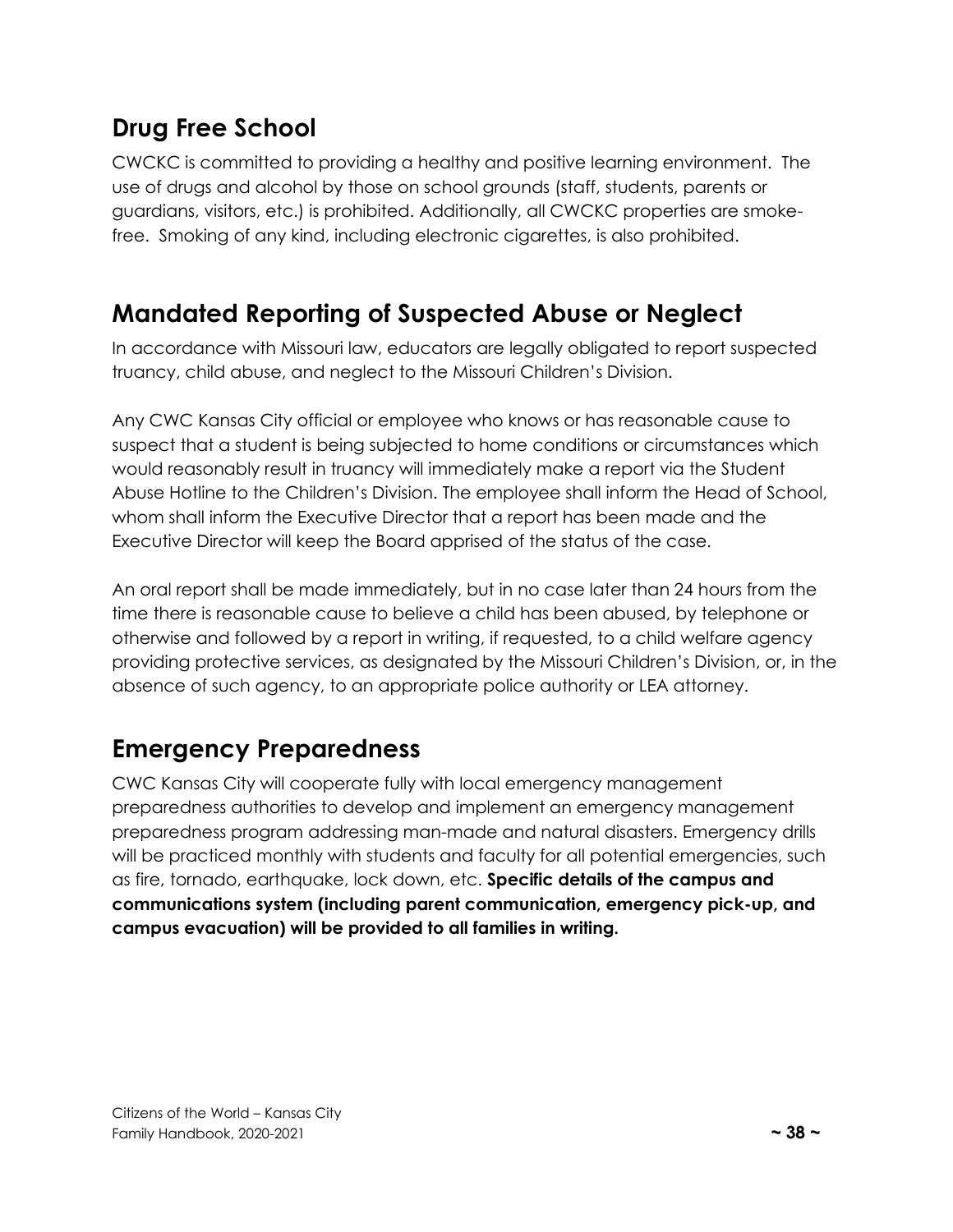# <span id="page-39-0"></span>**Additional Information**

The following documents will be provided annually as addendums to the handbook and will be available on the school website, online Family Connections portal, and in hard copy in the school office:

- School Calendar
- Staff Roster and Contact Information
- Arrival and Dismissal Traffic Flow, Parking, Bus Transportation, and Carpool
- Campus Map
- Emergency Procedures
- Accidents & Injuries Forms
- Parent Notification Communication Systems
- National School Lunch Program Application

### <span id="page-39-1"></span>**Missouri Course Access & Virtual School Program**

As required by Missouri statute, any student under the age of twenty-one in grades kindergarten through twelve shall be allowed to enroll in Missouri course access and virtual school program courses of his or her choice as part of the student's annual course load each year or a full-time virtual school option.

CWC Kansas City shall pay the costs associated with the course or courses if:

- 1. The student is enrolled full-time in and has attended, for at least one semester immediately prior to enrolling in the Missouri course access and virtual school program, a public school except if the student has a documented medical or psychological diagnosis or condition that prevented the student from attending a school in the community the previous semester; and
- 2. CWC Kansas City approves the student's enrollment in a Missouri course access and virtual school program course or courses. If CWC Kansas City disapproves the student's enrollment, CWC Kansas City shall provide the reason in writing and it shall be for "good cause." The student's family shall be notified they have a right to appeal to the charter school governing body during a governing body meeting. The family of the student shall be given an opportunity to present their reasons for their child or children to enroll in the Missouri course access and virtual school program and the charter school shall provide its "good cause" justification for denial. The family and the charter school shall also provide their reasons in writing and these documents shall be entered into the official minutes of the meeting of the governing body. The charter school governing body shall issue their decision in writing within thirty calendar days and then an appeal may be made to the department of elementary and secondary education. The department of elementary and secondary education shall provide a final enrollment decision within seven calendar days. Good cause shall be defined as "a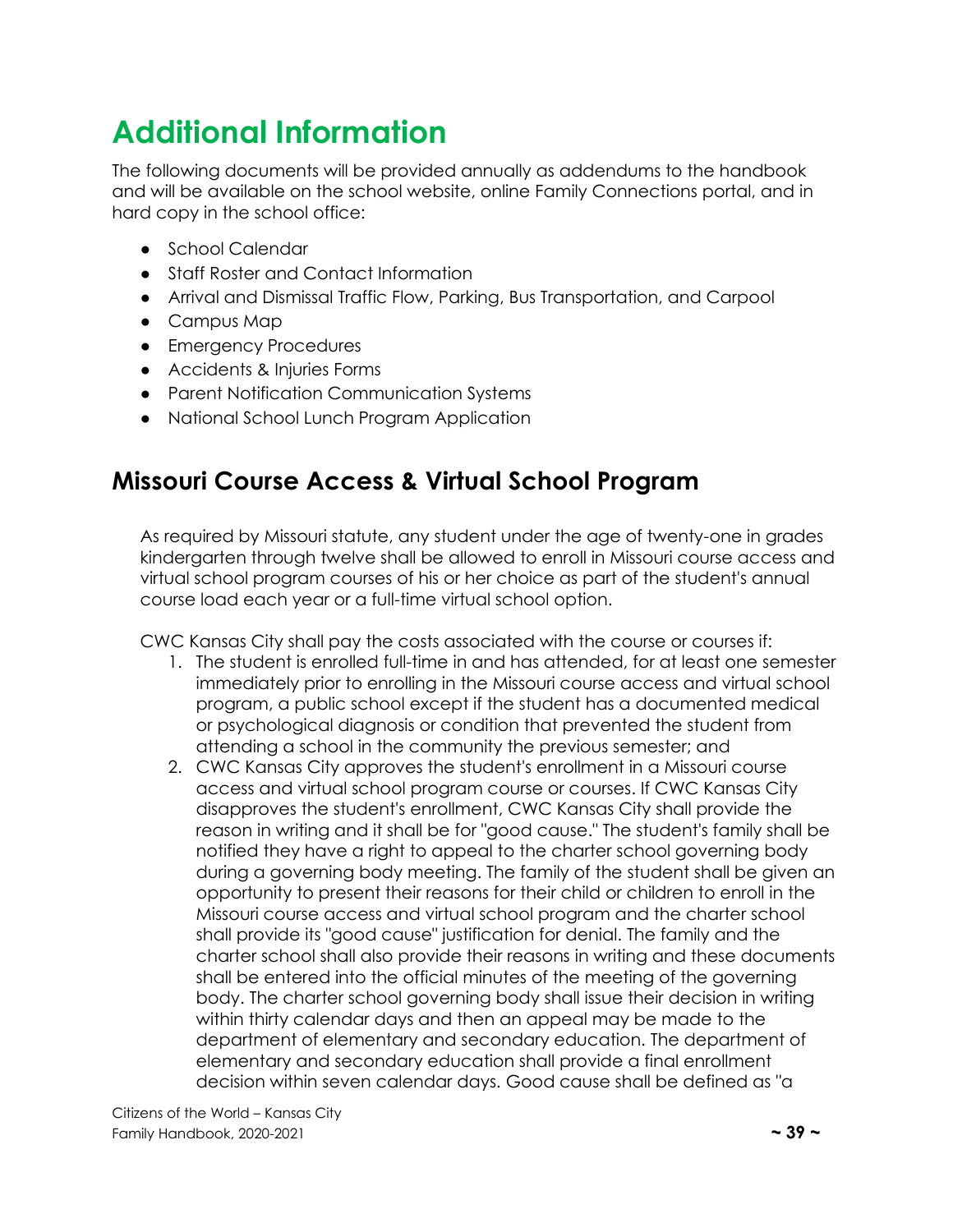determination that doing so is not in the best educational interest of the student."

CWC Kansas City shall inform parents of their child's right to participate in the Missouri course access and virtual school program. There shall be information available in the parent handbook, registration documents and on CWC Kansas City's website.

CWC Kansas City shall pay the content provider directly on a pro rata monthly basis based on the student's completion of assignments and assessments. CWC Kansas City shall not pay more than the market necessary costs but in no case shall pay more than fourteen percent of the state adequacy target as defined in RSMo 163.011, as calculated at the end of the most recent school year for any single, year-long course and nor more than seven percent of the state adequacy target for any single semester equivalent course.

If a student is a candidate for A+ tuition reimbursement, CWC Kansas City shall attribute no less than ninety-five percent attendance to any such student has who completed a virtual course.

Pursuant to rules to be promulgated by the department of elementary and secondary education, CWC Kansas City shall allow the following:

- 1. If a student transfers into CWC Kansas City while enrolled in a Missouri course access and virtual school program course or full time virtual school, the student shall continue to be enrolled in such course or school.
- 2. When a student transfers into CWC Kansas City, credits previously gained through successful passage of approved courses under the Missouri course access and virtual school program shall be accepted by CWC Kansas City.

CWC Kansas City shall monitor student progress and success, and take into account the department of elementary and secondary education's and provider's recommendations regarding a student's enrollment in the program. CWC Kansas City may terminate or alter the course offering if it is found the course or full-time virtual school is not meeting the educational needs of the students enrolled in the course.

CWC Kansas City shall monitor student progress and success, and course or full-time virtual school quality, and annually provide feedback to the department of elementary and secondary education regarding course quality.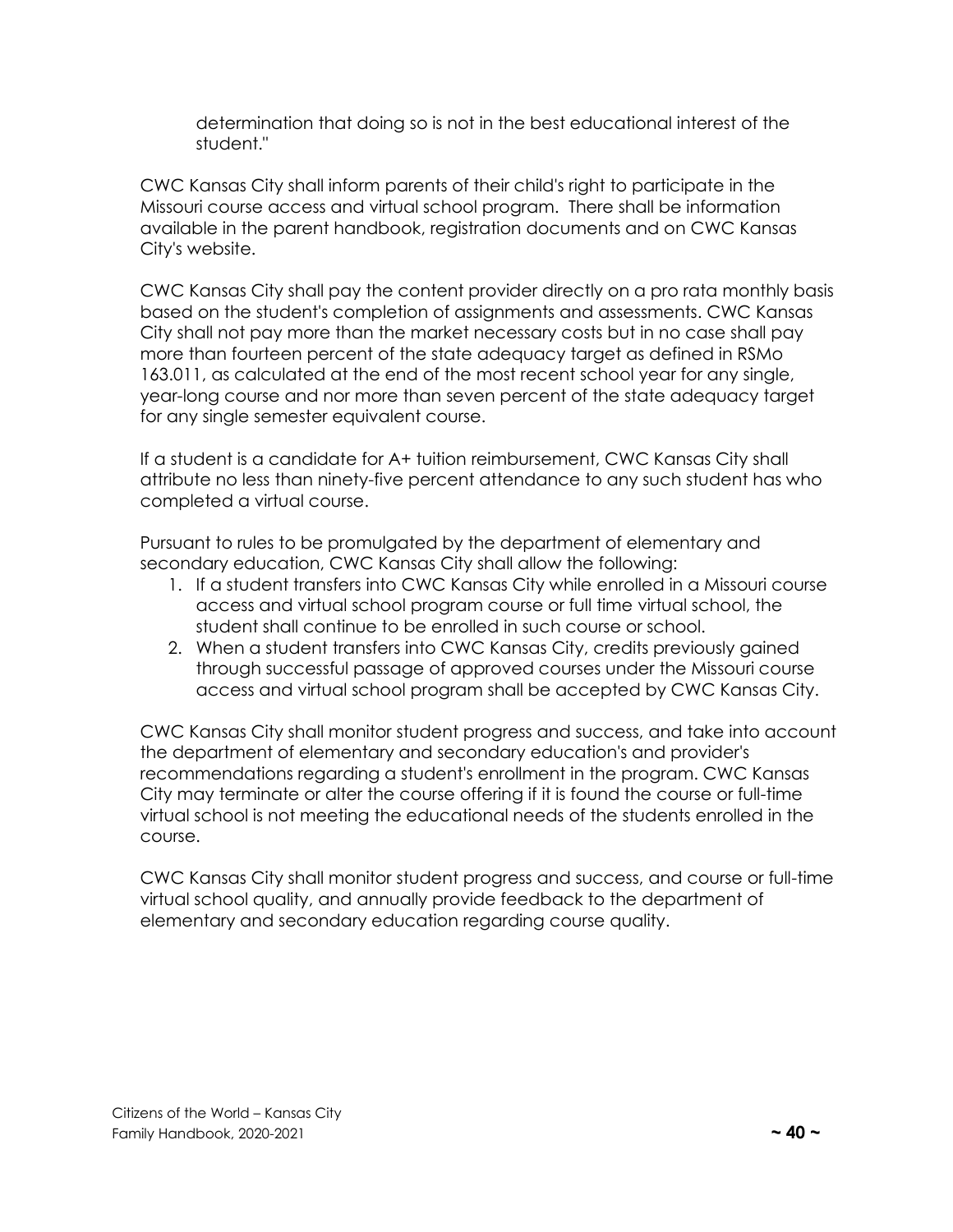### <span id="page-41-0"></span>**Federal Guidelines Information for Parents - ESSA**

*At CWCKC, these goals are achieved through the work of our Family Council, Family Engagement Coordinator in coordination with the broader Family Engagement Team, Head of School, Executive Director, and Governing Board throughout the year.*

#### **Parental and Family Involvement Policy**

Each local educational agency that receives funds under this part shall develop jointly with, agree on with, and distribute to, parents and family members of participating children a written parent and family engagement policy. The policy shall be incorporated into the local educational agency's plan developed under section 1112 (Title I.A LEA plan), establish the agency's expectations and objectives for meaningful parent and family involvement, and describe how the agency will—

- Involve parents and family members in jointly developing the local educational agency plan.
- Provide the coordination, technical assistance, and other support necessary to assist and build the capacity of all participating schools within the local educational agency in planning and implementing effective parent and family involvement activities to improve student academic achievement and school performance, which may include meaningful consultation with employers, business leaders, and philanthropic organizations, or individuals with expertise in effectively engaging parents and family members in education
- Coordinate and integrate parent and family engagement strategies under this part with parent and family engagement strategies, to the extent feasible and appropriate, with other relevant Federal, State, and local laws and programs;
- Conduct, with the meaningful involvement of parents and family members, an annual evaluation of the content and effectiveness of the parent and family engagement policy in improving the academic quality of all schools served under this part, including identifying
- Barriers to greater participation by parents in activities authorized by this section (with particular attention to parents who are economically disadvantaged, are disabled, have limited English proficiency, have limited literacy, or are of any racial or ethnic minority background)
- The needs of parents and family members to assist with the learning of their children, including engaging with school personnel and teachers
- Strategies to support successful school and family interactions
- Use the findings of such evaluation in subparagraph to design evidence-based strategies for more effective parental involvement, and to revise, if necessary,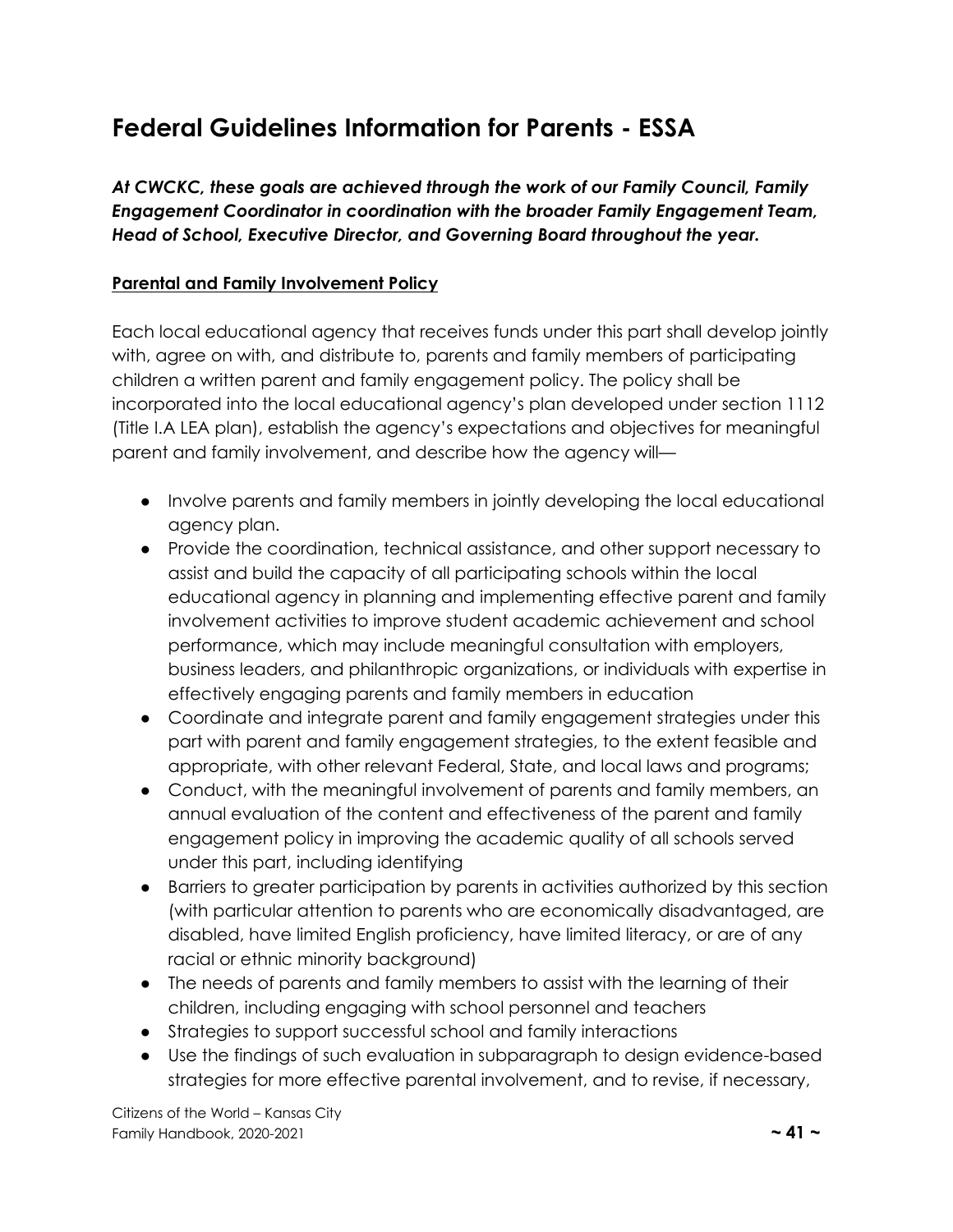the parent and family engagement policies described in this section

● Involve parents in the activities of the schools served under this part, which may include establishing a parent advisory board comprised of a sufficient number and representative group of parents or family members served by the local educational agency to adequately represent the needs of the population served by such agency for the purposes of developing, revising, and reviewing the parent and family engagement policy.

*At CWCKC, these goals are achieved through the work of our Family Council, Family Engagement Coordinator in coordination with the broader Family Engagement Team, Head of School, Executive Director, and Governing Board throughout the year.*

#### **School-Parent Compact**

#### **SHARED RESPONSIBILITIES FOR HIGH STUDENT ACADEMIC ACHIEVEMENT** —As a

component of the school-level parent and family engagement policy, CWC Kansas City served under this part shall jointly develop with parents for all children served under this part a school-parent compact that outlines how parents, the CWC Kansas City staff, and students will share the responsibility for improved student academic achievement and the means by which CWC Kansas City and parents will build and develop a partnership to help children achieve the State's high standards. Such compact shall—

- CWC Kansas City responsibility to provide high-quality curriculum and instruction in a supportive and effective learning environment that enables the children served under this part to meet the challenging State academic standards, and the ways in which each parent will be responsible for supporting their children's learning; volunteering in their child's classroom; and participating, as appropriate, in decisions relating to the education of their children and positive use of extracurricular time
- Address the importance of communication between teachers and parents on an ongoing basis through, at a minimum
- Parent-teacher conferences, at least annually, during which the compact shall be discussed as the compact relates to the individual child's achievement
- Frequent reports to parents on their children's progress
- Reasonable access to CWC Kansas City staff, opportunities to volunteer and participate in their child's class, and observation of classroom activities
- Ensuring regular two-way, meaningful communication between family members and CWC Kansas CIty staff, and, to the extent practicable, in a language that family members can understand.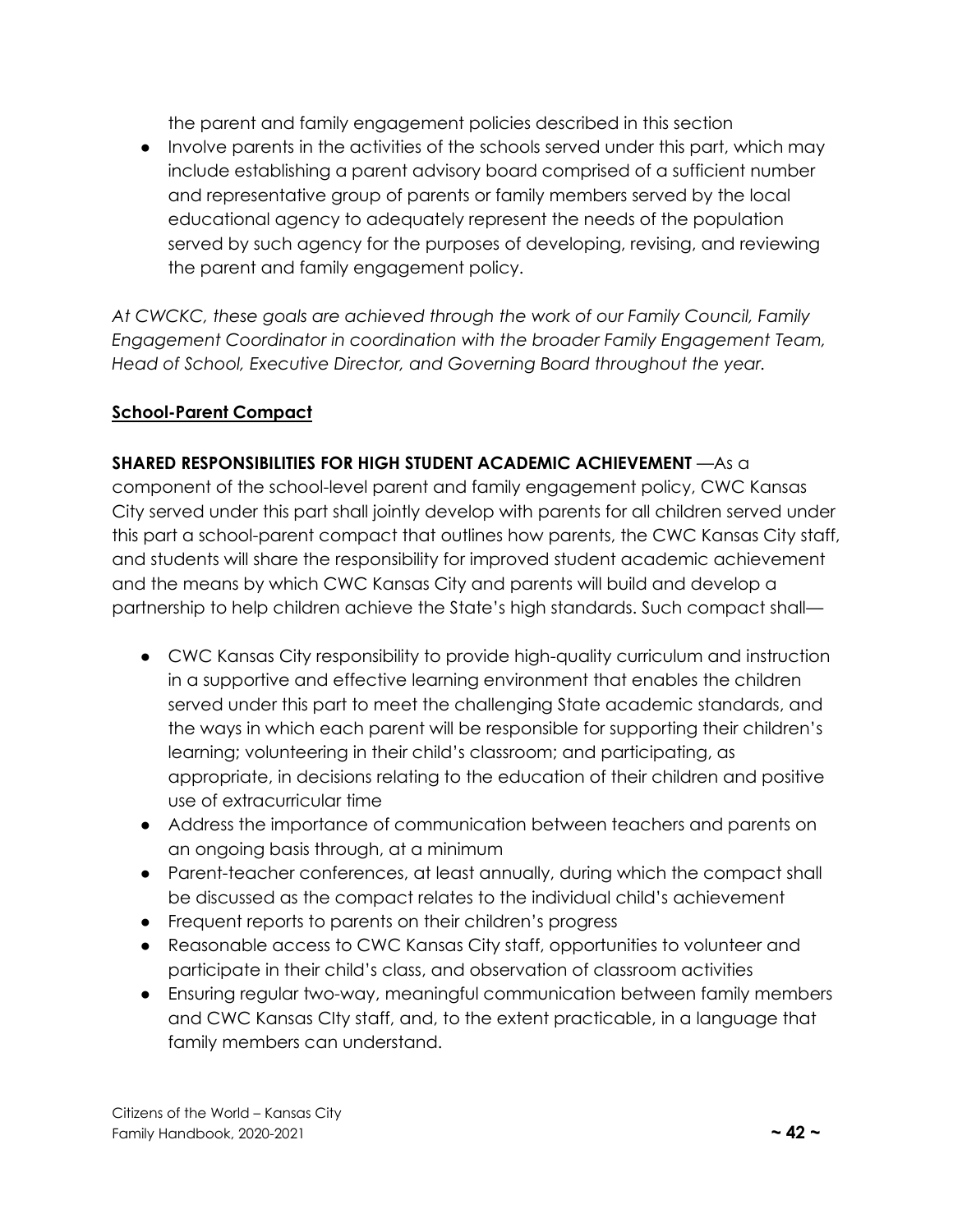#### **Parent's Right to Know Professional Qualifications of Teachers and Paraprofessionals**

At the beginning of each school year, CWC Kansas City receives funds under Title I shall notify the parents of each student attending any school receiving Title I funds that the parents may request, and CWC Kansas City will provide the parents on request (and in a timely manner), information regarding the professional qualifications of the student's classroom teachers, including at a minimum, the following:

Whether the student's teacher—

- Has met State qualification and licensing criteria for the grade levels and subject areas in which the teacher provides instruction
- Is teaching under emergency or other provisional status through which State qualification or licensing criteria have been waived
- Is teaching in the field of discipline of the certification of the teacher
- Whether the child is provided services by paraprofessionals and, if so, their qualifications.

#### **Missouri Department of Elementary and Secondary Education Every Student Succeeds Act of 2015 (ESSA) COMPLAINT PROCEDURES**

This guide explains how to file a complaint about any of the programs that are administered by the Missouri Department of Elementary and Secondary Education (the Department) under the Every Student Succeeds Act of 2015 (ESSA).

#### **1. What is a complaint?**

For these purposes, a complaint is a written allegation that a local education agency (LEA) or the Missouri Department of Elementary and Secondary Education (the Department) has violated a federal statute or regulation that applies to a program under ESSA.

#### **2. Who may file a complaint?**

Any individual or organization may file a complaint.

#### **3. How can a complaint be filed?**

Complaints can be filed with the LEA or with the Department.

#### **4. How will a complaint filed with the LEA be investigated?**

Complaints filed with the LEA are to be investigated and attempted to be resolved according to the locally developed and adopted procedures.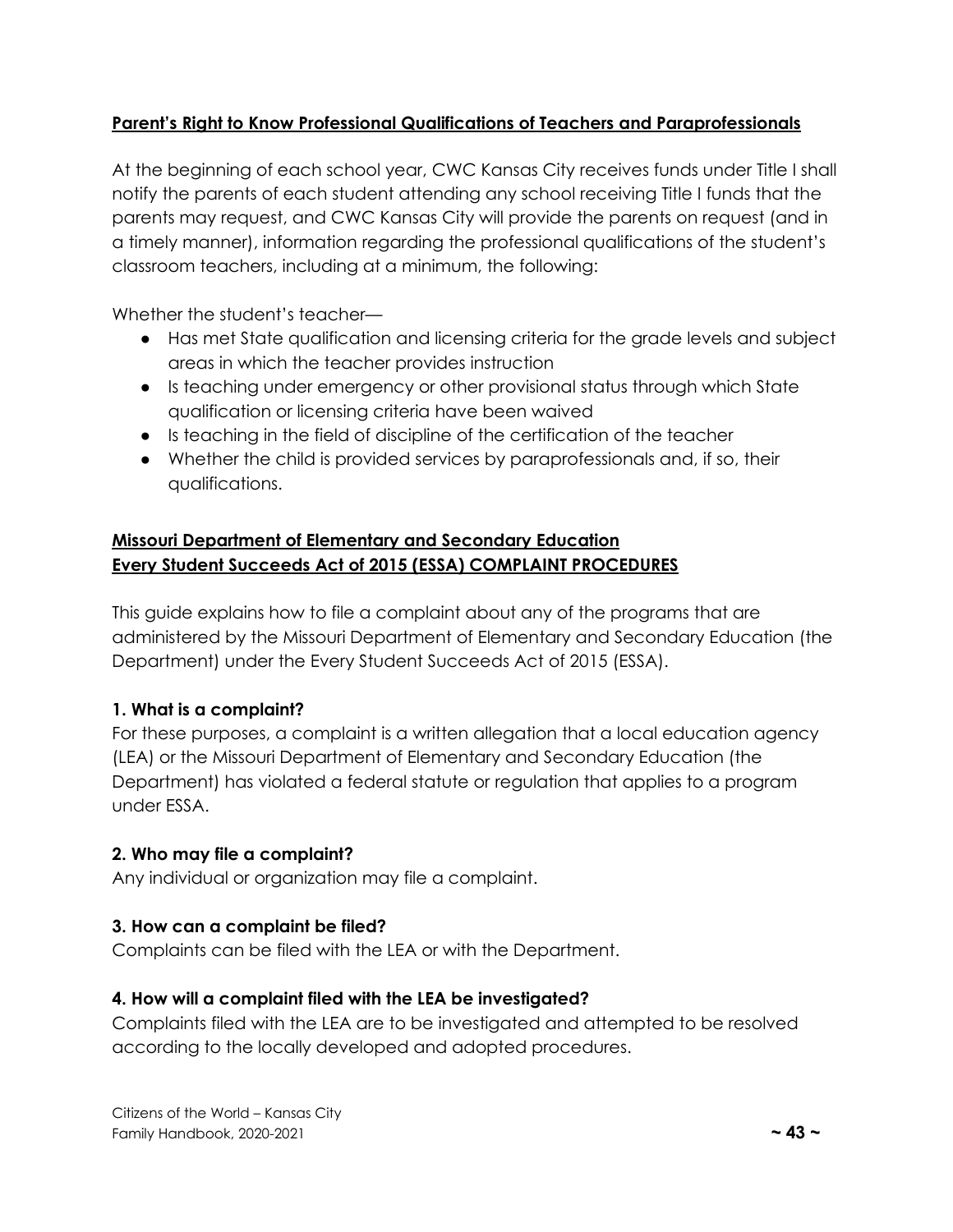#### **5. What happens if a complaint is not resolved at the local level (LEA)?**

A complaint not resolved at the local level may be appealed to the Department.

#### **6. How can a complaint be filed with the Department?**

A complaint filed with the Department must be a written, signed statement that includes**:**

1. A statement that a requirement that applies to an ESSA program has been violated by the LEA or the Department, and

2. The facts on which the statement is based and the specific requirement allegedly violated.

#### **7. How will a complaint filed with the Department be investigated?**

The investigation and complaint resolution proceedings will be completed within a time limit of forty-five calendar days. That time limit can be extended by the agreement of all parties.

#### **The following activities will occur in the investigation:**

1. Record. A written record of the investigation will be kept.

2. Notification of LEA. The LEA will be notified of the complaint within five days of the complaint being filed.

3. Resolution at LEA. The LEA will then initiate its local complaint procedures in an effort to first resolve the complaint at the local level.

4. Report by LEA. Within thirty-five days of the complaint being filed, the LEA will submit a written summary of the LEA investigation and complaint resolution. This report is considered public record and may be made available to parents, teachers, and other members of the general public.

5. Verification. Within five days of receiving the written summary of a complaint resolution, the Department will verify the resolution of the complaint through an on-site visit, letter, or telephone call(s).

6. Appeal. The complainant or the LEA may appeal the decision of the Department to the U.S. Department of Education.

#### **8. How are complaints related to equitable services to nonpublic school children handled differently?**

In addition to the procedures listed in number 7 above, complaints related to equitable services will also be filed with the U.S. Department of Education, and they will receive all information related to the investigation and resolution of the complaint. Also, appeals to the United States Department of Education must be filed no longer than thirty days following the Department's resolution of the complaint (or its failure to resolve the complaint).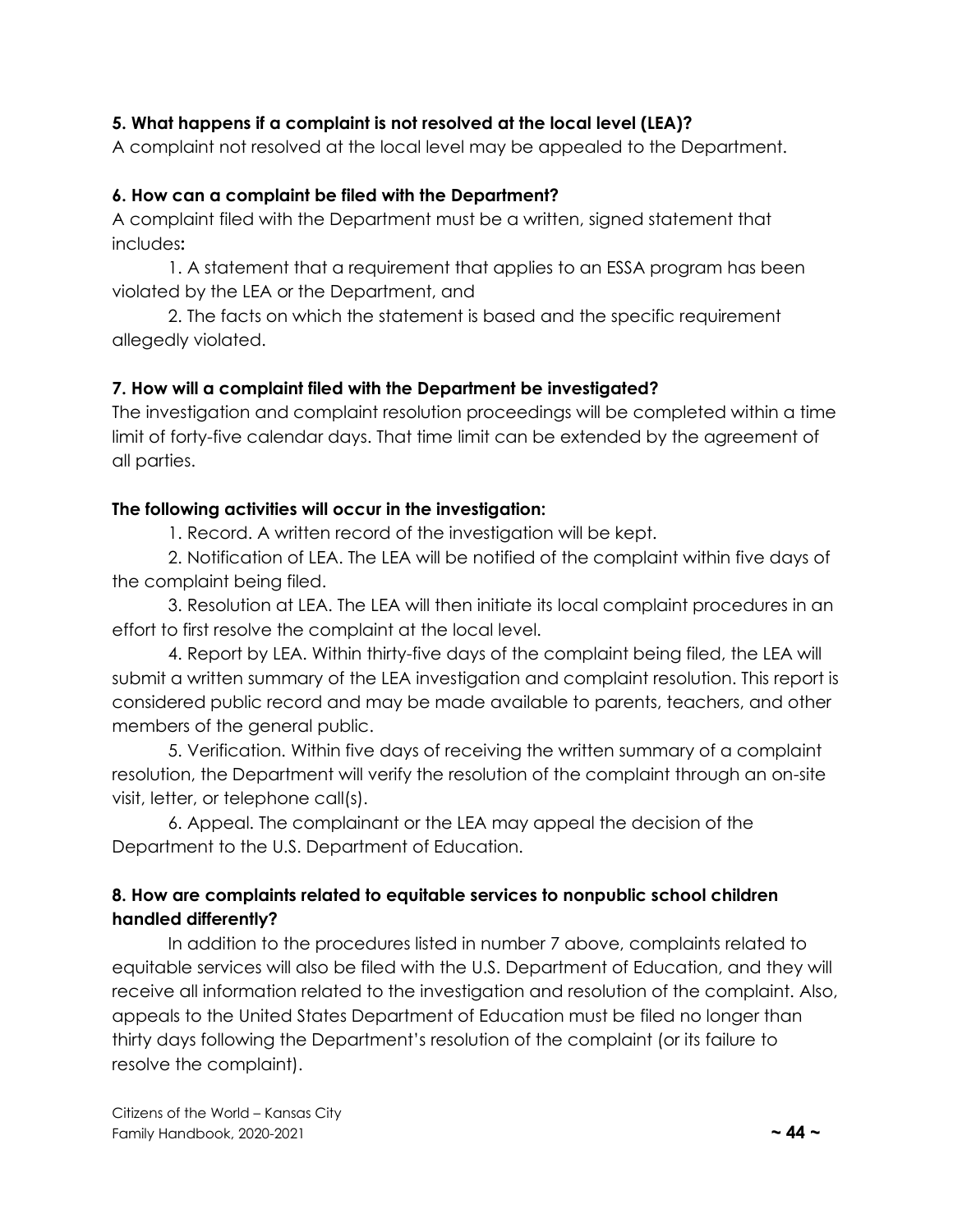#### **9. How will appeals to the Department be investigated?**

The Department will initiate an investigation within ten days, which will be concluded within thirty days from the day of the appeal. This investigation may be continued beyond the thirty day limit at the discretion of the Department. At the conclusion of the investigation, the Department will communicate the decision and reasons for the decision to the complainant and the LEA. Recommendations and details of the decision are to be implemented within fifteen days of the decision being delivered to the LEA.

10. What happens if a complaint is not resolved at the state level (the Department)? The complainant or the LEA may appeal the decision of the Department to the United States Department of Education.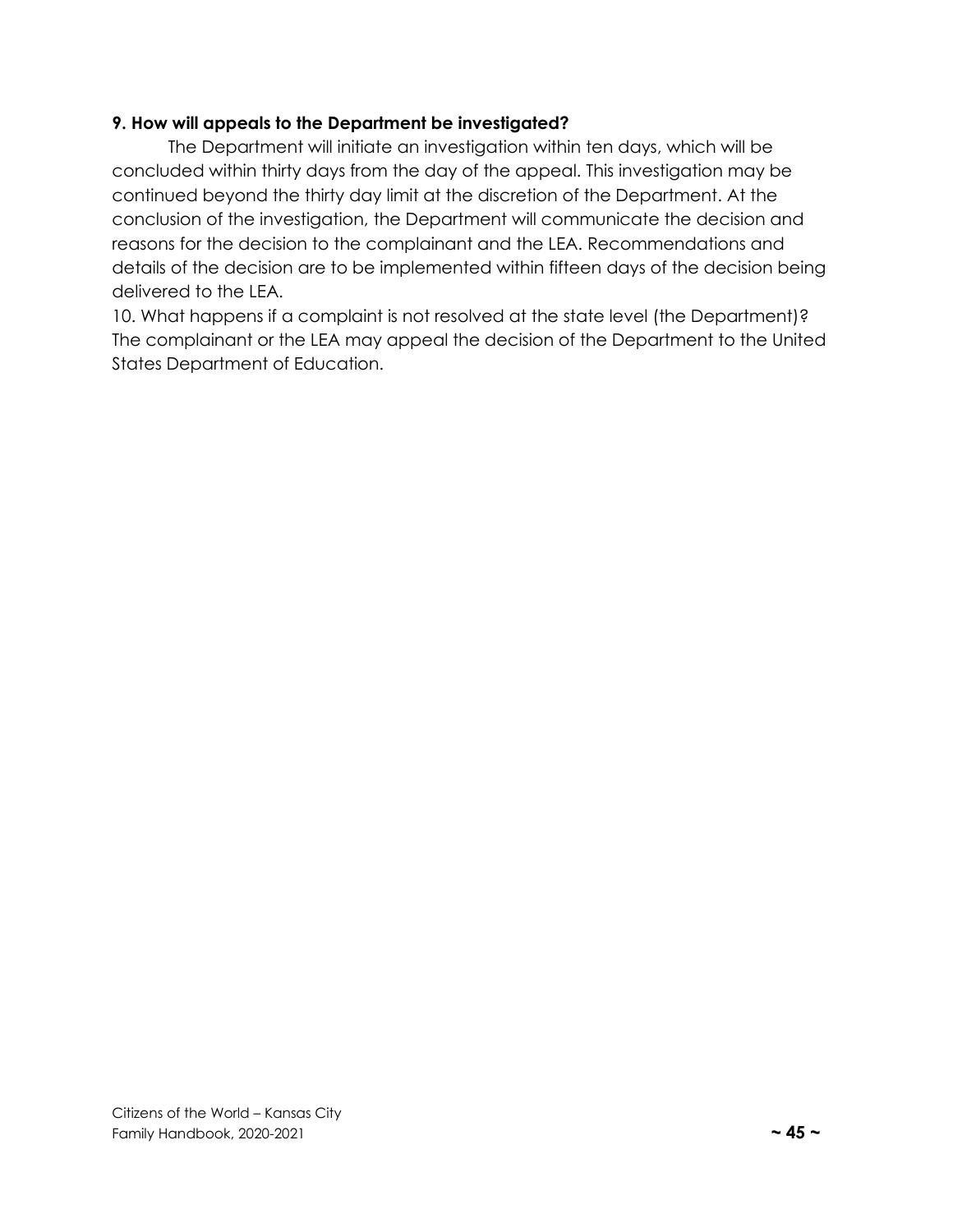Citizens of the World – Kansas Cit y Family Handbook, 2020 -202 1 **~ 46**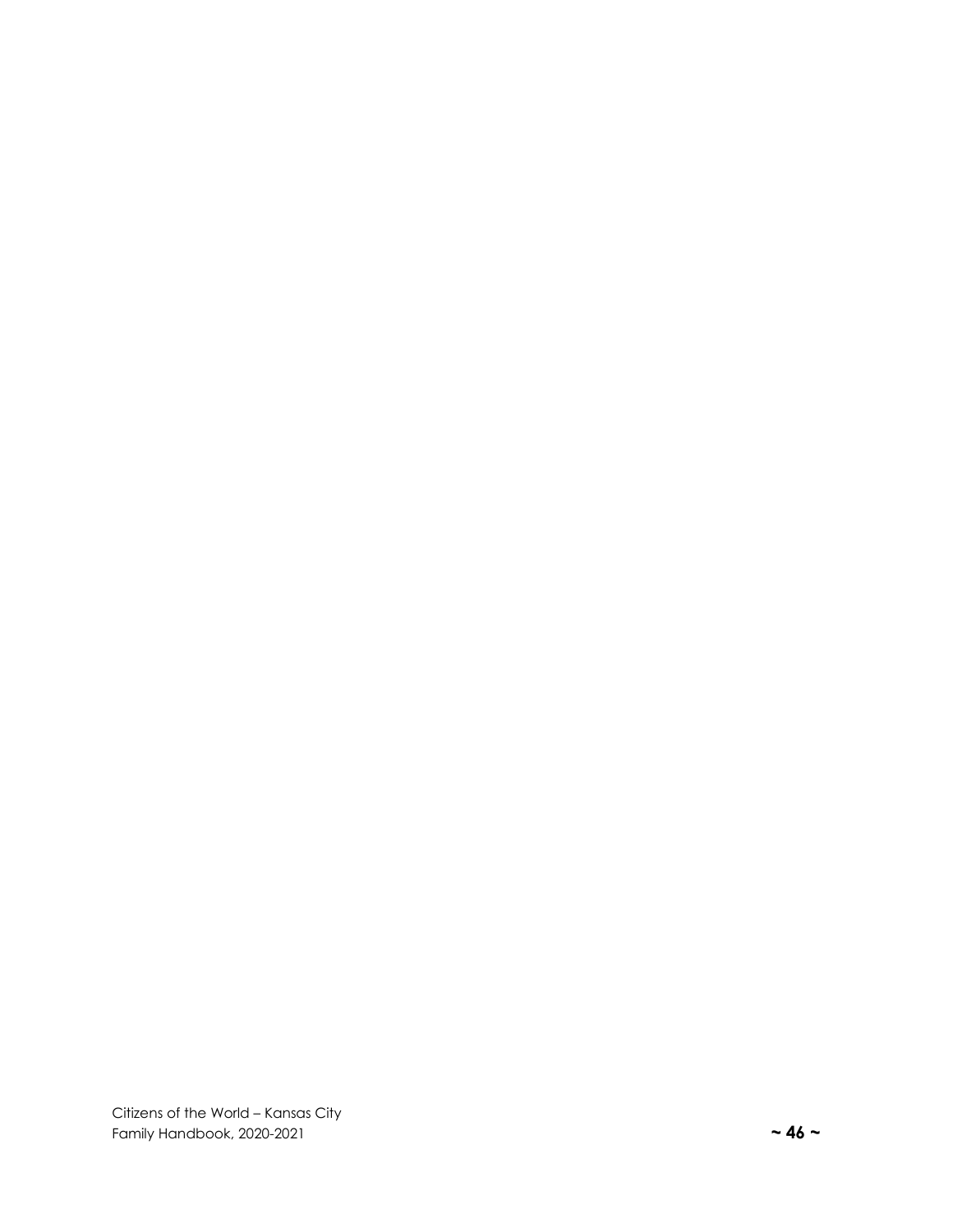# <span id="page-47-0"></span>**Appendix A – Discipline Policy**

#### **Discipline Purpose**

CWC Kansas City's discipline policy sets out the rules of student behavior applicable to all students and the disciplinary procedures for students who violate these rules. In general, discipline is designed to teach skills, such as self-regulation and taking responsibility for actions, that are necessary to learn, participate in a school community and beyond. The goal of discipline at CWCKC is for students to internalize these skills which will positively impact the students throughout their lives. Disciplinary actions will take into consideration the behavior itself, the impact on the student's environment, the student's developmental level and grade level, and the student's previous discipline history, as well as other relevant factors. Consequences will be natural and/or logical as much as possible and, when appropriate, will involve reparation and repair between the student and all impacted parties. CWCKC will rely on discipline practices that are aligned with Conscious Discipline, Trauma Informed Practices, and restorative practices. The intent of all discipline at CWCKC is to teach appropriate behavior, rather than to punish for inappropriate behavior.

The disciplinary process may include due consideration of student support services that may be available through the school, other public entities, or community organizations. When students are consistently unable to function safely in school with the supports available, when feasible, CWC Kansas City prefers to reassign students to alternative, therapeutic educational settings rather than to suspend or expel such students from school.

Parental notification and parental involvement are essential to any effort to modify a student's inappropriate behavior. The intent of this policy will only be effective if parents and guardians, teachers, and school administrators work together to improve student behavior and enhance academic performance.

The Board authorizes the immediate removal of a student upon a finding by the Head of School or designee that the student poses a threat of harm to self or others, as evidenced by the prior conduct of such student. Any such removal will be subject to the appropriate due process procedures and in accordance with law.

Citizens of the World – Kansas City Family Handbook, 2020-2021 **~ 47 ~** No student may be confined in an unattended locked space except in an emergency situation while awaiting the arrival of law enforcement personnel. For the purpose of this policy, a student is unattended if no person has visual contact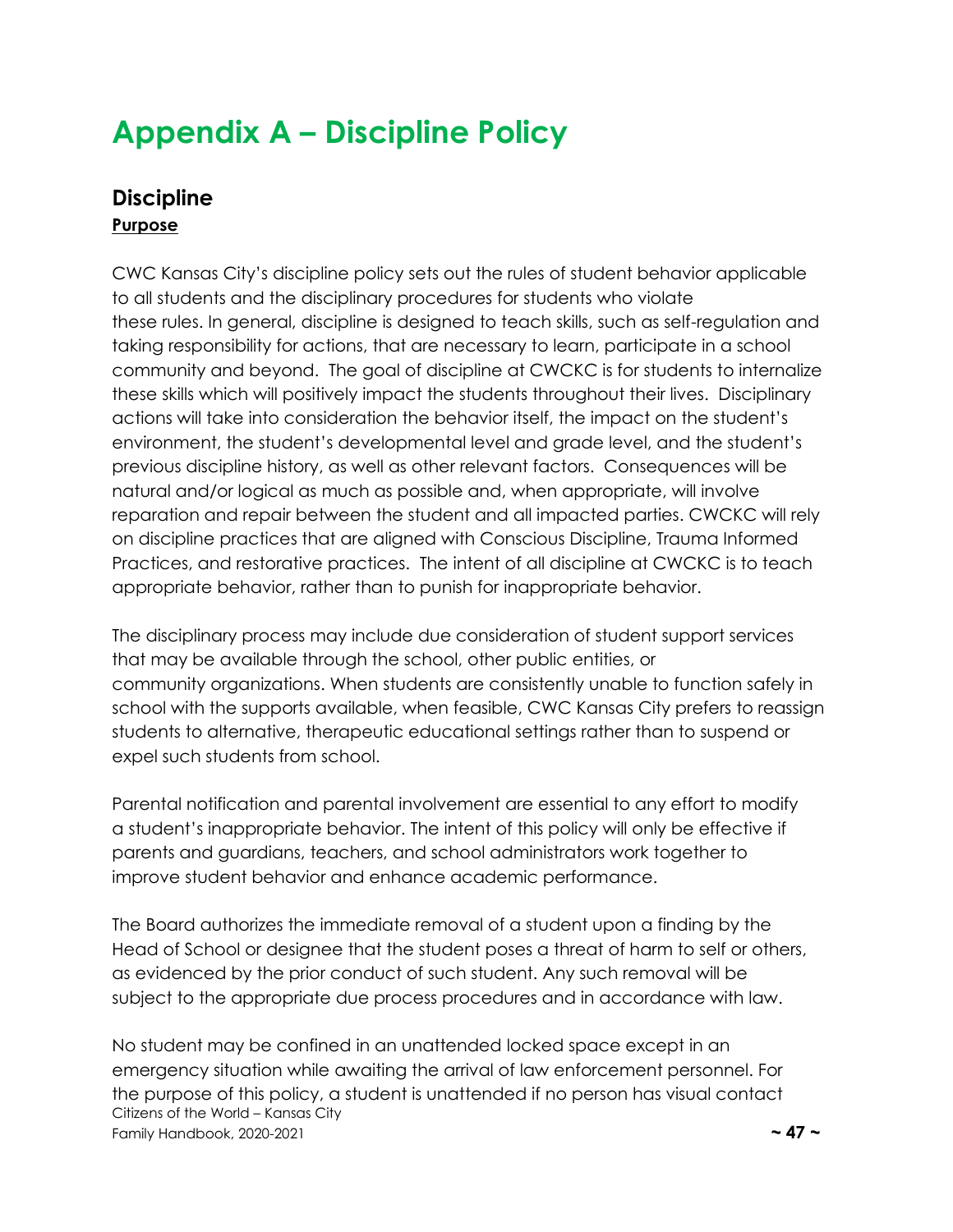with the student, and a locked space is a space that the student cannot reasonably exit without assistance.

Policies are written in accordance with the Safe Schools Act. For more information visit [https://dese.mo.gov/governmental-affairs/legislation/safe-schools-act.](https://dese.mo.gov/governmental-affairs/legislation/safe-schools-act)

#### **Enforcement**

The Head of School and Deans are responsible for the development of additional regulations and procedures regarding student conduct needed to maintain proper behavior in schools under their supervision. All such regulations and procedures shall be consistent with Board-adopted discipline policies.

Teachers have the authority and responsibility to make and enforce necessary rules for internal governance in the classroom, subject to review by the Head of School/Dean. The Board expects each teacher to maintain a satisfactory standard of conduct in the classroom. All CWCKC staff is required to enforce CWCKC policies, regulations and procedures in a manner that is fair and developmentally appropriate and that considers the student and the individual circumstances involved.

All employees of the CWCKC staff shall annually receive instruction related to the specific contents of the CWCKC's discipline policy and any interpretations necessary to implement the provisions of the policy in the course of their duties including, but not limited to, approved methods of dealing with acts of school violence, disciplining students with disabilities and instruction in the necessity and requirements for confidentiality.

#### **Investigation Process**

Citizens of the World – Kansas City Family Handbook, 2020-2021 **~ 48 ~** When a violation of school rules is reported or suspected, the Head of School/Dean or designee will determine whether an investigation is warranted and, if so, will instruct appropriate personnel to conduct an investigation. The investigation should include interviews with the student who has breached school rules or expectations, those affected by the conduct, and any identified witnesses, teacher(s), staff members, and others who might have relevant information. Written statements should be obtained from all individuals who are interviewed. Video surveillance, if available, should be reviewed and secured. Any other physical and documentary evidence should be collected and preserved. The school social workers and other support staff should be utilized for their expertise as determined by the circumstances of the matter. At an appropriate time during or after the investigation,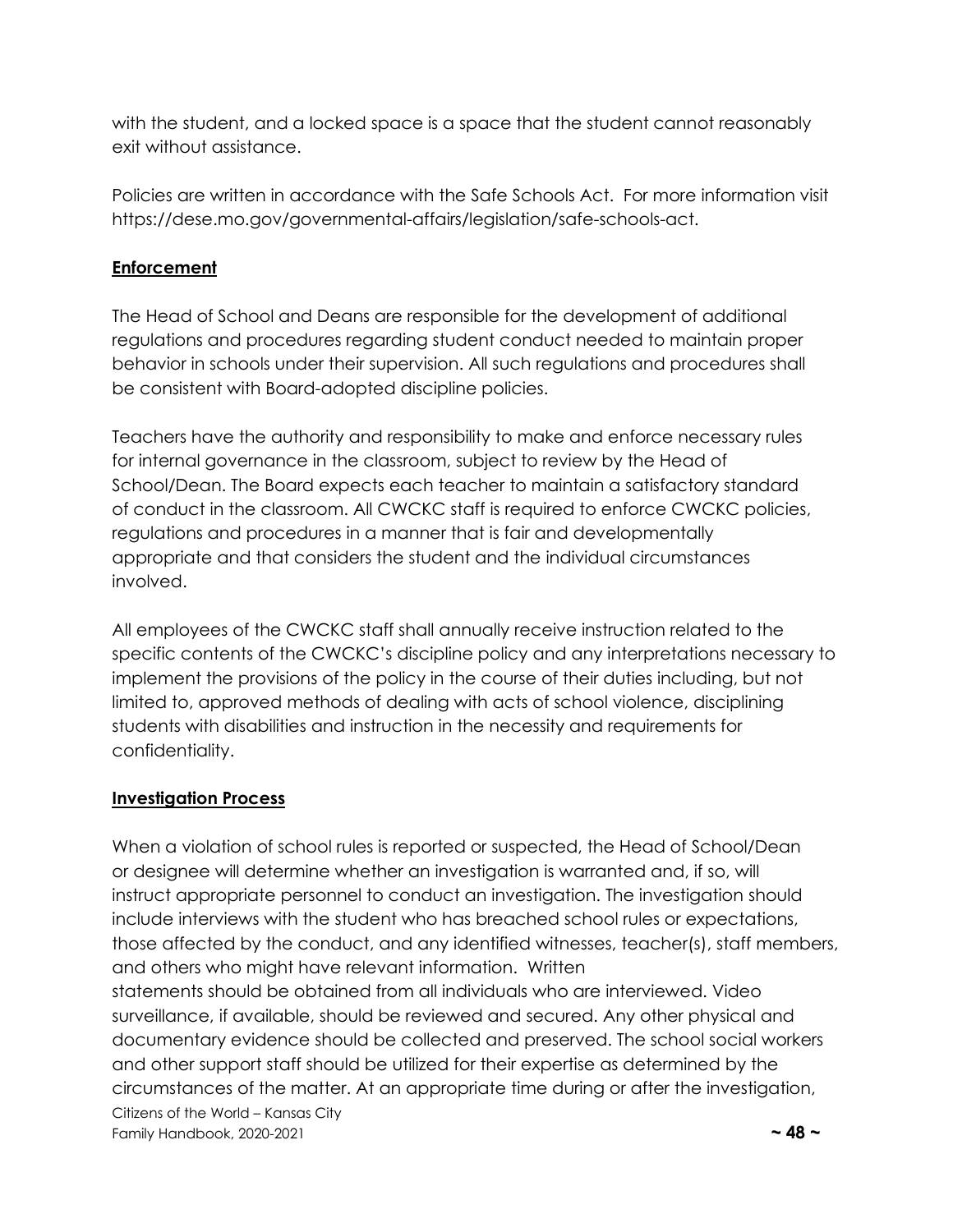the parent or guardian will be notified. However, if the incident involves an injury or similar situation, appropriate medical attention should be provided, and the parent or guardian should be notified immediately.

#### **Procedures for Addressing Breaches of Discipline Policies: Consequences, Interventions, & Supports**

CWCKC is working to transform the school Discipline Policies as part of its effort to align our response to inappropriate behavior to what we know about how children internalize discipline and learn new skills. Traditionally when a student violates a school discipline code the student is regarded as a "perpetrator" from whom a "punishment" must be exacted to do justice. CWCKC's amended policies will require a mindset shift in our staff and family community. CWCKC believes these changes in practices will result in a reduction in the incidence of infractions and will teach students lifelong skills that will benefit individual students, the school community, and the community at large. SHould I say something about the school to prison pipeline??

CWCKC recognizes that professional development for teachers, administrators and other school personnel will be a critical part of how we implement and manage the transformation to new approaches outlined in these policies.

Therefore, CWCKC will focus on new approaches to problem‐solving. **Response to Intervention**, **Conscious Discipline** and **restorative practices**, described below, are the pillars of our new approach to problem‐solving in the educational process. They are rooted in the beliefs that all behavior communicates a need and that discipline must be taught and developed and not imposed on students. The new approach values every student as an individual as well as fairness and justice in the disposition of disputes. The goal is to keep students in school where they can learn, participate in their classroom and school community. Key factors in effective discipline are providing opportunities to sustain relationships in the context of discipline through opportunities for reparation, problem solving, and conflict resolution. CWCKC is committed to avoiding the use of exclusionary discipline practices, except where required by law.

At the same time, students, parents, educators and administrators must understand that the CWCKC will hold students accountable for their conduct and that the consequences are appropriate to the nature and extent of the breach of the Conduct Policies.

#### Response to Intervention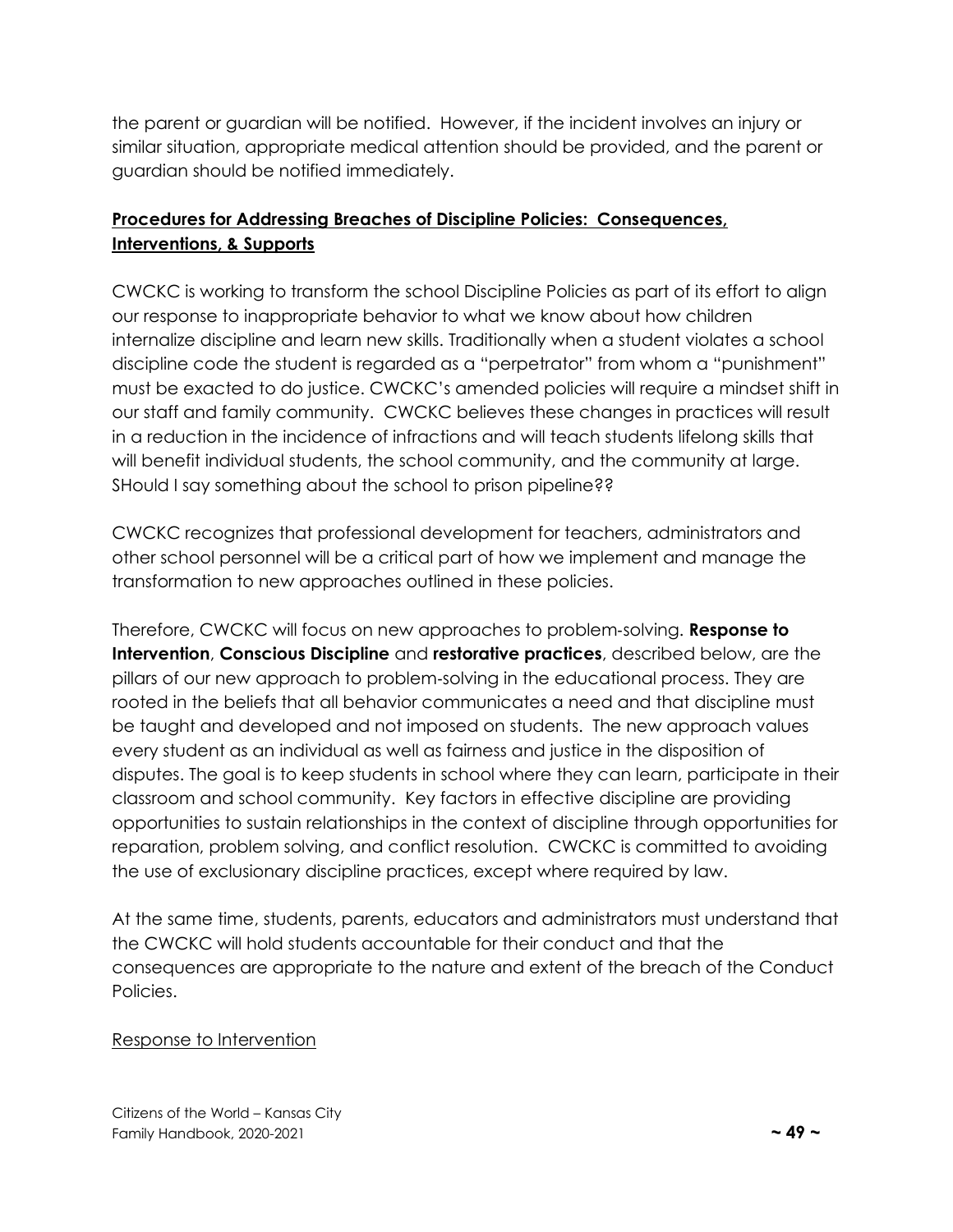Response to Intervention (RTI) is a three-tier system of support used to identify students with learning and behavior needs. Tier 1 interventions include interventions that apply to the entire class or school. An example of a Tier 1 intervention is social and emotional learning activities that are built into a classroom's schedule. Tier 2 interventions are small group interventions for students who need support beyond what is available to the entire class or school population. An example of a Tier 2 intervention is a social skills group for students who are struggling with conflict resolution. Tier 3 interventions are individualized for students who need support beyond what is available in a full classroom and small group settings. Examples of Tier 3 interventions are counseling and a modified schedule.

Through data collection, intervention, assessment of progress and revised practice, the Student Support Team is able to make recommendations for interventions, accommodations, and services that will decrease behavioral challenges and improve student success.

#### Conscious Discipline

Conscious Discipline is an evidence-based, trauma-informed approach to behavior management in the classroom. Using an understanding of brain science, Conscious Discipline teaches both adults and children how to regulate emotions, resolve conflict, and create an empathic and emotionally safe school environment where all children can learn. It is built on three principles: 1) Controlling and changing ourselves is possible and has a profound impact on others, 2) Connectedness governs behavior, and 3) Conflict is an opportunity to teach.

Conscious Discipline is a Tier 1 Intervention which will support our students' social and emotional learning and facilitate a safe learning environment for all students. With an understanding that all behavior is an expression of a need, Conscious Discipline will guide decision making around assessing students' needs and putting necessary supports in place.

Conscious Discipline teaches both students and adults 7 important skills that are crucial to creating a healthy school family. They are composure, assertiveness, encouragement, choices, empathy, positive intent, and consequences. Conscious Discipline incorporates routines, structures, and rituals to support each skill, which will be woven throughout students' school day, regardless of grade level.

During the 2020-21 School year faculty and staff will continue regular training on Conscious Discipline, and the training will inform the ways classroom teachers will create a supportive environment for all learners.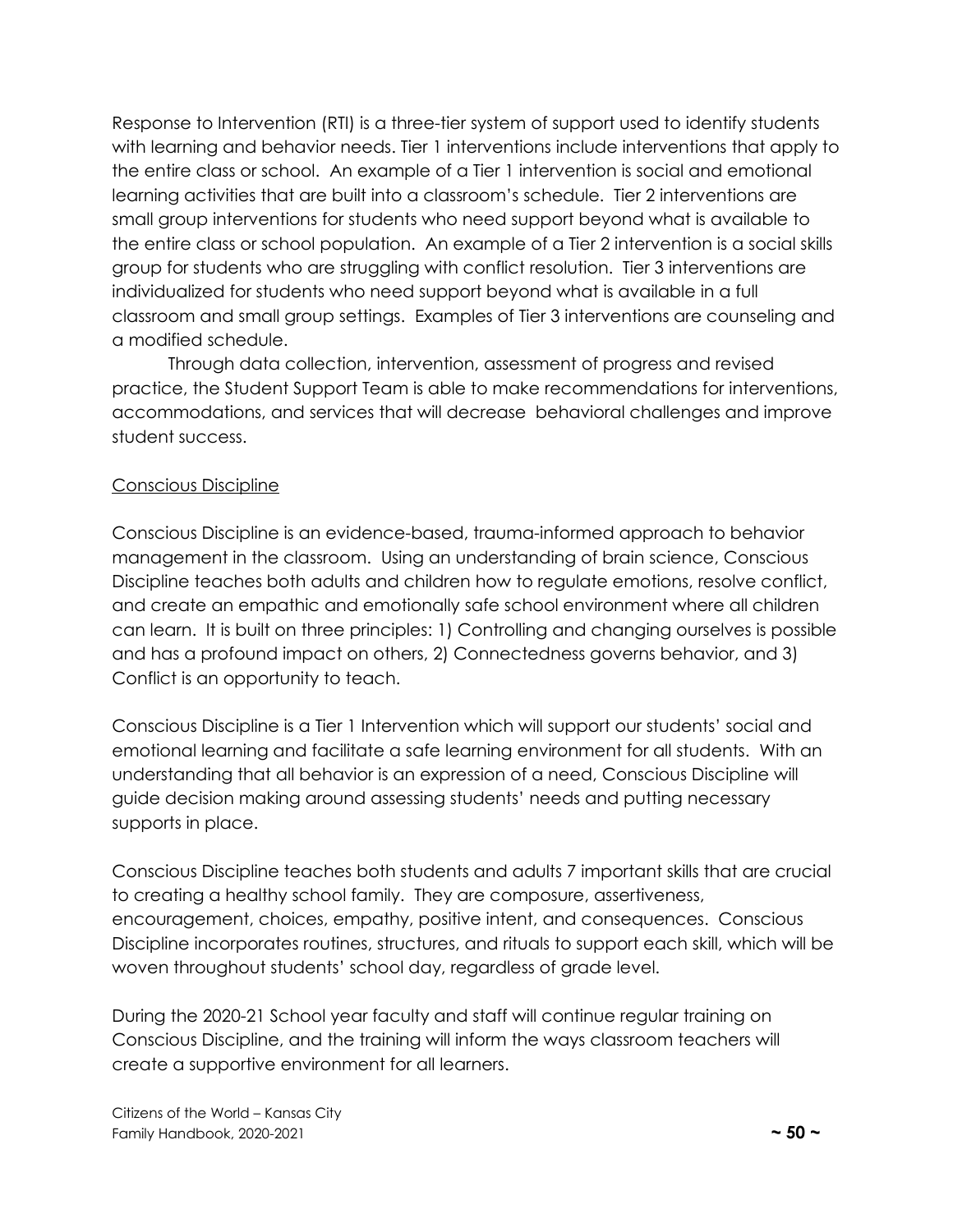#### Restorative Practices

Restorative Justice is a powerful approach to discipline that focuses on repairing harm through inclusive processes that engage all stakeholders. It views "harm" as a fracturing of relationships vs. a behavior that must be punished.

Practices rooted in Restorative Justice are designed to create a culture which is inclusive, builds fair processes into decision-making practices, and facilitates students learning to address the impact of their actions through an approach that allows for true accountability, skill building, cooperation, and mutual understanding.

Through Restorative Practices members of the school community will:

- Have an opportunity to be heard
- Understand the greater impact of one's actions
- Learn to take responsibility
- Repair the harm one's actions may have caused
- Recognize one's role in maintaining a safe school environment
- Build upon and expand on personal relationships in the school community
- Recognize one's role as a positive contributing member of the school community
- Participate in Connection and Restorative Circles
	- -Used for team building and problem solving. These circles enable a group to get to know each other, build inclusion, and allow for development of mutual respect, trust, sharing, and concern. -When there is harm in the community, circles play an active role in addressing the harm and making things right.
- Participate in Restorative Conferences

-Involves those who have acknowledged causing harm meeting with those they have harmed to seek understanding and perspective and come to an agreement that will repair the harm.

Restorative practices can strengthen the school community and reduce the incidences of wrongdoing and recidivism in the future. In addition, it assists both students and adults to learn how to solve problems and disputes without resort to violence or to the remedy of separating and excluding people from the community.

During the 2020-2021 school year we will begin the process of learning and integrating restorative practices into our school culture as well as in our responses to inappropriate behavior in school. We are in the beginning stages of this work, and we recognize that using restorative practices will require ongoing learning and a commitment from the whole school community.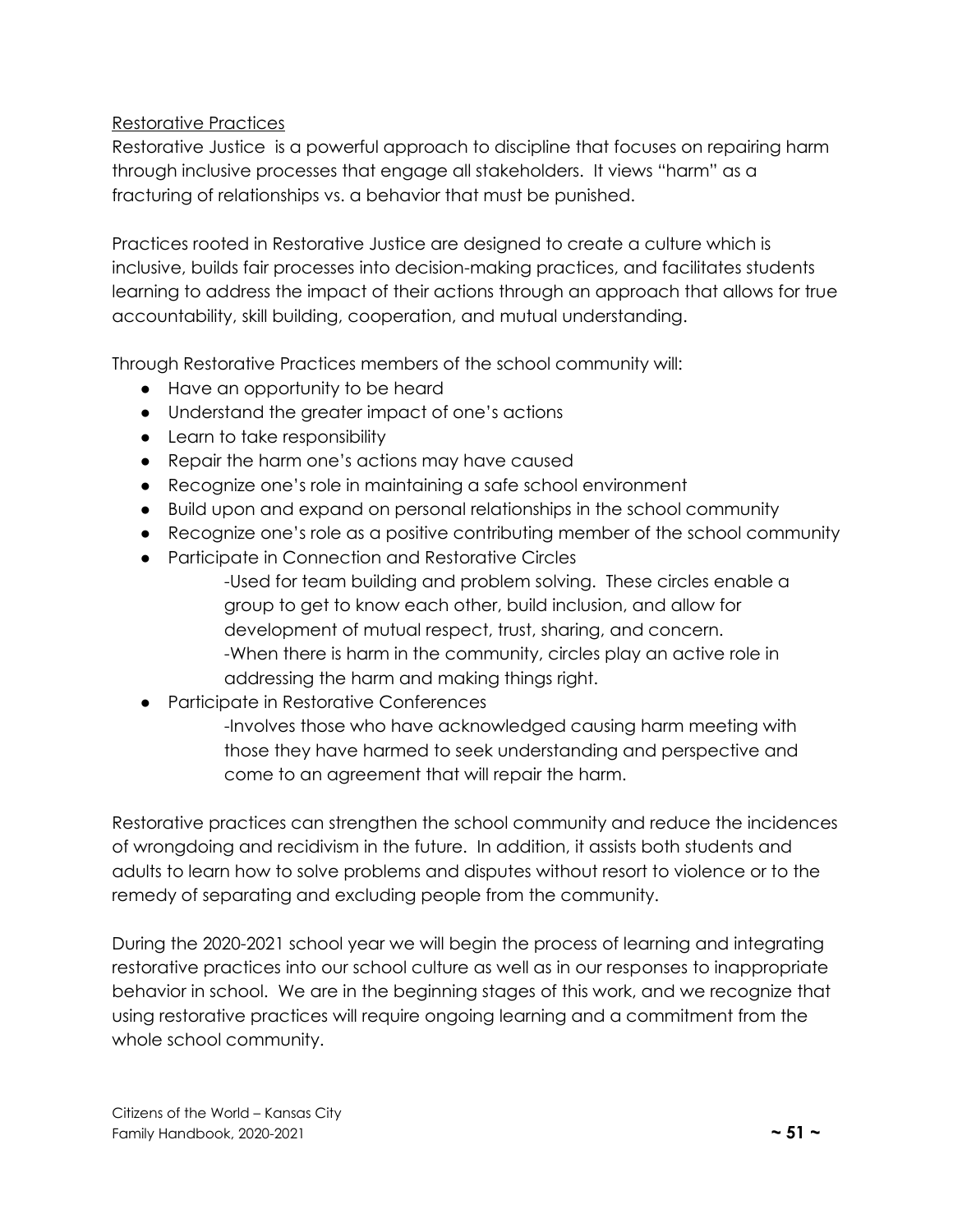#### **In-School Behavior Support**

#### **The Safe Place**

The safe place is a physical location in the classroom that serves as a self-regulation learning center. It is equipped with tools for calming and self-regulation and it provides the opportunity for children to voluntarily remove themselves from the group in order to become calm and maintain control when they are experiencing intense feelings. The safe place is not used as a consequence or time out, but is a positive space that reinforces the social and emotional skills students learn and practice throughout their day.

#### **Response Team**

If a student becomes physically aggressive, elopes from the classroom, or is otherwise significantly disrupting the learning of other students, a trained response team member is called to coach and support the student. The goal is to provide the student with the support and prompting they need to become regulated and to be able to return to the class when calm and ready to learn. This may involve assisting the student through the five steps of regulation in the safe place, helping with problem solving, temporarily removing the student from the classroom to facilitate emotional regulation, and, when appropriate, supporting the student through the process of making repair with students and adults impacting by the behavior. Response Team members will work to address behavior issues without removing students from the classroom as much as possible. Response team is not available during after school or before care.

#### **Teach and Protect Room**

If a student becomes physically unsafe or elopes from the classroom and is unable to regulate safely and/or in a reasonable amount of time, they may need to be escorted to the Teach and Protect classroom. This room is supervised by individuals with specialized training in providing emotional and behavioral support for students who need additional time. Teach and Protect coaches will give the student time and space until the student is able to return to class ready to learn. This may involve practicing weak and/or missing skills, offering encouragement, making a plan for checking back with the student, etc.

Teach and Protect is not available during after school or before care.

#### **Crisis Prevention**

Citizens of the World – Kansas City Family Handbook, 2020-2021 **~ 52 ~** Key staff members are trained in the Mandt System to protect staff and students should a person be in crisis. The Mandt System is a comprehensive, integrated approach to preventing, de-escalating, and if necessary, intervening when the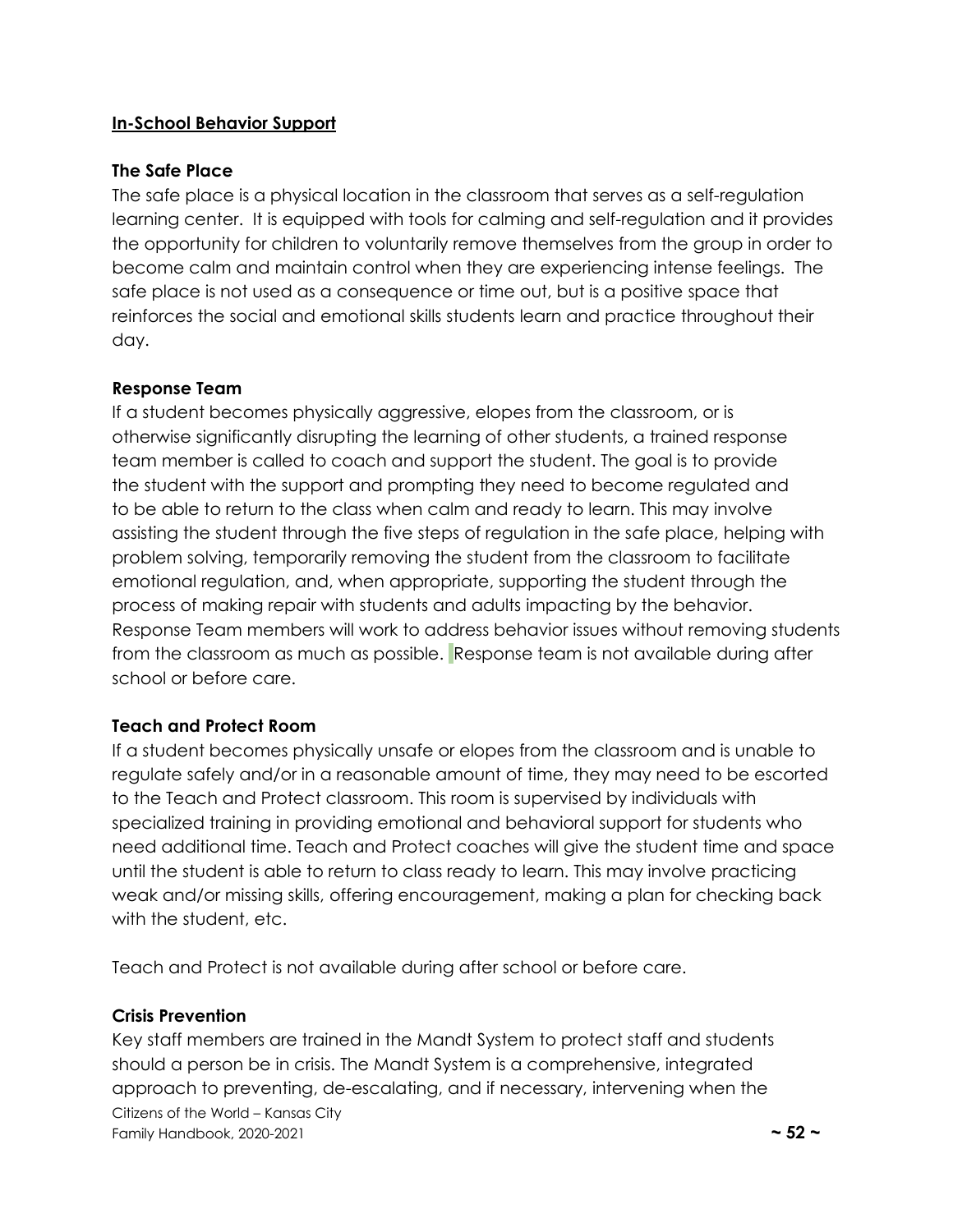behavior of an individual poses a threat of harm to themselves and/or others. The focus of The Mandt System is on building healthy relationships between all the stakeholders in human service settings in order to facilitate the development of an organizational culture that provides the emotional, psychological, and physical safety needed in order to teach new behaviors to replace the behaviors that are labeled "challenging."

#### **Definitions of Discipline Practices**

CWC strives to minimize using suspension to address behavior challenges. However, there are instances when it is appropriate to utilize suspension based on the unique circumstances of the infraction. If a child is suspended outside of school, it will be mandatory to arrange a meeting with our Student Support Team. As much as possible, suspension will only be used in cases of serious behavior infractions that impact the safety of our students and/or staff. When a suspension is over, a student may return to school after meeting only after a family meeting. During the meeting, a consequence and repair plan will be created.

1. In-School Suspension - Defined as the removal of a student from regular classes and assignment to an in-school suspension setting in the local school. The student's teachers send class assignments to in-school suspension. The student may not attend or participate in extracurricular activities while assigned to in-school suspension.

A teacher may request that a student who has been assigned to in-school suspension be allowed to attend his/her class (such as lab classes). The granting of this request is limited to cases where it is extremely important that a class not be missed or where a class cannot be made up at a later date. The Head of School/Dean has the final decision.

For minor offenses, in lieu of in-school suspension, and upon student or parent request, students may be given the option of school service (i.e., picking up trash on the school grounds, cleaning lunchroom tables, etc.), provided the school service is age-appropriate, supervised, and does not include restroom duties.

Citizens of the World – Kansas City Family Handbook, 2020-2021 **~ 53 ~** 2. Out-of-School Suspension - Defined as the removal of a student from school (or school bus) for one (1) to ten (10) school days. The Head of School/Dean may impose an out-of-school suspension of up to ten (10) school days. Schoolwork missed during 1-3 day suspensions may be made up when the student returns to school. For suspensions of 4-10 school days, parents/guardians may request schoolwork and pick up the schoolwork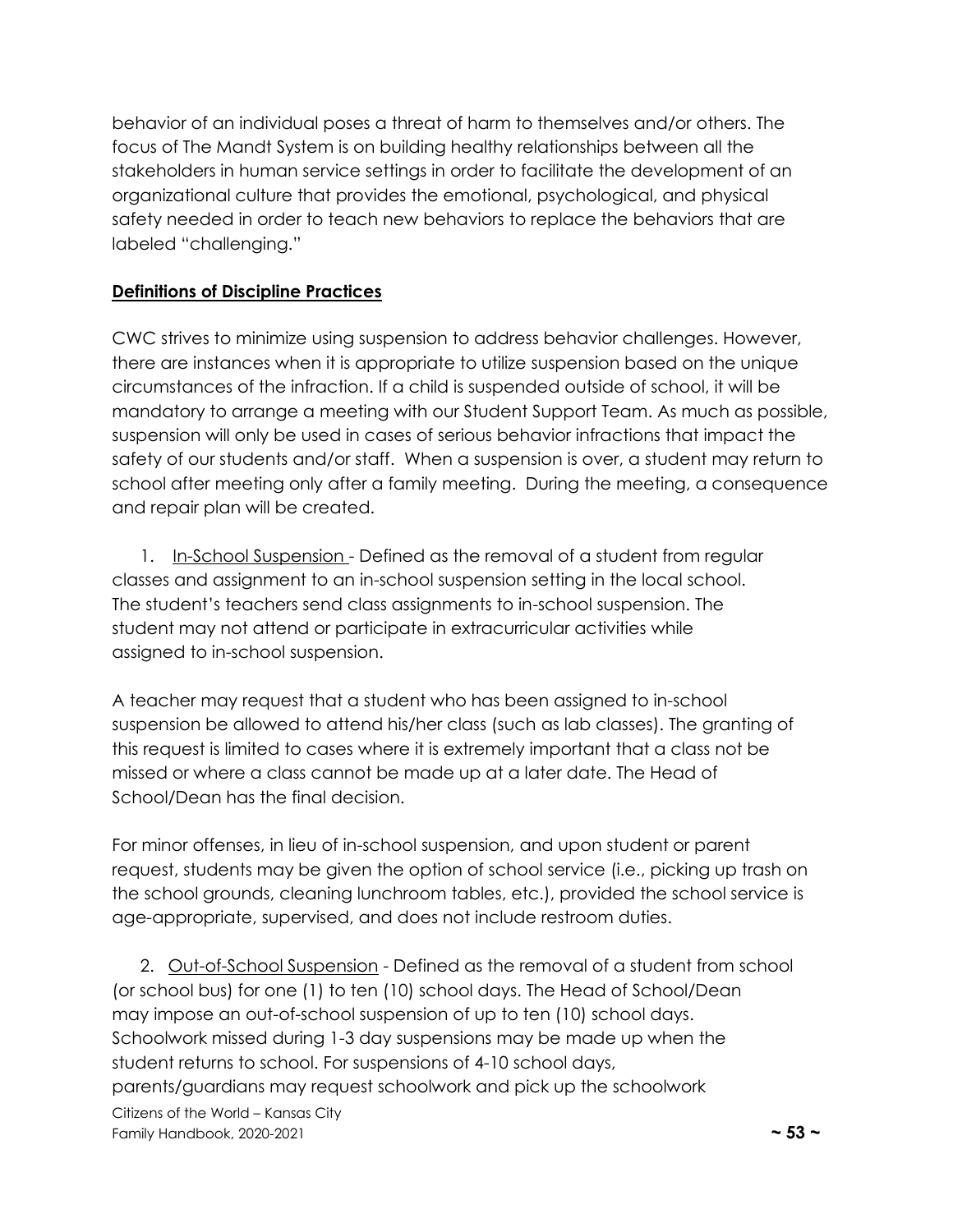during school hours.

3. Long-term suspension - Defined as the removal of a student from school (or school bus) for more than ten (10) school days but not beyond the current school semester. Only the Student Evidentiary Hearing Committee (defined below) or the school's governing board may impose long-term suspension.

A student on long-term suspension who has not been referred to an alternative school may not receive homework, make up work, or take semester exams unless allowed to do so by the Student Evidentiary Hearing Committee or the school's governing board. A student on long-term suspension is not allowed on school property and may not participate in any school activities or school functions.

In some cases, the Head of School/Dean may temporarily postpone a student's suspension if the offense was committed at a critical time in the academic calendar (i.e., immediately before final exams). This does not apply to offenses that are violations of state or federal law or that involve weapons, violence, or drugs.

4. Expulsion - Defined as the removal of a student from school (or school bus) for a specified period of time beyond the current semester. Only the Student Evidentiary Hearing Committee or the school's governing board may impose expulsion.

A student who has been expelled may not attend any school within the LEA but may apply for readmission after six months.

5. Alternative School - A student who is removed from his/her local school for more than ten (10) school days may be allowed to attend an alternative school for instruction, academic support, and counseling. Alternative school enables a student to take academic classes that allow the student to keep up with the course credit requirements toward graduation. The student may not return to his/her school or any other school or attend any extracurricular activities while attending an alternative school pursuant to a long-term suspension or expulsion.

Citizens of the World – Kansas City Family Handbook, 2020-2021 **~ 54 ~** 6. Probation - Probation means that a student is placed on a trial period during which the student is expected to maintain good behavior. A student found guilty of certain offenses may be placed on probation by the Head of School/Dean, a local formal hearing officer, the Student Evidentiary Hearing Committee, the Disciplinary Action Review Committee, or the school's governing board. Violation of a local school or school system rule while on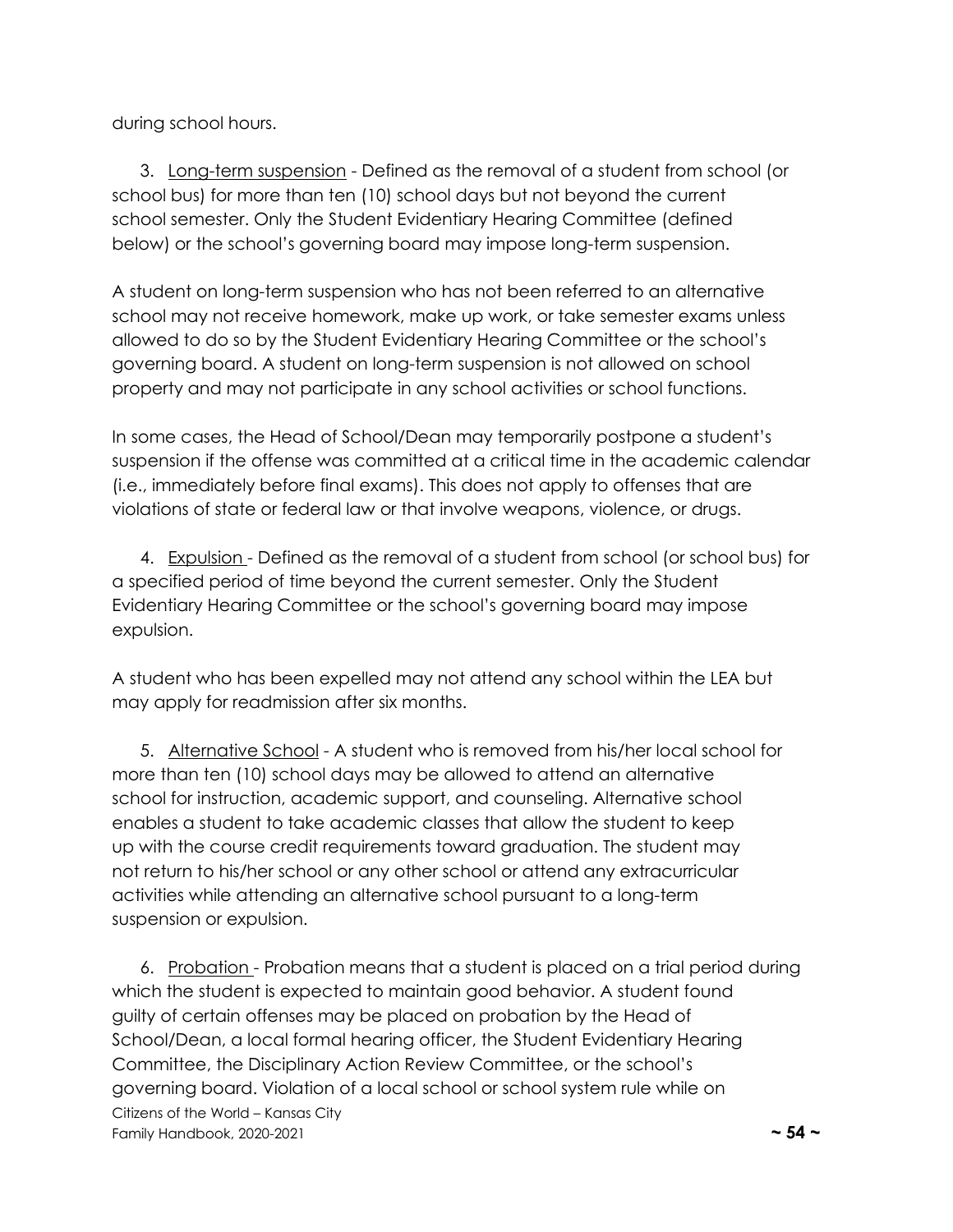probation may result in further disciplinary action, including a possible referral to the Student Evidentiary Hearing Committee.

7. Restrictions on School Activities - Students who are suspended or expelled will not be allowed to participate in any school-sponsored activities, [including the prom or graduation exercises] if these occur during the period of suspension or expulsion. A parent or guardian may, for good cause, petition the school leader for permission for the student to participate in school sponsored activities. If denied permission by the school leader, the parent or guardian may appeal to the school's governing board. The Board's decision shall be final.

#### Reporting to Law Enforcement

It is the policy of CWC Kansas City to report all crimes occurring on school grounds to law enforcement, including, but not limited to, the crimes the LEA is required to report in accordance with law.

The following acts, regardless of whether they are committed by juveniles, are subject to this reporting requirement:

- 1. First or second degree murder under §§ 565.020, .021, RSMo.
- 2. Voluntary or involuntary manslaughter under § 565.023, .024, RSMo.
- 3. Kidnapping under § 565.110, RSMo.
- 4. First, second or third degree assault under §§ 565.050, .060, .070, RSMo.
- 5. Sexual assault or deviate sexual assault under §§ 566.040, .070, RSMo.
- 6. Forcible rape or sodomy under §§ 566.030, .060, RSMo.
- 7. Burglary in the first or second degree under §§ 569.160, .170, RSMo.
- 8. Robbery in the first degree under § 569.020, RSMo.
- 9. Possession of a weapon under chapter 571, RSMo.
- 10.Distribution of drugs under §§ 195.211, .212, RSMo.
- 11.Arson in the first degree under § 569.040, RSMo.
- 12. Felonious restraint under § 565.120, RSMo.
- 13.Property damage in the first degree under § 569.100, RSMo.
- 14.Child molestation in the first degree pursuant to § 566.067, RSMo.
- 15.Sexual misconduct involving a child pursuant to § 566.083, RSMo.
- 16.Sexual abuse pursuant to § 566.100, RSMo.
- 17.Harassment under § 565.090, RSMo.
- 18.Stalking under § 565.225, RSMo.

The Head of School shall also notify the appropriate law enforcement agency if a

Citizens of the World – Kansas City Family Handbook, 2020-2021 **~ 55 ~**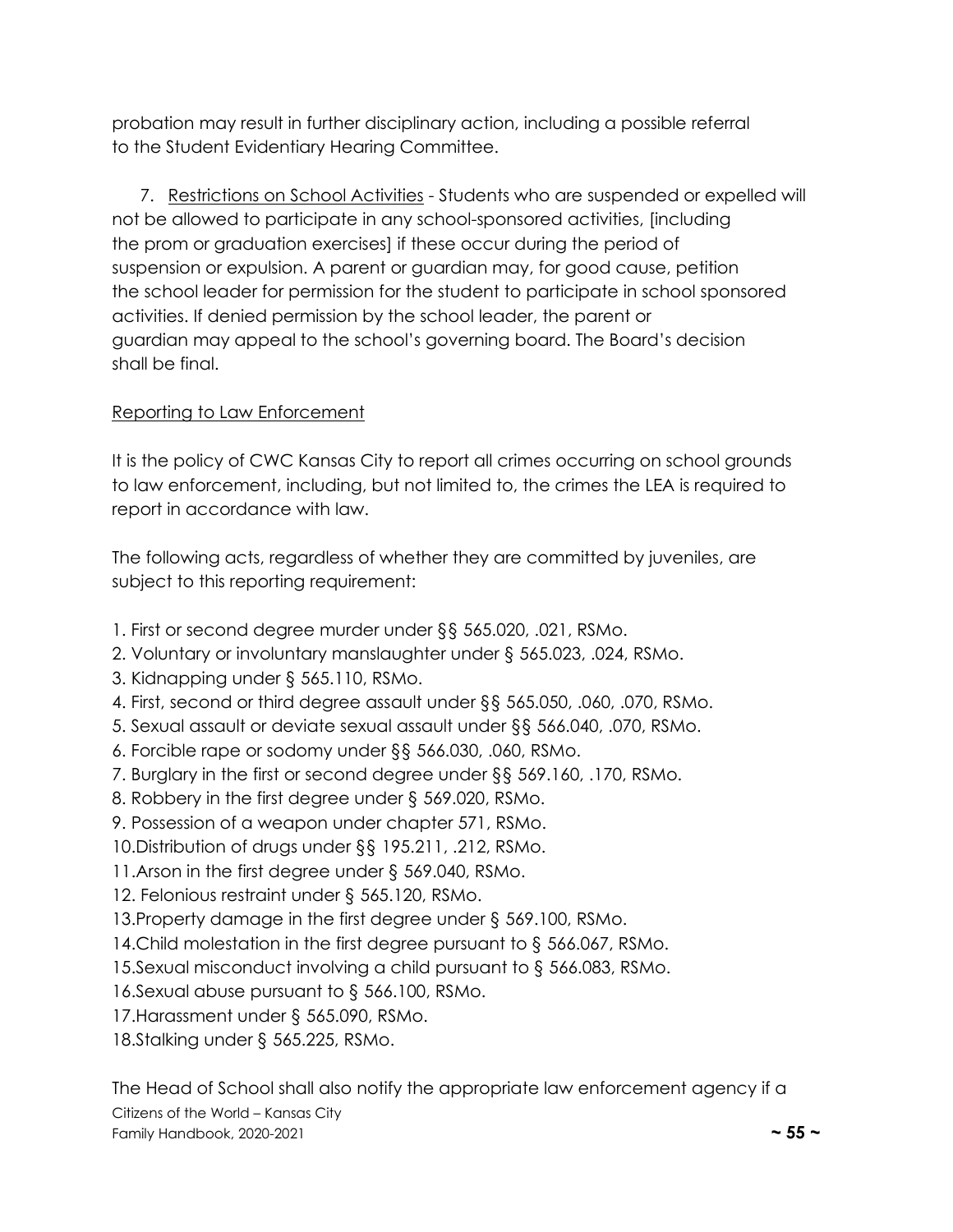student is discovered to possess a controlled substance or weapon in violation of the school policy.

In addition, the Head of School shall notify the appropriate division of the juvenile or family court upon suspension for more than ten (10) days or expulsion of any student who the school is aware is under the jurisdiction of the court.

#### **Documentation in Student's Discipline Record**

The Head of School/Dean, designee, other administrators, or school staff will maintain all discipline records as deemed necessary for the orderly operation of the schools. In addition, any of the following offenses a serious violation of the school's policy and must be documented in the student's discipline record in accordance with law:

1. Any act of school violence or violent behavior.

2. Any offense that occurs on school property, on school transportation or at any school activity and that is required by law to be reported to law enforcement officials.

3. Any offense that results in an out-of-school suspension for more than ten (10) school days.

Prohibition against being on or near School Property during Suspension

All students who are suspended or expelled are prohibited from being on school property for any reason unless permission is granted by the superintendent or designee. Any student who is suspended for any offenses listed in § 160.261, RSMo., or any act of violence or drug-related activity shall not be allowed to be within 1,000 feet of any public school in the LEA unless one of the following conditions exist:

The student under the direct supervision of the student's parent, legal guardian or custodian.

The student is under the direct supervision of another adult designated by the student's parent, legal guardian or custodian, in advance, in writing, to the Head of School of the school that suspended the student.

The student is in an alternative school that is located within 1,000 feet of a public school in the LEA.

Citizens of the World – Kansas City Family Handbook, 2020-2021 **~ 56 ~** The student resides within 1,000 feet of a public school in the LEA and is on the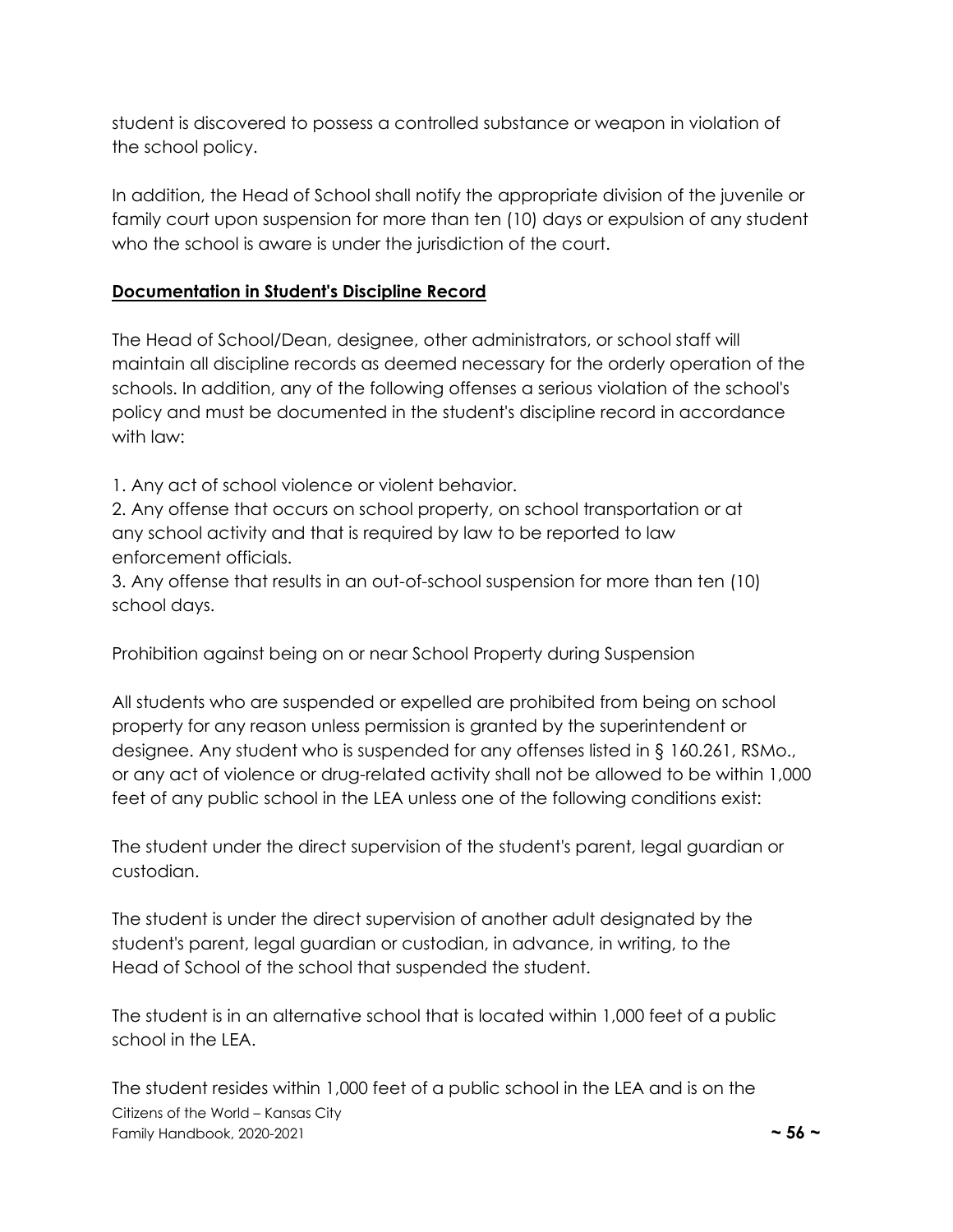property of his or her residence.

If a student violates this prohibition he or she may be subject to additional discipline, including suspension or expulsion, in accordance with the offense, Failure to Meet Conditions of Suspension, listed below.

#### **Prohibited Student Conduct**

The following are descriptions of prohibited conduct as well as potential consequences for violation. In addition to the consequences specified here, school officials will notify law enforcement and document violations in the student's discipline file pursuant to law and Board policy.

1. Arson - Starting or attempting to start a fire or causing or attempting to cause an explosion.

a. First Offense: Head of School/Dean/Student conference, referral to the Student Support Team to assess for individualized behavior interventions and support, detention, in-school suspension, 1-10 days out-of-school suspension, referral for long term suspension; restitution if appropriate.

b. Subsequent Offense: 1-10 days out-of-school suspension, referral for long term suspension, or expulsion; restitution if appropriate.

#### 2. Assault –

a. Hitting, striking and/or attempting to cause injury to another person; placing a person in reasonable apprehension of imminent physical injury; physically injuring another person.

i. First Offense: Head of School/Dean/Student conference, referral to the Student Support Team to assess for individualized behavior interventions and support, detention,1-10 days out-of-school suspension, referral for long term suspension.

ii. Subsequent Offense: In-school suspension,1-10 days out-of-school suspension, referral for long term suspension, or expulsion.

b. Attempting to kill or cause serious physical injury to another; killing or causing serious physical injury to another.

i. First Offense: Expulsion.

Citizens of the World – Kansas City Family Handbook, 2020-2021 **~ 57 ~** 3. Bullying – Intimidation, harassment and attacks on a student or multiple students, perpetuated by individuals or groups. Bullying includes, but is not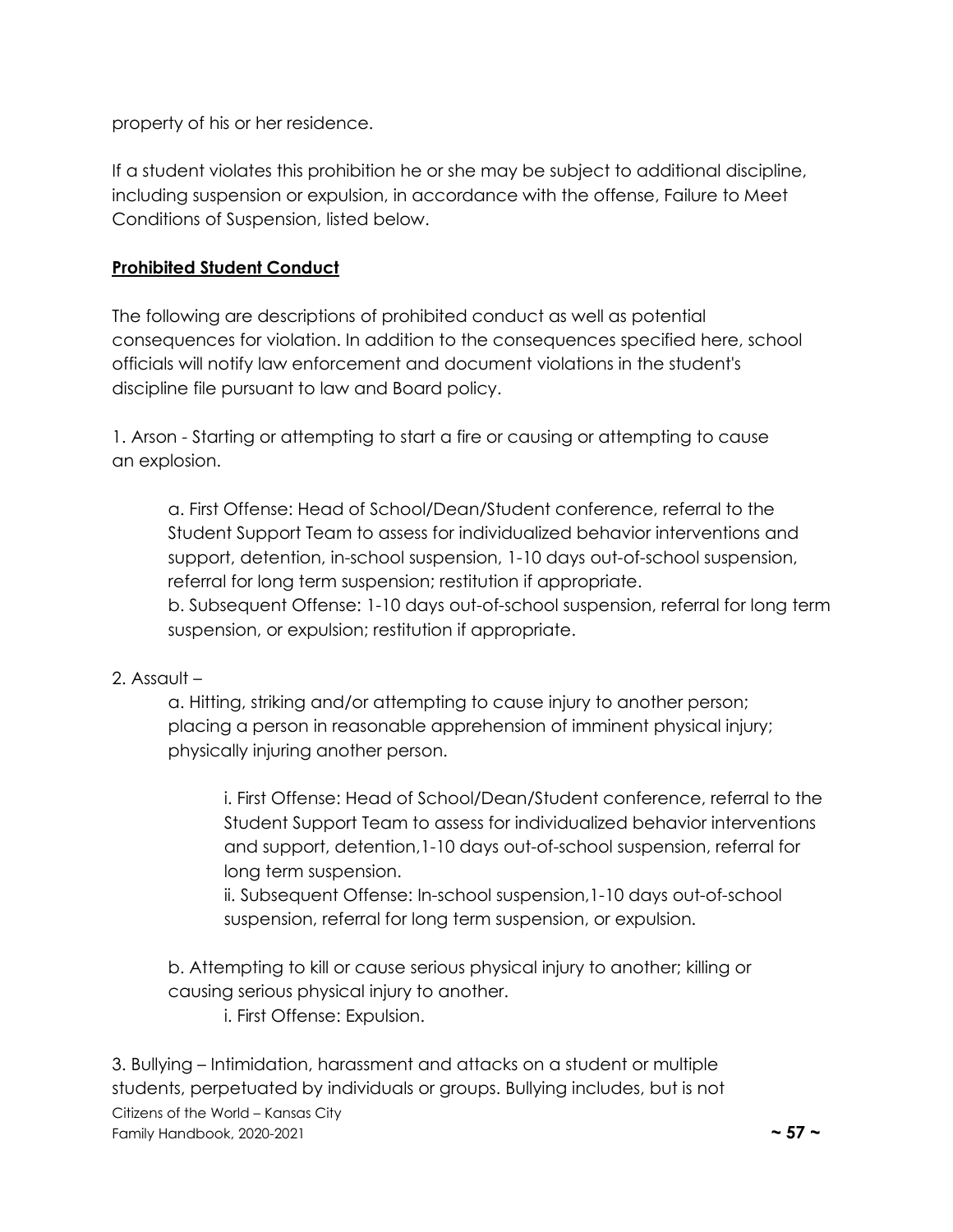limited to: physical violence, verbal taunts, name-calling and put-downs, threats, extortion or theft, damaging property, cyber-bullying, and exclusion from a peer group. More specifically, bullying is a particular category of aggressive behavior that includes the following three components:

- Physical, emotional, or verbal aggression.
- A pattern of behavior repeated over time.
- An imbalance of power or strength, real or perceived.

a. First Offense: Head of School/Dean/Student conference, referral to the Student Support Team to assess for individualized behavior interventions and support, detention, in-school suspension, or 1-10 days out-of-school suspension. b. Subsequent Offense: Head of School/Dean/Student conference, detention, in-school suspension, 1-10 days out-of-school suspension, referral for long term suspension, or expulsion.

4. Bus or Transportation Misconduct– Any offense committed by a student on, while waiting for, or entering transportation provided by or through the school shall be punished in the same manner as if the offense had been committed at the student's assigned school. In addition, transportation privileges may be suspended or revoked.

5. Dishonesty – Any act of lying, whether verbal or written, including forgery.

a. First Offense: Nullification of forged document. Head of School/Dean/Student conference, referral to the Student Support Team to assess for individualized behavior interventions and support.

b. Subsequent Offense: Nullification of forged document. Head of School/Dean/Student conference, detention, in-school suspension, or 1-10 days out-of-school suspension or expulsion.

6. Disrespect to Staff– Willful or continued willful disobedience of a directive or request by a CWCKC staff member or disrespectful verbal, written, pictorial, or symbolic language or gesture that is directed at a CWCKC staff member and that is rude, vulgar, defiant, in violation of school policy or considered inappropriate in educational settings.

a. First Offense: Head of School/Dean/Student conference, referral to the Student Support Team to assess for individualized behavior interventions and support, detention, in-school suspension, or 1-10 days out-of-school suspension.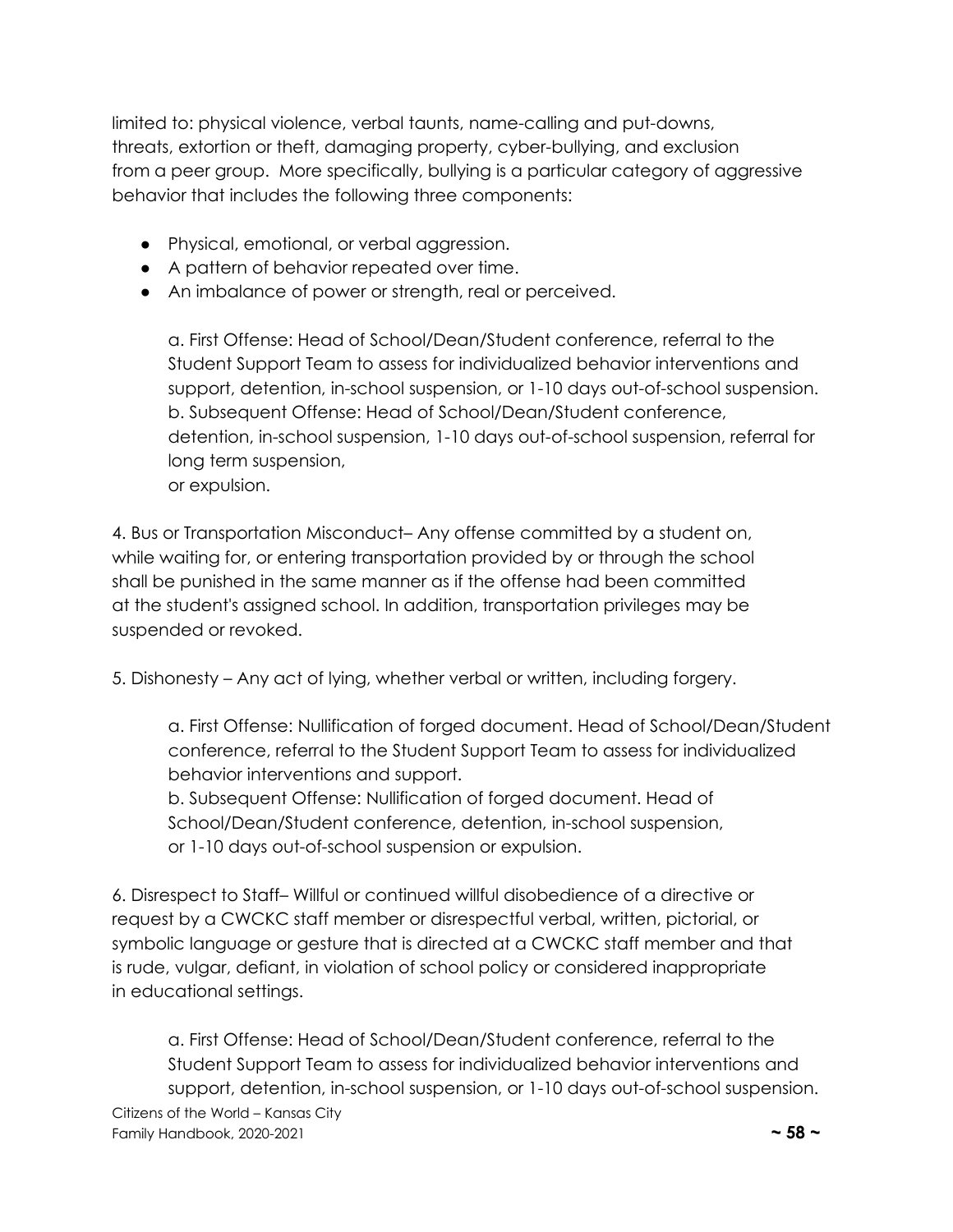b. Subsequent Offense: Head of School/Dean/Student conference, detention, in-school suspension, 1-10 days out-of-school suspension, referral for long term suspension or expulsion.

7. Disruptive Conduct or Speech – Verbal, written, pictorial or symbolic language or gesture that is directed at any person and that is disrespectful, rude, vulgar, defiant, in violation of school policy or considered inappropriate in educational settings or that materially and substantially disrupts classroom work, school activities or school functions. Students will not be disciplined for speech in situations where it is protected by law.

- a. First Offense: Head of School/Dean/Student conference, referral to the Student Support Team to assess for individualized behavior interventions and support, detention, in-school suspension.
- b. Subsequent Offense: Head of School/Dean/Student conference, in-school consequences as determined by Student Support Team, detention, inschool suspension, or 1-10 days out-of-school suspension.
- 8. Drugs/Alcohol

a. Possession, sale, purchase or distribution of any over-the-counter drug, herbal preparation or imitation drug or herbal preparation.

i. First Offense: Head of School/Dean/Student conference, referral to the Student Support Team to assess for individualized behavior interventions and support, in-school suspension or 1-10 days out-of-school suspension. ii. Subsequent Offense: 1-10 days out-of-school suspension, referral for long term suspension, or Expulsion.

b. Possession, use of, or attendance while under the influence of or soon after consuming any unauthorized prescription drug, alcohol, narcotic substance, unauthorized inhalants, controlled substances, illegal drugs, counterfeit drugs, imitation controlled substances or drug-related Paraphernalia.

i. First Offense: Head of School/Dean/Student conference, referral to the Student Support Team to assess for individualized behavior interventions and support, in-school suspension, 1-10 days out-of-school suspension. ii. Subsequent Offense: 1-10 days out-of-school suspension, referral for long term suspension, or Expulsion.

Citizens of the World – Kansas City Family Handbook, 2020-2021 **~ 59 ~** c. Sale, purchase, transfer or distribution of any prescription drug, alcohol,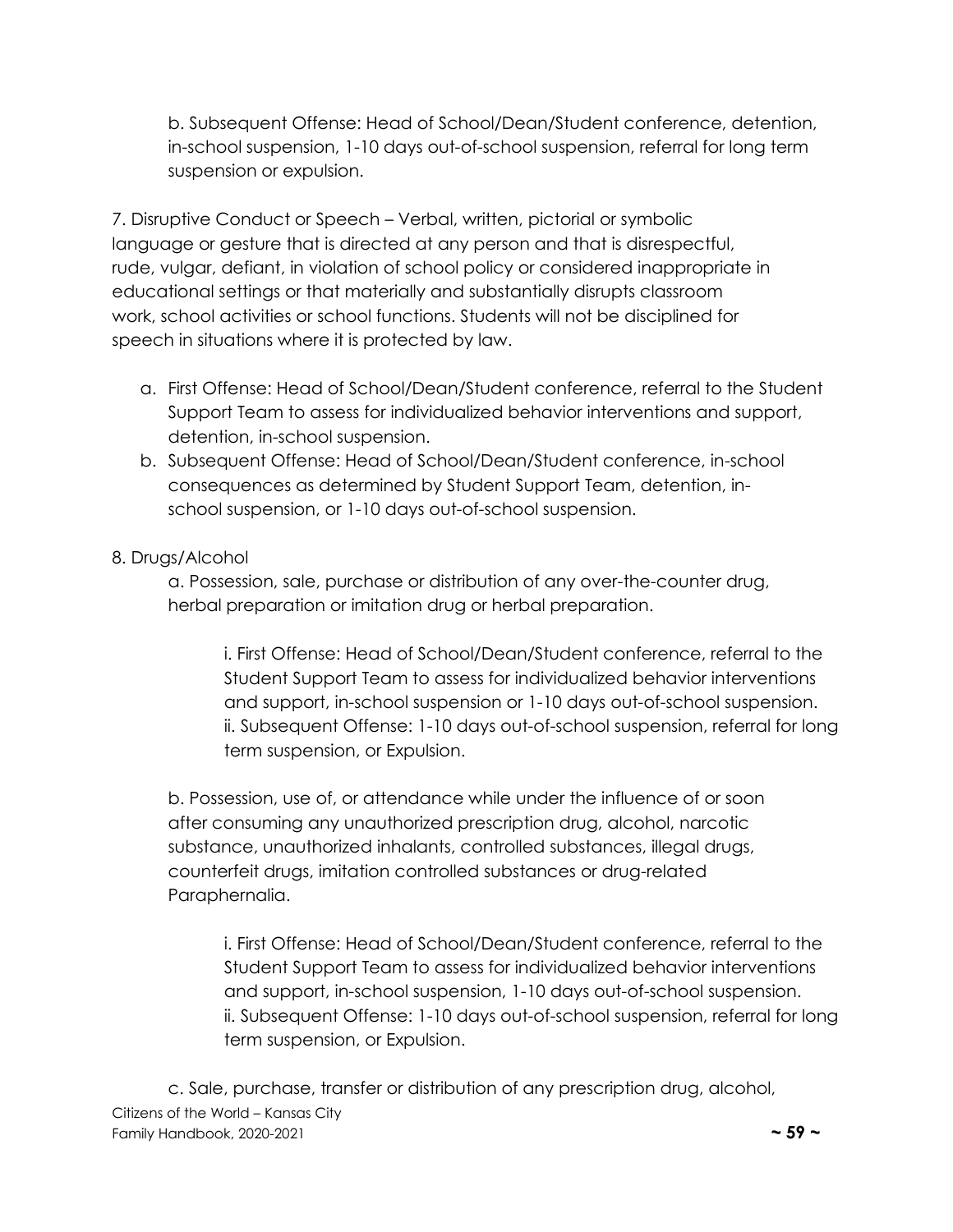narcotic substance, unauthorized inhalants, controlled substances, illegal drugs, counterfeit drugs, imitation controlled substances or drugrelated paraphernalia.

i. First Offense: Expulsion.

9. Extortion – Threatening or intimidating any person for the purpose of obtaining money or anything of value.

a. First Offense: Head of School/Dean/Student conference, referral to the Student Support Team to assess for individualized behavior interventions and support, detention, in-school suspension, or 1-10 days out-of-school suspension. b. Subsequent Offense: Head of School/Dean/Student conference, detention, in-school-suspension, 1-10 days out-of-school suspension, referral for long term suspension or expulsion.

10. Failure to Meet Conditions of Suspension – Coming within 1,000 feet of any CWCKC campus while on suspension for an offense that requires reporting to law enforcement or for an act of school violence or drug-related activity. (See section of this regulation entitled, Prohibition against being on or near School Property during Suspension.) In determining whether to suspend or expel a student, consideration shall be given to whether the student poses a threat to the safety of any child or school employee and whether the student's presence within 1,000 feet of the school is disruptive to the educational process or undermines the effectiveness of the school's disciplinary policy.

a. First Offense: Verbal warning, 1-10 days out-of-school suspension, referral for long term suspension, or expulsion.

b. Subsequent Offense: Verbal warning, 1-10 days out-of-school suspension, referral for long term suspension, or expulsion.

11. False Alarms (see also Threats or Verbal Assaults) – Tampering with emergency equipment, setting off false alarms, making false reports; communicating a threat or false report for the purpose of frightening, disturbing, disrupting or causing the evacuation or closure of school property.

a. First Offense: Restitution. Head of School/Dean/Student conference, referral to the Student Support Team to assess for individualized behavior interventions and support, detention, in-school suspension, or 1-10 days out-of-school suspension. b. Subsequent Offense: Restitution. Head of School/Dean/Student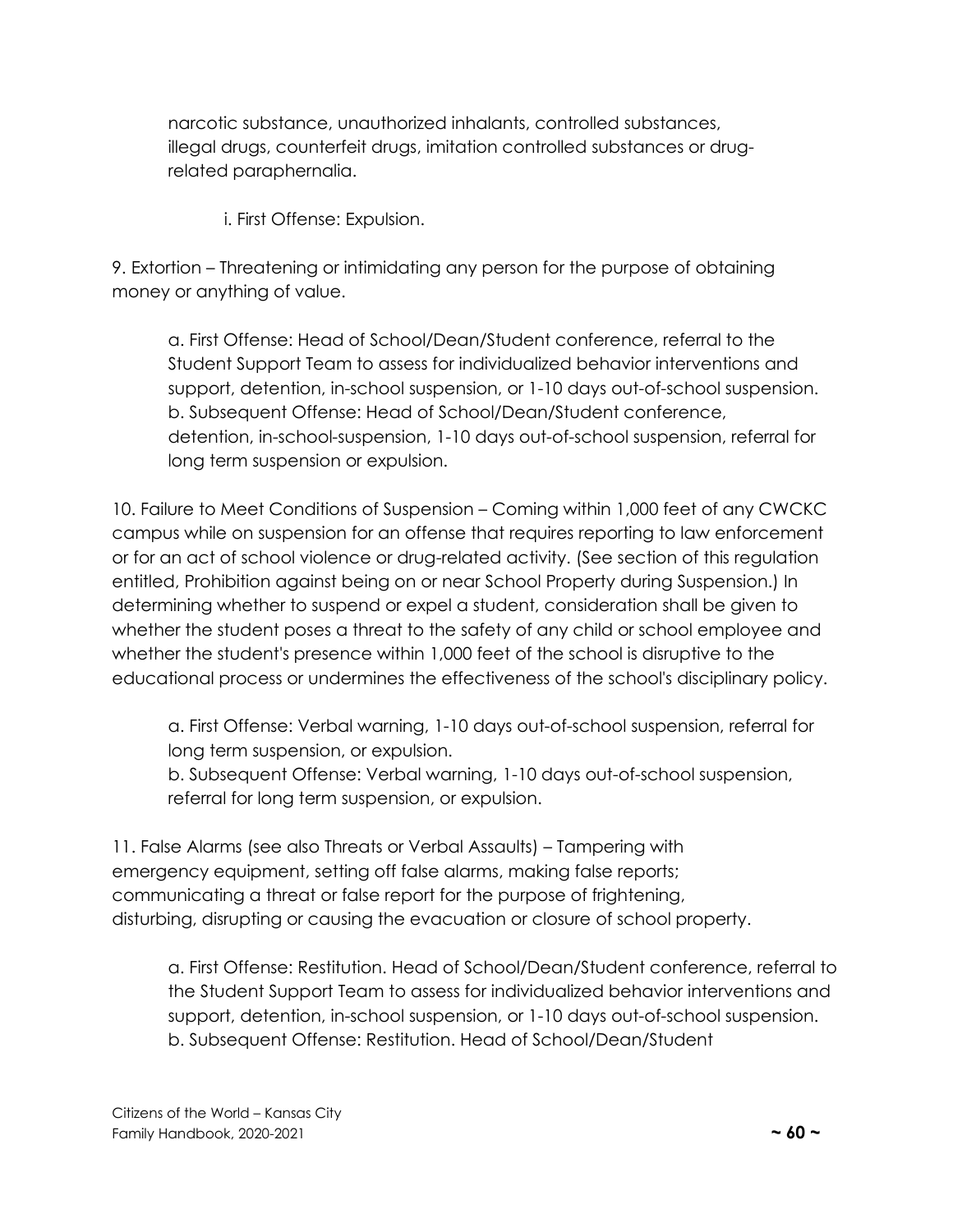conference, referral to the Student Support Team to assess for individualized behavior interventions and support, detention, in-school suspension, 1-10 days out-of-school suspension, referral for long term suspension, or expulsion.

12. Fighting (see also, Assault) – Mutual combat in which both parties have contributed to the conflict either verbally or by physical action.

a. First Offense: Head of School/Dean/Student conference, referral to the Student Support Team to assess for individualized behavior interventions and support, detention, in-school suspension, or 1-10 days out-of-school suspension. b. Subsequent Offense: Head of School/Dean/Student conference, referral to the Student Support Team to assess for individualized behavior interventions and support, detention, in-school suspension, 1-10 days out-of-school suspension, referral for long term suspension or expulsion.

13. Harassment/Discrimination – Use of verbal, written or symbolic language based on race, color, religion, sex, national origin, ancestry, disability, age or any other characteristic that has the purpose or effect of unreasonably interfering with a student's educational environment or creates an intimidating, hostile or offensive educational environment. Examples of illegal harassment include, but are not limited to, graffiti, display of written material or pictures, name calling, slurs, jokes, gestures, threatening, intimidating or hostile acts, theft or damage to property.

a. First Offense: Head of School/Dean/Student conference, referral to the Student Support Team to assess for individualized behavior interventions and support, detention, in-school suspension, or 1-10 days out-of-school suspension. b. Subsequent Offense: Head of School/Dean/Student conference, referral to the Student Support Team to assess for individualized behavior interventions and support, detention, in-school suspension, or 1-10 days out-of-school suspension, referral for long term suspension, or expulsion.

14. Hazing – Any activity that a reasonable person believes would negatively impact the mental or physical health or safety of a student or put the student in a ridiculous, humiliating, stressful or disconcerting position for the purposes of initiation, affiliation, admission, membership or maintenance of membership in any group, class, organization, club or athletic team including, but not limited to, a grade level, student organization or school-sponsored activity. Hazing may occur even when all students involved are willing participants.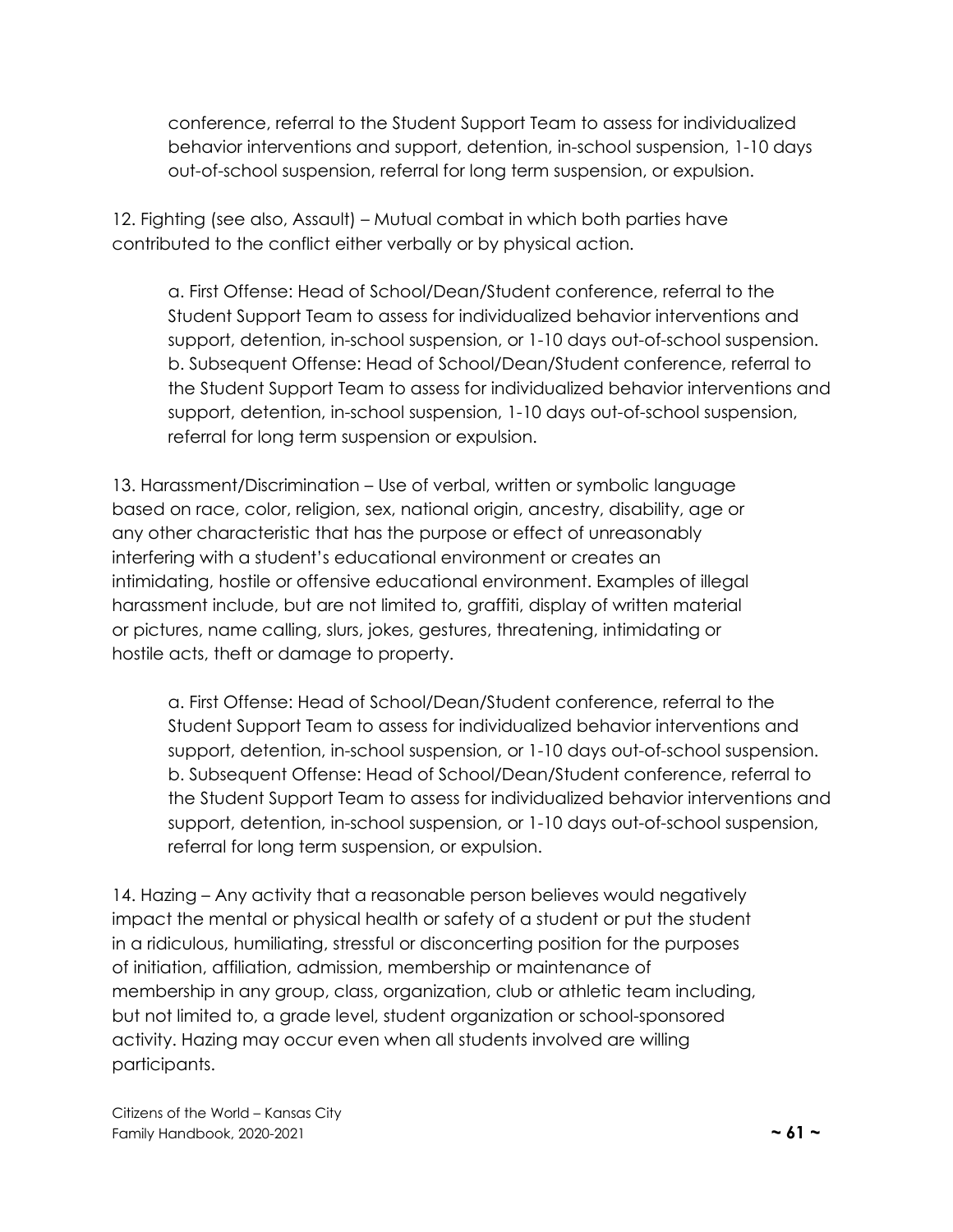a. First Offense: Head of School/Dean/Student conference, referral to the Student Support Team to assess for individualized behavior interventions and support, detention, in-school suspension, or 1-10 days out-of-school suspension. b. Subsequent Offense: Head of School/Dean/Student conference, referral to the Student Support Team to assess for individualized behavior interventions and support, detention, in-school suspension, or 1-10 days out-of-school suspension, referral for long term suspension or expulsion.

15. Public Display of Affection – Physical contact that is inappropriate for the school setting including, but not limited to, kissing and groping.

a. First Offense: Head of School/Dean/Student conference, referral to the Student Support Team to assess for individualized behavior interventions and support, detention, in-school suspension, or 1-10 days out-of-school suspension. b. Subsequent Offense: Head of School/Dean/Student conference, referral to the Student Support Team to assess for individualized behavior interventions and support, detention, in-school suspension, or 1-10 days out-of-school suspension, referral for long term suspension or expulsion.

#### 16. Sexual Harassment/Discrimination

a. Use of unwelcome verbal, written or symbolic language based on gender or of a sexual nature that has the purpose or effect of unreasonably interfering with a student's educational environment or creates an intimidating, hostile or offensive educational environment. Examples of sexual harassment include, but are not limited to, sexual jokes or comments, requests for sexual favors and other unwelcome sexual advances.

i. First Offense: Head of School/Dean/Student conference, referral to the Student Support Team to assess for individualized behavior interventions and support, detention, in-school suspension, or 1-10 days out-of-school suspension.

ii. Subsequent Offense: Head of School/Dean/Student conference, referral to the Student Support Team to assess for individualized behavior interventions and support, detention, in-school suspension, or 1-10 days out-of-school suspension, referral for long term suspension or expulsion.

b. Unwelcome physical contact based on gender or of a sexual nature when such conduct has the purpose or effect of unreasonably interfering with a student's educational performance or creates an intimidating, hostile or offensive educational environment. Examples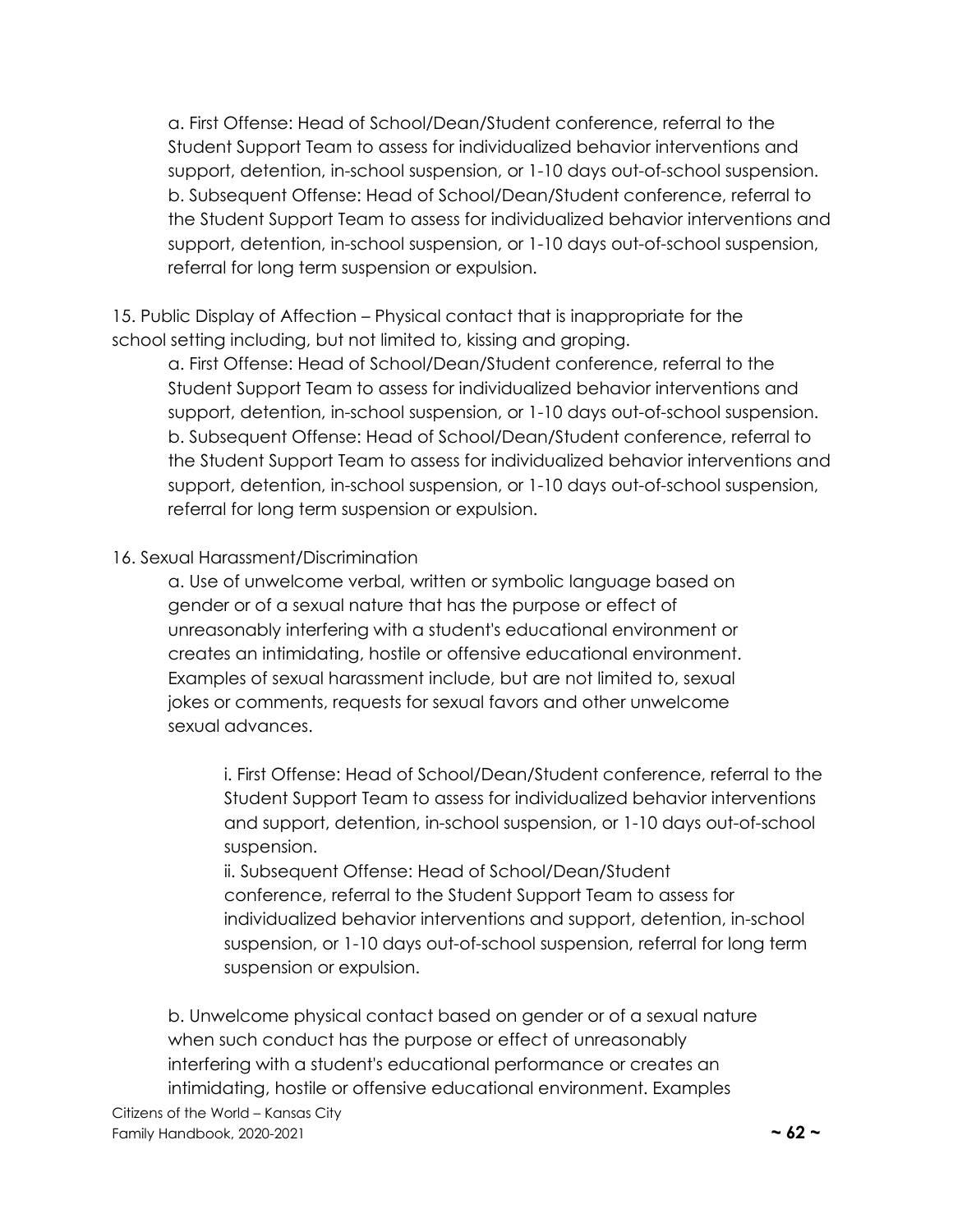include, but are not limited to, touching or fondling of the genital areas, breasts or undergarments, regardless of whether or not the touching occurred through or under clothing.

> i. First Offense: Head of School/Dean/Student conference, referral to the Student Support Team to assess for individualized behavior interventions and support, detention, in-school suspension, or 1-10 days out-of-school suspension.

ii. Subsequent Offense: Head of School/Dean/Student conference, referral to the Student Support Team to assess for individualized behavior interventions and support, detention, in-school suspension, or 1-10 days out-of-school suspension, referral for long term suspension or expulsion.

17. Sexual Misconduct – Exposing of body parts to another individual including, but not limited to, possession, transfer or exposure of images, electronic or otherwise, of the body parts or sexually explicit images of oneself or others, and/or initiating or participating in an act of a sexual nature.

a. First Offense: Head of School/Dean/Student conference,referral to the Student Support Team to assess for individualized behavior interventions and support, detention, in-school suspension, or 1-10 days out-of-school suspension, referral for long term suspension.

b. Subsequent Offense: Head of School/Dean/Student conference, referral to the Student Support Team to assess for individualized behavior interventions and support, detention, in-school suspension, or 1-10 days out-of-school suspension, referral for long term suspension or expulsion.

#### 18. Technology Misconduct

a. Unauthorized use of cellular telephones, personal computers, or unauthorized use of electronic devices during instructional time.

> i. First Offense: Head of School/Dean/Student conference, referral to the Student Support Team to assess for individualized behavior interventions and support, detention, in-school suspension, or 1-10 days out-of-school suspension.

> ii. Subsequent Offense: Head of School/Dean/Student conference, referral to the Student Support Team to assess for individualized behavior interventions and support, detention, in-school suspension, or 1-10 days out-of-school suspension, referral for long term suspension or expulsion.

Citizens of the World – Kansas City Family Handbook, 2020-2021 **~ 63 ~** b. Attempting, regardless of success, to gain unauthorized access to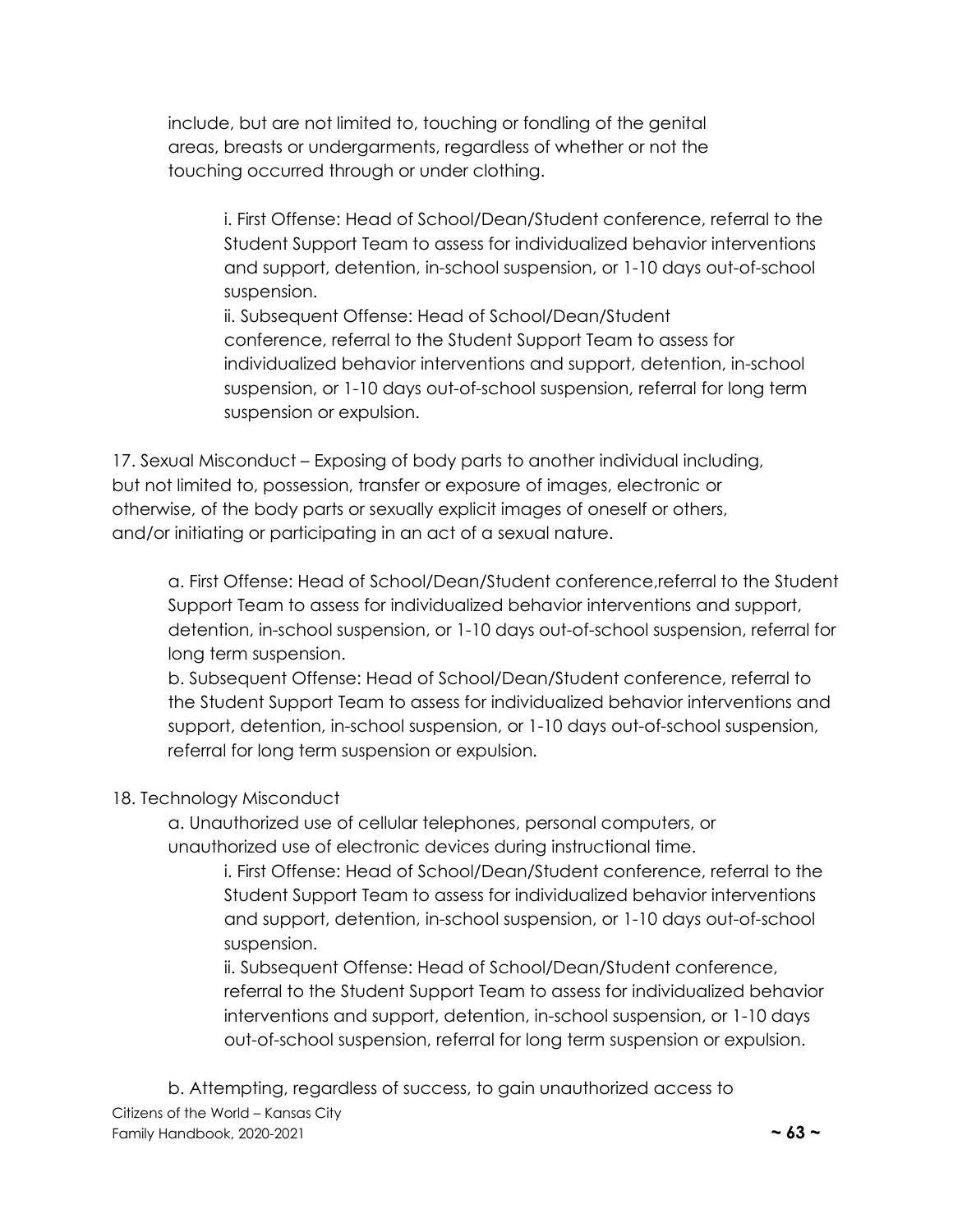technology system or information; to use school technology to connect to other systems in evasion of the physical limitations of the remote system; to copy school files without authorization; to interfere with the ability of others to utilize school technology; to secure a higher level of privilege without authorization; to introduce computer "viruses," "hacking" tools, or other disruptive/destructive programs onto or using school technology; or to evade or disable a filtering/blocking device.

i. First Offense: Restitution. Head of School/Dean/Student conference, referral to the Student Support Team to assess for individualized behavior interventions and support, detention, in-school suspension, or 1-10 days out-of-school suspension. ii. Subsequent Offense: Head of School/Dean/Student conference, referral to the Student Support Team to assess for individualized behavior interventions and support, detention, in-school suspension, or 1-10 days out-of-school suspension, referral for long term suspension or expulsion.

c. Violation other than those listed in (b) or of Board policy EHB and regulation EHB-R, administrative procedures or etiquette rules governing student use of school technology.

i. First Offense: Restitution. Head of School/Dean/Student conference, referral to the Student Support Team to assess for individualized behavior interventions and support, detention, in-school suspension, or 1-10 days out-of-school suspension. ii. Subsequent Offense: Head of School/Dean/Student conference,referral to the Student Support Team to assess for individualized behavior interventions and support, detention, in-school suspension, or 1-10 days out-of-school suspension, referral for long term suspension or expulsion.

19. Theft - Including theft, attempted theft or knowing possession of stolen property.

a. First Offense: Return of or restitution for property. Head of School/Dean/Student conference, referral to the Student Support Team to assess for individualized behavior interventions and support, detention, in-school suspension, or 1-10 days out-of-school suspension.

b. Subsequent Offense: Return of or restitution for property. Head of School/Dean/Student conference, referral to the Student Support Team to assess for individualized behavior interventions and support, detention, in-school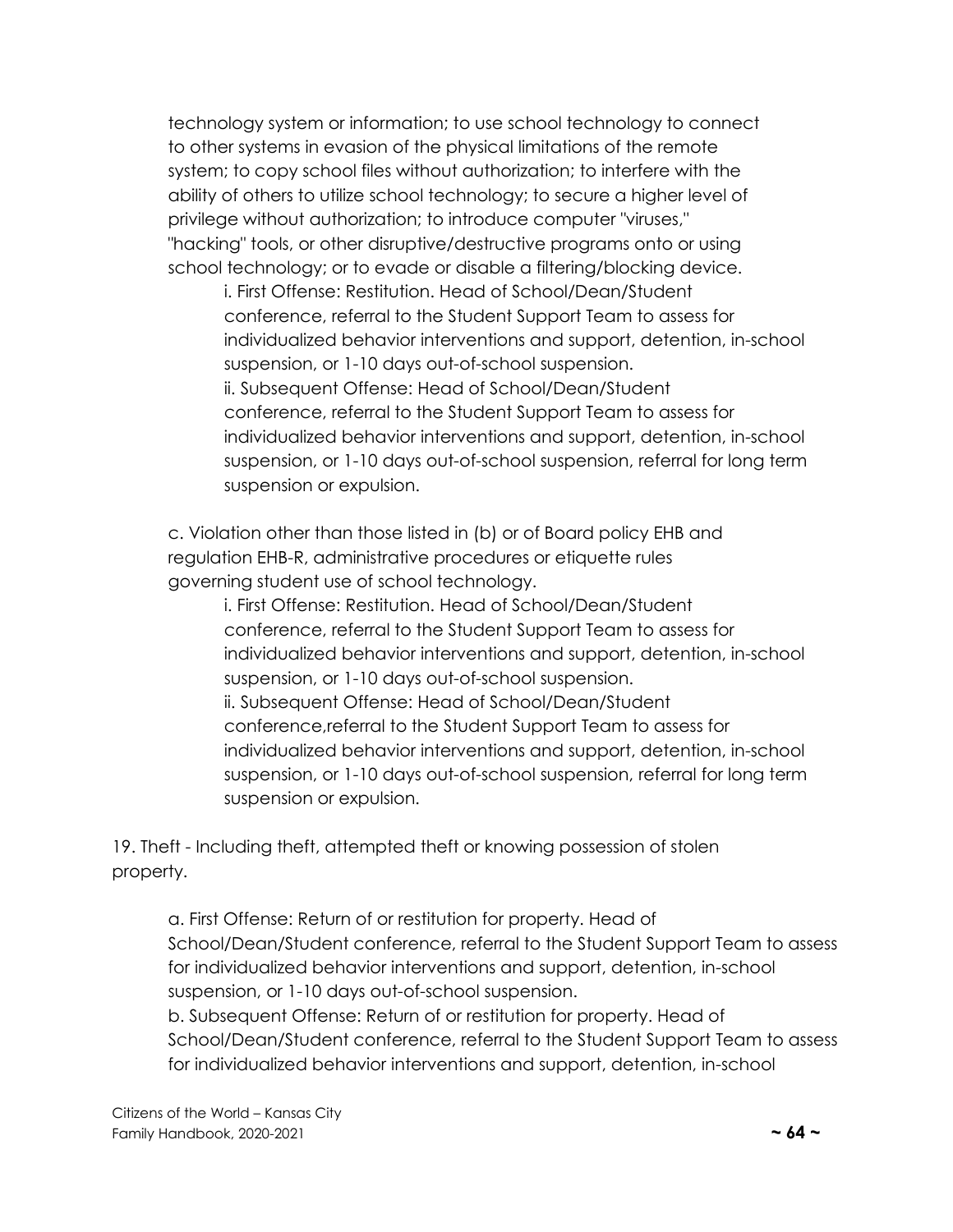suspension, or 1-10 days out-of-school suspension, referral for long term suspension or expulsion.

20. Threats or Verbal Assault - Verbal, written, pictorial or symbolic language and/or gestures creating a reasonable fear of physical injury or causing school property damage. Threats by students, whether made on campus or off school grounds, which constitute a "true threat" against the school, its students or employees, will be immediately reported to law enforcement officials and will subject the student to suspension and a possible referral for expulsion. The definition of "true threat" shall be construed in accordance with applicable law and encompasses those statements that a reasonable recipient would view as a serious threat of violence or death.

a. First Offense: Head of School/Dean/Student conference,referral to the Student Support Team to assess for individualized behavior interventions and support, detention, in-school suspension, or 1-10 days out-of-school suspension, referral for long term suspension.

b. Subsequent Offense: Head of School/Dean/Student conference,referral to the Student Support Team to assess for individualized behavior interventions and support, detention, in-school suspension, or 1-10 days out-of-school suspension, referral for long term suspension or expulsion.

21. Tobacco - Defined as possession and/or us of any tobacco products on school grounds, school transportation or at any school activity.

a. First Offense: Confiscation of tobacco product. Head of School/Dean/Student conference, referral to the Student Support Team to assess for individualized behavior interventions and support, in-school suspension, or 1-10 days out-of-school suspension.

b. Subsequent Offense: Confiscation of tobacco product. Head of School/Dean/Student conference, referral to the Student Support Team to assess for individualized behavior interventions and support, detention, in-school suspension, or 1-10 days out-of-school suspension, referral for long term suspension or expulsion.

22. Truancy - Defined as absence from school without the knowledge and consent of parents/guardians and/or the school administration; excessive non-justifiable absences, even with the consent of parents/guardians.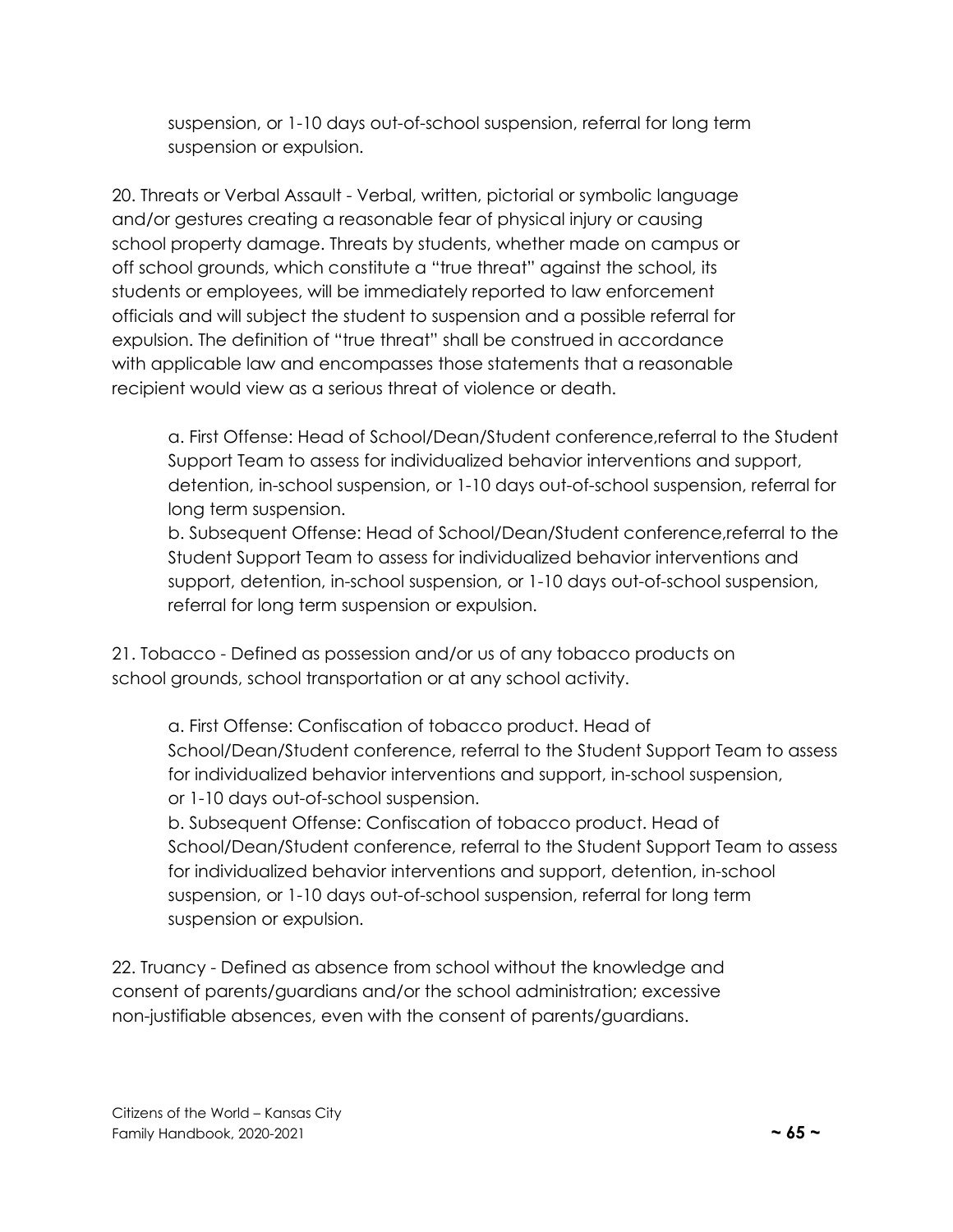a. First Offense: Head of School/Dean/Student conference, referral to the Student Support Team to assess for individualized behavior interventions and support.

b. Subsequent Offense: Head of School/Dean/Student conference, referral to the Student Support Team to assess for individualized behavior interventions and support.

23. Unauthorized Entry - Entering or assisting any other person to enter a school facility, office, locker, or other area that is locked or not open to the general public; entering or assisting any other person to enter a school facility through an unauthorized entrance; assisting unauthorized persons to enter a school facility through any entrance.

a. First Offense: Head of School/Dean/Student conference, referral to the Student Support Team to assess for individualized behavior interventions and support, detention, in-school suspension, or 1-10 days out-of-school suspension. b. Subsequent Offense: Head of School/Dean/Student conference, referral to the Student Support Team to assess for individualized behavior interventions and support,detention, in-school suspension, or 1-10 days out-of-school suspension, referral for long term suspension or expulsion.

24. Vandalism - Defined as the willful damaging or the attempt to cause damage to real or personal property belonging to the school, staff or students.

a. First Offense: Restitution. Head of School/Dean/Student conference, referral to the Student Support Team to assess for individualized behavior interventions and support, detention, in-school suspension, or 1-10 days out-of-school suspension. b. Subsequent Offense: Restitution. Head of School/Dean/Student conference, referral to the Student Support Team to assess for individualized behavior interventions and support, detention, in-school suspension, or 1-10 days out-of-school suspension, referral for long term suspension or expulsion.

#### 25. Weapons

a. Defined as the possession or use of any instrument or device, other than those defined in 18 U.S.C. § 921, 18 U.S.C. § 930(g)(2) or § 571.010, RSMo, which is customarily used for attack or defense against another person; any instrument or device used to inflict physical injury to another person.